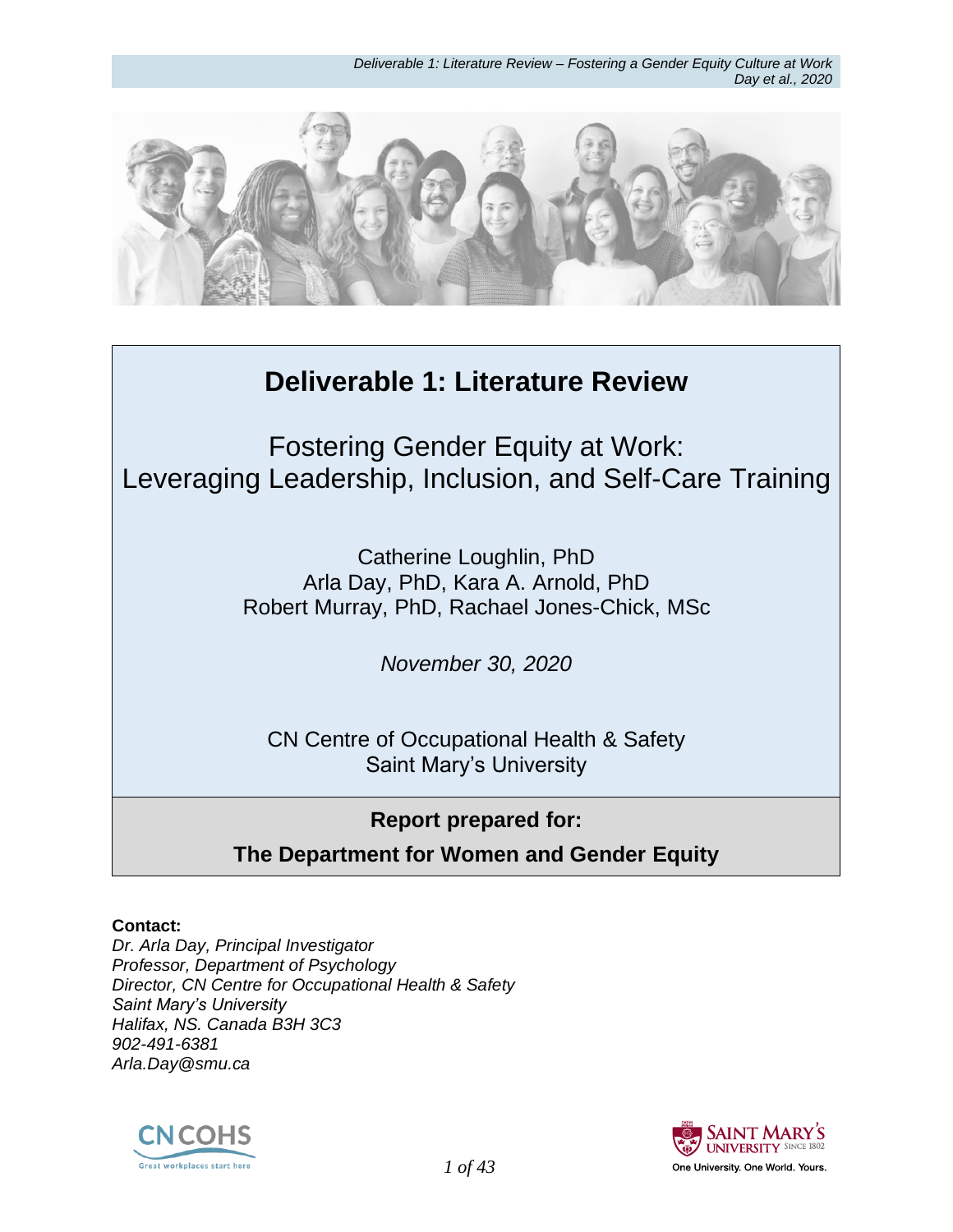# **Table of Contents**

|                                                                                                                                                                    | Page |
|--------------------------------------------------------------------------------------------------------------------------------------------------------------------|------|
| <b>Executive Summary</b>                                                                                                                                           | 4    |
| Project Background & Definitions                                                                                                                                   | 6    |
| Definitions of key terms based on the current literature:<br>$\bullet$                                                                                             | 6    |
| Methodology – Literature Review                                                                                                                                    | 8    |
| Search terms and search engines<br>$\bullet$                                                                                                                       | 8    |
| Setting the Stage for Equity & Inclusive Workplaces: Women in Leadership<br>Roles                                                                                  | 10   |
| The Current Review:<br>Leveraging Leadership, Inclusion, and Self-Care Training                                                                                    | 11   |
| Figure 1                                                                                                                                                           | 12   |
| <b>Research Questions</b>                                                                                                                                          | 12   |
| Question #1: (a) What leadership behaviours and interventions support gender<br>equity and inclusion in the workplace, and (b) how can we measure their<br>impact? |      |
| Q1a: Training Content<br>$\bullet$                                                                                                                                 | 13   |
| <b>Supporting Effective Leadership Behaviours</b><br>1.                                                                                                            | 13   |
| 2. Reducing Sex-Role Stereotypes and Bias                                                                                                                          | 14   |
| Developing Ally Behaviours<br>3.                                                                                                                                   | 16   |
| <b>Training Caveats</b><br>٠                                                                                                                                       | 17   |
| <b>Target of Training</b><br>4.                                                                                                                                    | 17   |
| Mitigate Backlash<br>5.                                                                                                                                            | 17   |
| Q. 1b: How do we Best Measure the Impact of Leadership Behaviours and<br>19<br>Training?                                                                           |      |
| a. Measuring Ally Behaviours<br>٠                                                                                                                                  | 19   |
| b. Proximal vs. Distal Outcomes.                                                                                                                                   | 19   |
| Raters & Feedback<br>$\bullet$                                                                                                                                     | 20   |
| Question #2: How should leadership and gender equity and inclusion<br>interventions be designed and for whom?                                                      | 21   |



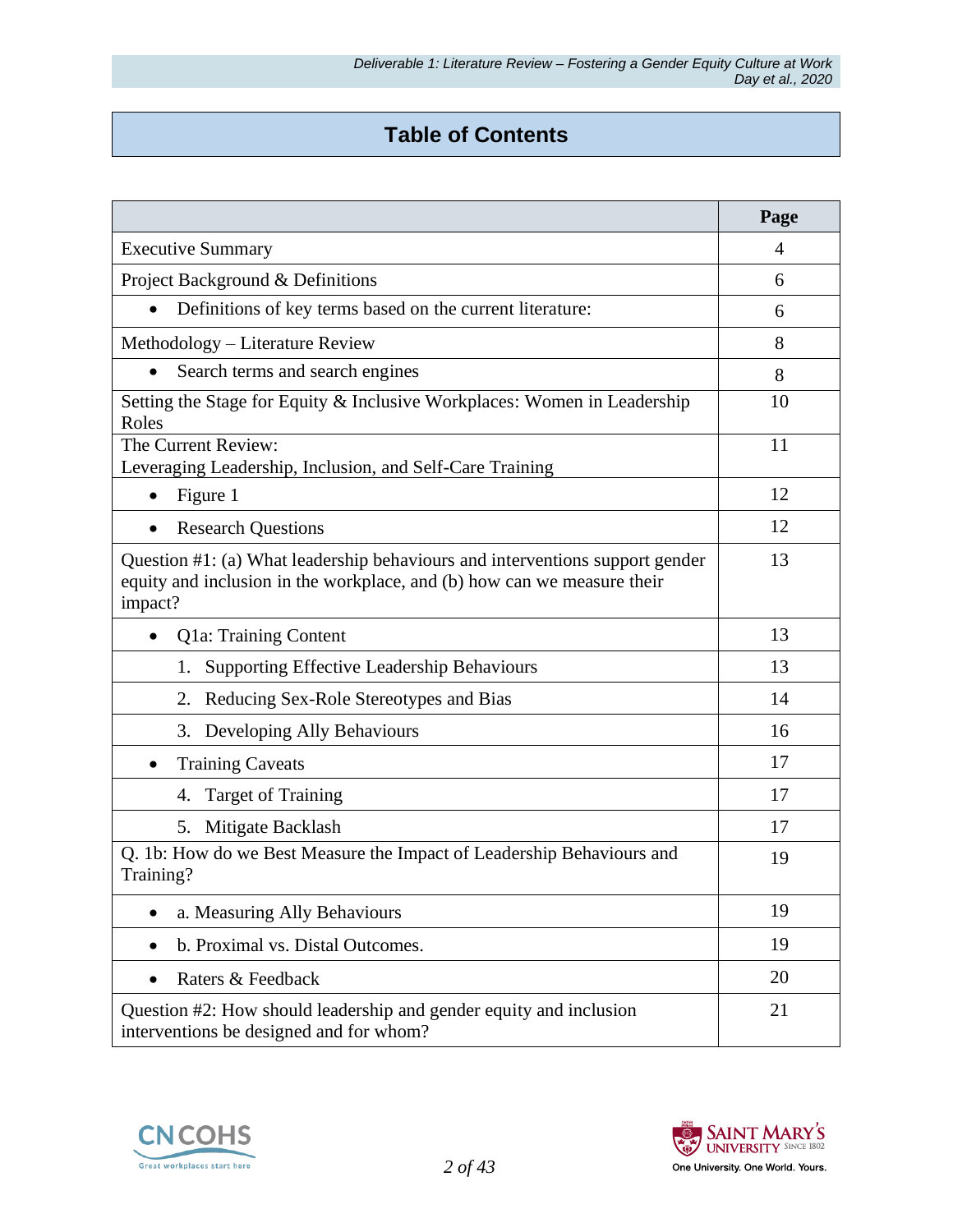| How should leadership and diversity/inclusion interventions be<br>$\bullet$<br>designed?     | 22 |
|----------------------------------------------------------------------------------------------|----|
| Who should leadership and diversity/inclusion interventions be<br>$\bullet$<br>designed for? | 24 |
| Question #3: How do we protect the health of women currently in leadership<br>roles?         | 25 |
| Developing female leader identity<br>$\bullet$                                               | 28 |
| Summary                                                                                      | 29 |
| Implications & Research Agenda<br>$\bullet$                                                  | 30 |
| References                                                                                   | 32 |



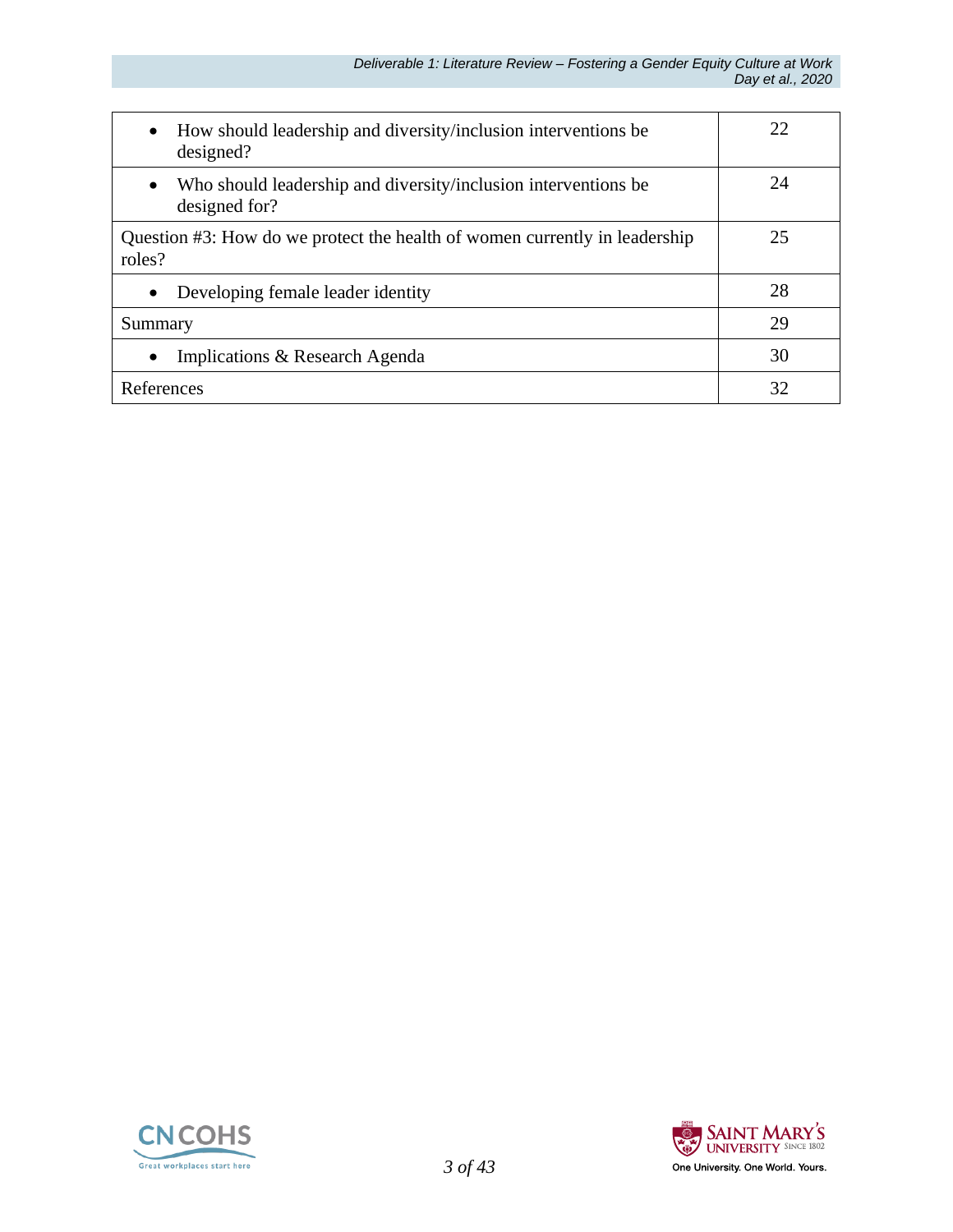### **Executive Summary**

Although we have known for some time that leadership behaviour can be taught and coached (Follett, 1927), how to teach leadership skills that *promote gender equity and inclusion* in the workplace is less clear. Moreover, how to protect the health of female leaders until we create equitable and inclusive workplaces is equally uncertain. Therefore, the purpose of this paper was threefold:

- 1. To investigate what leadership behaviours are most likely to support gender equity and inclusion in the workplace, by suggesting that we integrate the leadership training/development literature with gender equity and inclusion training literatures, and to examine how to measure these behaviours and their effects in the workplace.
- 2. To identify how best to train people in these behaviours, and who should be trained.
- 3. To investigate plausible means for protecting female leaders' health, both in the shortand long-terms.

Very little research has linked the leadership literature to the literature on gender diversity and inclusion, and currently no single model of leadership can be identified as superior in building capacity for workplace equity and inclusion; This simply has not typically been an outcome predicted in the leadership literature. However, some leadership behaviours that may foster positive outcomes in this regard are beginning to emerge from the budding literature on male allies as we will discuss shortly (e.g., Madsen et al., 2020). Leadership training that enables senior male (and possibly female) leaders to engage in ally behaviours could prove very effective in promoting gender equity and inclusion over and above basic leadership training/coaching.

We also reviewed the literature that is beginning to surface on how to mitigate backlash from such training. The issue of who to train is also important. In some cases, training homogenous groups in an organization may be appropriate (e.g., training female leaders in how to develop strong leader identities for the purposes of self-advocacy and/or training in self-care).

Our review suggests that several steps must be taken in order for this training/coaching to be effective:

- 1. In developing female leaders and creating inclusive workplaces, we should take a multidimensional approach to leadership development, targeting leaders, groups, and the overall organization.
- 2. Leaders can recognize, develop, and support ally behaviours (e.g., how to promote pay equity, support advancement, provide recognition, ensure fair workloads and opportunities for women, support developmental relationships, and challenge sexist behaviours).
- 3. Organizations can identify and train both male and female allies, sponsors, and mentors for female leaders.



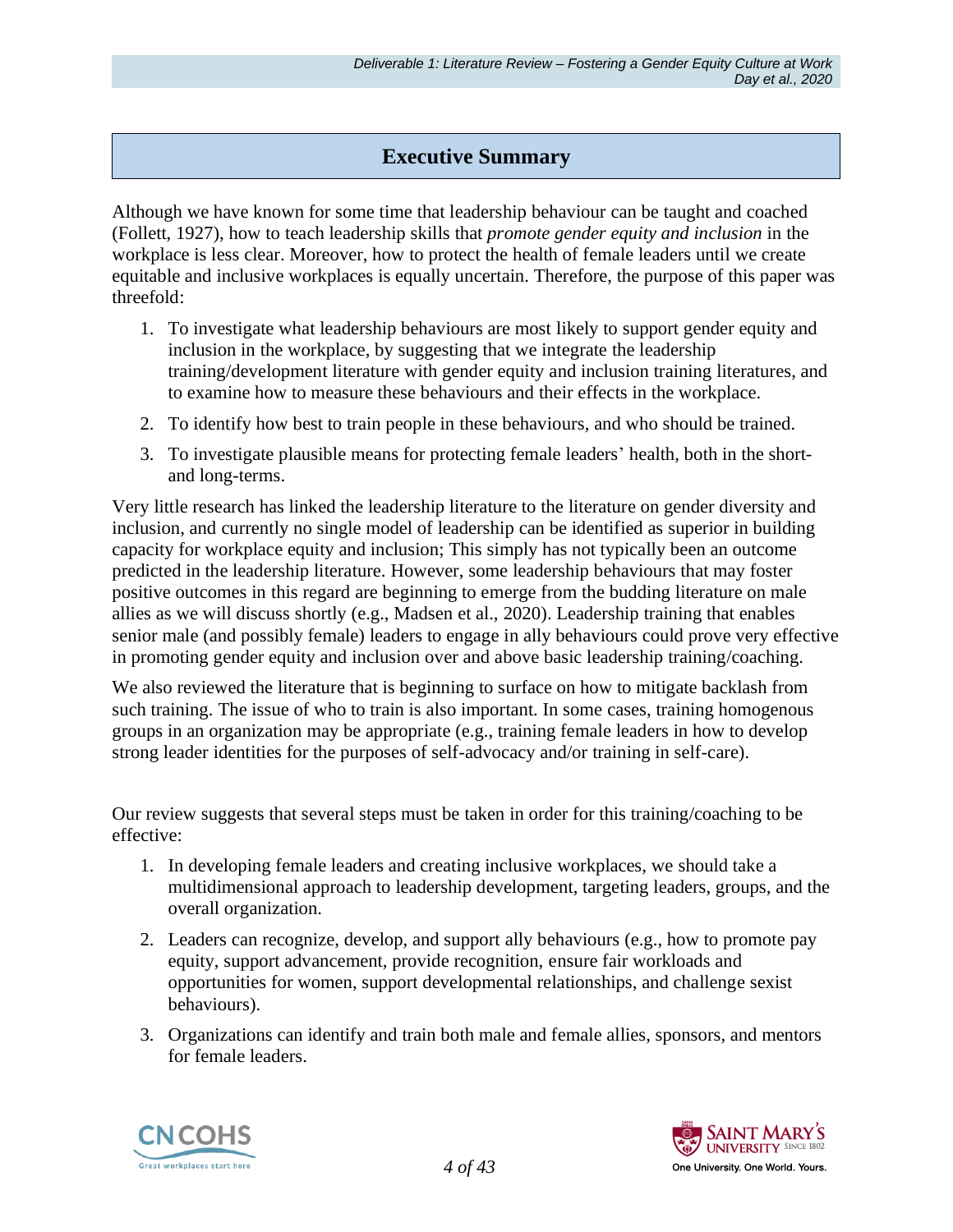- 4. Organizations should ensure that leaders have the appropriate skills and training to engage in these ally behaviours.
- 5. Training may incorporate work on reducing bias and stereotypes.
- 6. Organizations must ensure that the right people are being trained in the right way.
- 7. Sustainable change must ensure that any inclusion or diversity training (in addition to basic leadership training) does not create backlash from those currently in power (primarily male leaders).
- 8. Consider the content of the training in order to decide whether group vs. individual training is best, whether heterogenous vs. homogenous groups are more effective, and whether female leaders need to be trained, both female and male leaders, and/or the overall organization.
- 9. We can use training evaluation frameworks (e.g., Kirkpatrick, 1993) to examine the proximal and distal outcomes of training.

Training sponsors and mentors (often men by necessity) in how to support women in leadership roles may also benefit from homogeneous groups of like-minded individuals. However, in other cases, it will be necessary to train/coach heterogenous groups from the larger organizational community if we are to create a climate for gender equity and inclusion in our workplaces (e.g., training everyone in bias reduction and links between stereotypes and leadership selection and promotion).

There is much to be learned about measuring outcomes in this area because diversity and inclusion re not typical outcomes that are studied in the leadership literature. Furthermore, even with active intervention, changing the degree of female representation at all levels of management will take time, so proximal outcomes from training/coaching must also be sought (e.g., openness to gender equity and inclusion, efficacy in engaging in ally behaviours). It also may be important to consider more covert behavioural changes such as reductions in 'selective incivility' toward female leaders, as signs of moving toward workplace equity and inclusion.

Efforts to change the diversity of senior management in Canada have been ongoing for some time, and there are few 'magic bullets'. However, until organizations are accountable for demonstrating such change, recent history demonstrates that it is unlikely to occur. Accountability for diversity and inclusion in senior management ranks is critical. For organizations desiring genuine change, this review offers some tangible steps that can support moving in this direction.



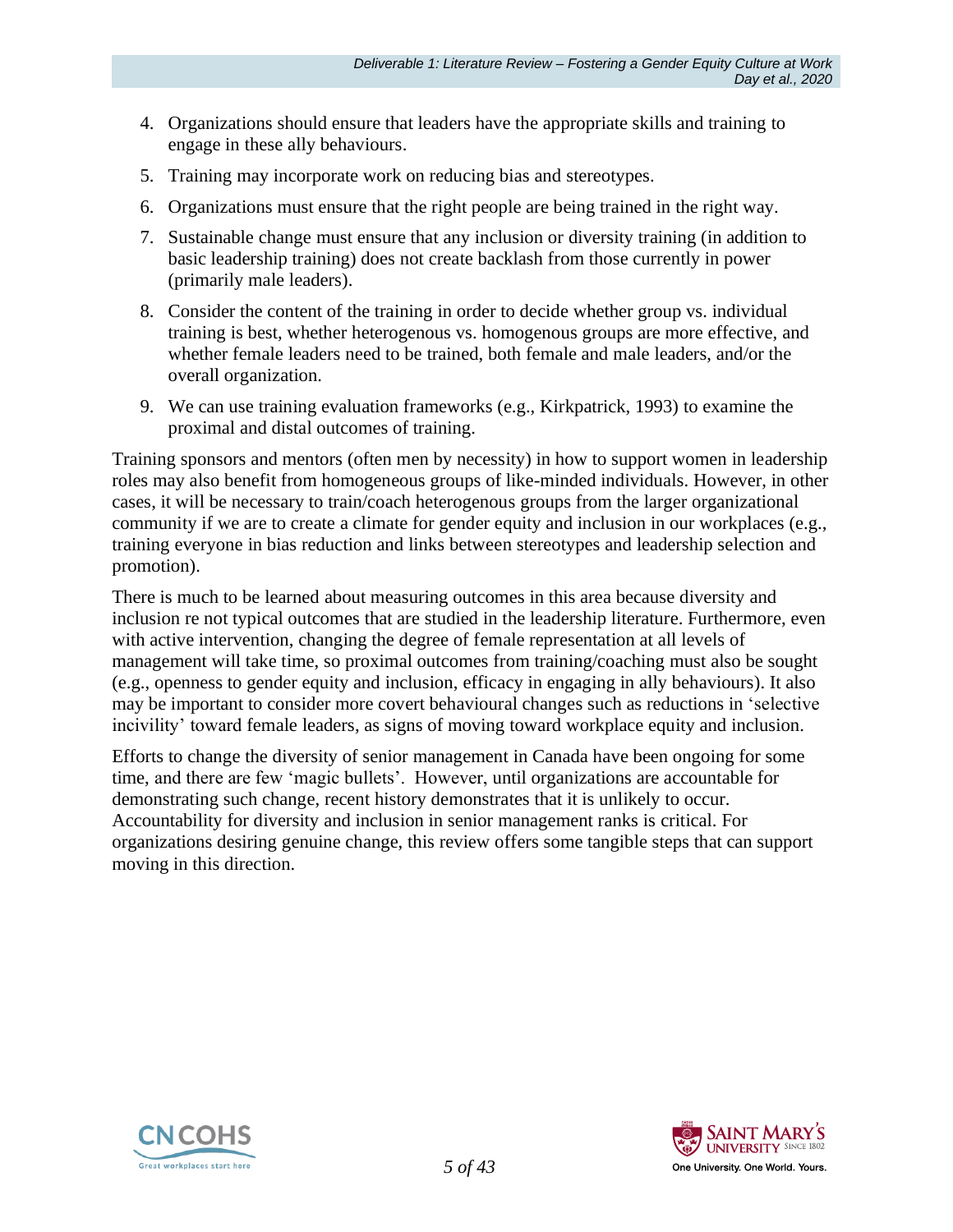## **Project Background & Definitions**

We have developed this literature review as part of Phase 1 for a larger project for Women and Gender Equality Canada / Government of Canada. This report addresses four of the Gender Equity areas:

- 1. Leadership and involvement of women in leadership roles
- 2. Education and skills development
- 3. Health and well-being of women
- 4. Examining interventions to promote gender equity in senior management and board of director positions

This literature review addresses these four areas by:

- a. Identifying workplace leadership behaviours and practices that directly promote gender equity and inclusion and support women in leadership roles.
- b. Exploring interventions/protocols at the individual and team levels that are designed to reduce discrimination and other barriers that limit effective involvement and development of female leaders.
- c. Finding ways to protect female leader's health in current workplaces.

#### **Definitions of key terms based on the current literature:**

- **Diversity** is an empirical question: It either exists or it does not. That is, are people of all types proportionally represented throughout all levels of the organization or not?
- **Gender Equity**: Having equal access and opportunities—including having equal opportunity to be represented at all levels of an organization—regardless of gender orientation<sup>1</sup> (Government of Canada, 2019b).
- **Health** is "a state of complete physical, mental and social well-being and not merely the absence of disease or infirmity" (WHO Constitution, 1948, p. 1)
- **Inclusion:** Feeling welcomed, respected, and valued across all levels of the organization (Ryerson, 2017), and it includes having a genuine say in decision-making.
- **Inclusive Leadership** is defined as the openness, accessibility, and availability of a leader (Gotsis & Grimani, 2017) in order to remove "obstacles to the full participation and contribution of employees in organizations" (Roberson, 2006, p. 217).
- **Inclusive workplaces:** An inclusive workplace is one that "values and utilizes individual and intergroup differences within the workforce, cooperates with, and contributes to, its

<sup>&</sup>lt;sup>1</sup> We recognize that not all workers define themselves in binary terms of 'male/man' and 'female/woman'. However, most of the research in this area uses this terminology, and as such, we use these terms (and where available, discuss research on non-binary gender).



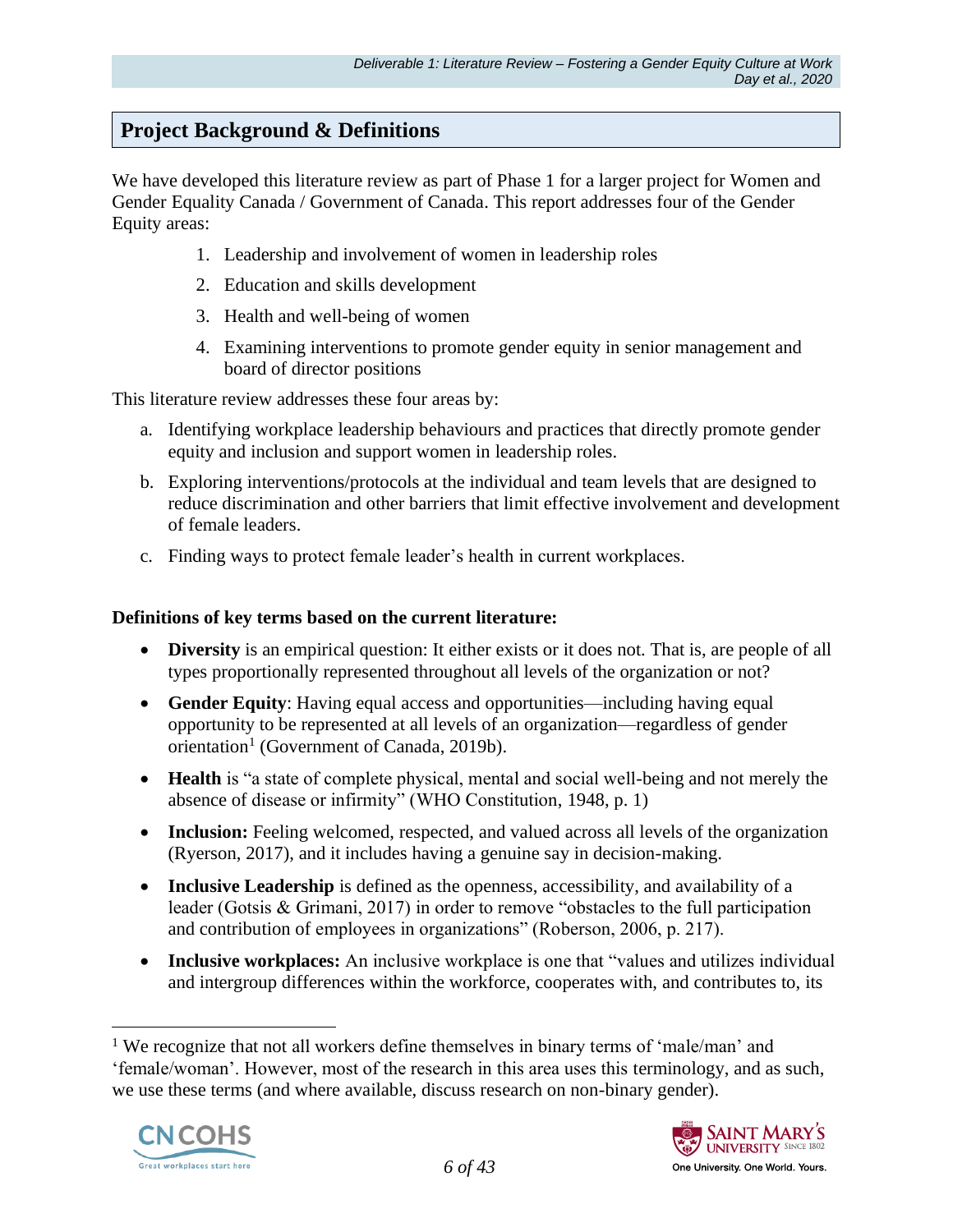surrounding community, alleviates the needs of disadvantaged groups in its wider national environment, and collaborates with individuals, groups and organizations across national and cultural boundaries." (Mor-Barak, 2000, p. 339-340)

- Leadership is "the process of influencing others to understand and agree about what needs to be done and how to do it, and the process of facilitating individual and collective efforts to accomplish shared objectives" (Yukl, 2006, p. 3).
- **Leadership Development** involves enhancing and leveraging human-, social-, and system-related resources (Day & O'Connor, 2003) to improve leadership competencies, performance, and overall success.
- Leadership Self Efficacy: "A person's judgment that he or she can successfully exert leadership by setting a direction for the work group, building relationships with followers in order to gain commitment to change goals, and working with them to overcome obstacles to change" (Paglis & Green, 2002, p. 217).
- **Organizational Culture and Climate:** For the purposes of this paper, we use the terms organizational 'culture' and 'climate' interchangeably<sup>2</sup> to refer to " $(a)$  a pattern of basic assumptions, (b) invented, discovered, or developed by a given group, (c) as it learns to cope with its problems of external adaptation and internal integration, (d) that has worked well enough to be considered valid and, therefore (e) is to be taught to new members as the (f) correct way to perceive, think, and feel in relation to those problems" (Schein, 1990, p. 111).
- **Training:** "Training refers to formal and planned efforts to help employees acquire knowledge, skills, and abilities to improve performance in their current job" (Saks, 2019, p. 7). We use a broad view of training to include any educational, individual, or group efforts aimed at improving knowledge, skills, and group functioning (Kirkpatrick, 1993).

<sup>&</sup>lt;sup>2</sup> Some researchers argue that the two terms 'culture' and 'climate' are distinct. However, for the purpose of the paper, we are more concerned about the key aspects of the terms that are interchangeable.



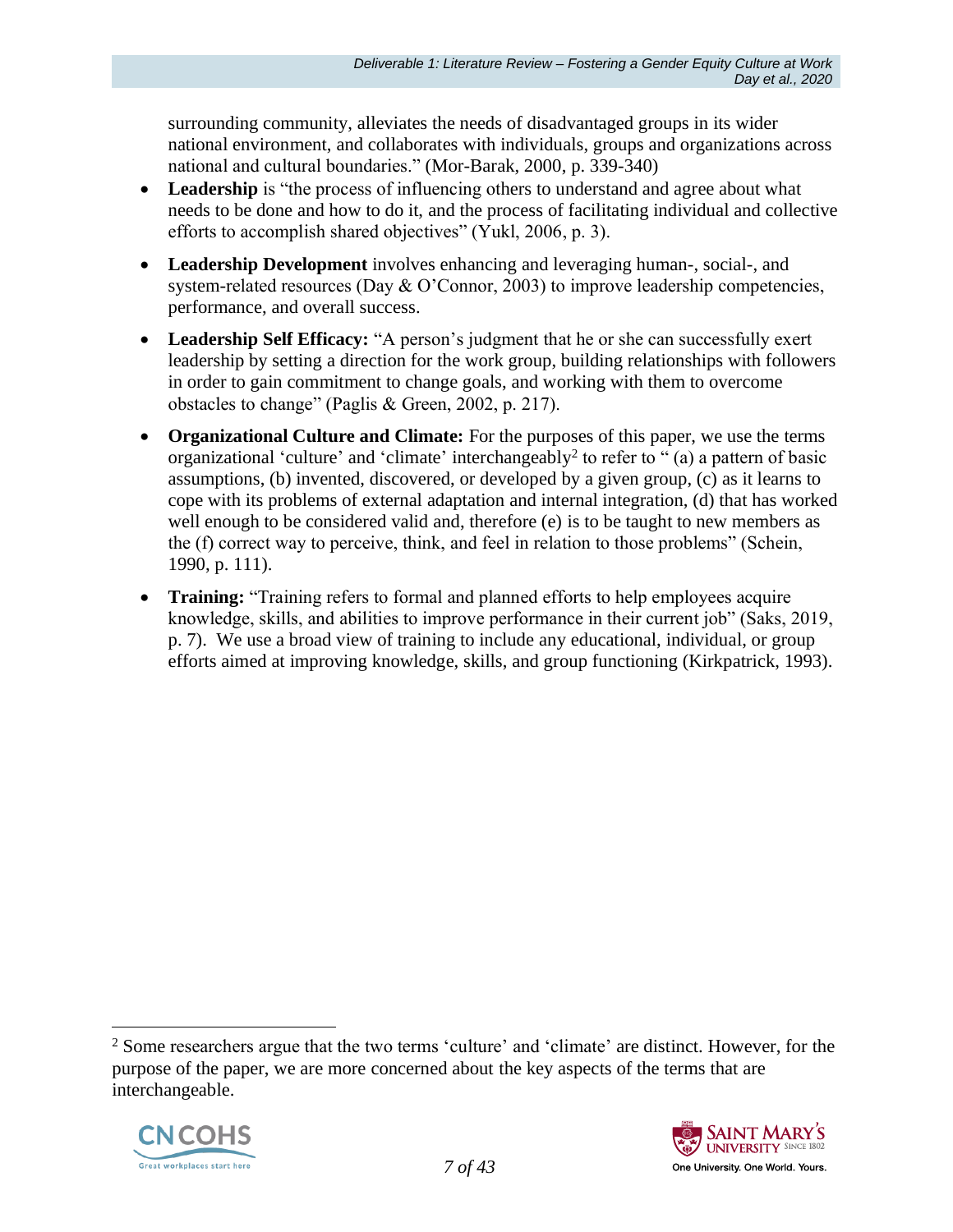## **Methodology – Literature Review**

We conducted a multi-faceted investigation of the constraints and resources related to gender equity and inclusion in leadership roles. More specifically, our review covers the current literature and organizational best practices on leadership behaviours associated with gender and inclusion in the workplace, training/coaching these behaviours, leader wellbeing, and the impact of group culture on leader success as well as work factors/barriers that create challenges to effective leadership for female leaders (e.g., biased culture; inaccurate stereotypes).

We have a two-pronged approach to this review: We provide a brief overview of the formative literature on leadership, gender, and inclusivity based on our own subject matter expertise. We then focus the majority of the review on the current leadership literature particularly where it intersects with the literature on gender and inclusion in the workplace (particularly critical, new studies done in the last 5 years). We also review the literature on how these issues link to female leader's health. To ensure we accessed all of the key works, we used multiple search engines and multiple terms to identify the current literature on the topic (see Table 1).

We organized our review based on the three primary areas based on our overall goals:

- 1. Identifying the leadership behaviours that support gender equity and inclusion at work
- 2. Identifying the components of interventions that support gender equity and inclusion at work
- 3. Understanding the factors and resources that protect female leaders' health and wellbeing.

| <b>Topic</b>                  | <b>Search Terms</b>                                                                                                                                                         |
|-------------------------------|-----------------------------------------------------------------------------------------------------------------------------------------------------------------------------|
| Diversity/Inclusion           | inclusive (culture; climate); inclusion; diversity (intervention;<br>$\bullet$<br>training)                                                                                 |
| Gender                        | gender; gender equity (climate/culture); gender differences                                                                                                                 |
| Leadership                    | leadership/leader (intervention; training; management;<br>$\bullet$<br>transformational leadership; inclusive leadership; collective<br>management/leadership)              |
| <b>Leadership Development</b> | leadership competencies; effectiveness; leadership<br>$\bullet$<br>development; skill development                                                                           |
| <b>Organizational Culture</b> | culture; climate; workplace environment                                                                                                                                     |
| Training/Interventions        | intervention; training; programs; workplace health $\&$<br>٠<br>leadership training; diversity training; program evaluation;<br>training evaluation; training effectiveness |
| Wellness                      | wellness; stress/strain; wellbeing (well-being); health; burnout                                                                                                            |
| Women                         | women; woman; female                                                                                                                                                        |

#### *Table 1: Literature Search Terms and Search Engines used*



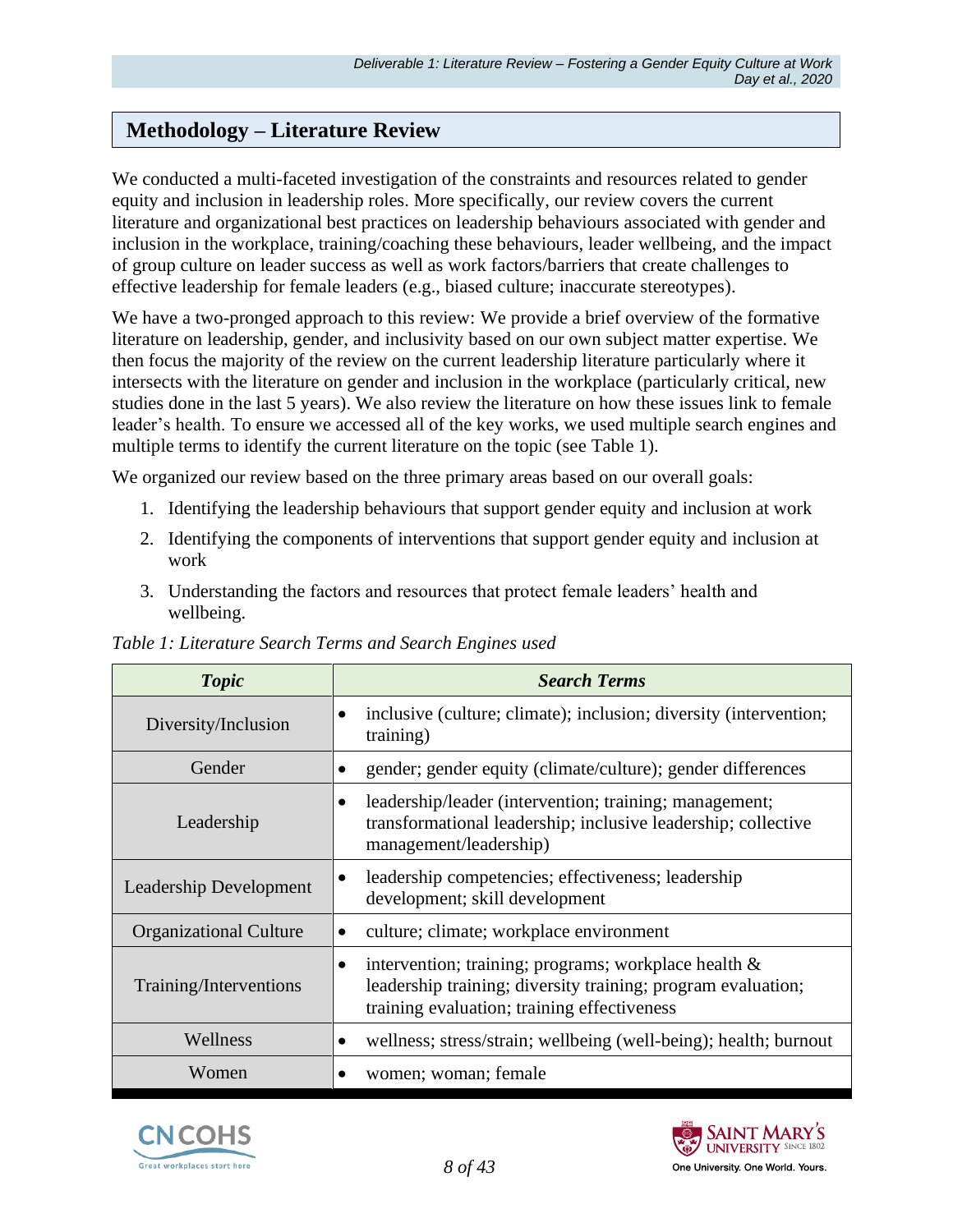#### *Search Engines*

A full search was conducted for all peer-reviewed articles related to the above search terms, with a focus on more recent works (because the classic works were already addressed in the background research section) using multiple search engines:

- Internal: SMU Patrick Power Library and online resources; Novanet (NS academic online resources)
- External: Psyc Info, ABI Inform, EBSCO, Google Scholar

Based on the topic of 'women and leadership', we located 2700 articles and identified 10 peer reviewed journal articles that were directly relevant to our review. An additional search on the topic of 'gender, inclusion, and leadership interventions' returned 28,000 articles, of which we identified 18 that were directly relevant to our review. Based on refined searches (using our university databases to narrow searches to peer-reviewed journal articles), we located 569 articles covering the topics of 'gender, equity, training, and business leadership' and included 47 that were directly relevant to our review. We also found 219 works on 'women, wellness and leadership' and included 13 that were directly relevant in the current review. We supplemented these works with specific formative articles in leadership, training, development, culture, diversity, and equity.

We organized our review based on the three primary areas identified above (i.e., leadership behaviours and interventions that support gender equity and inclusion at work; designing leadership, diversity, and inclusion interventions, and protecting female leaders' health).



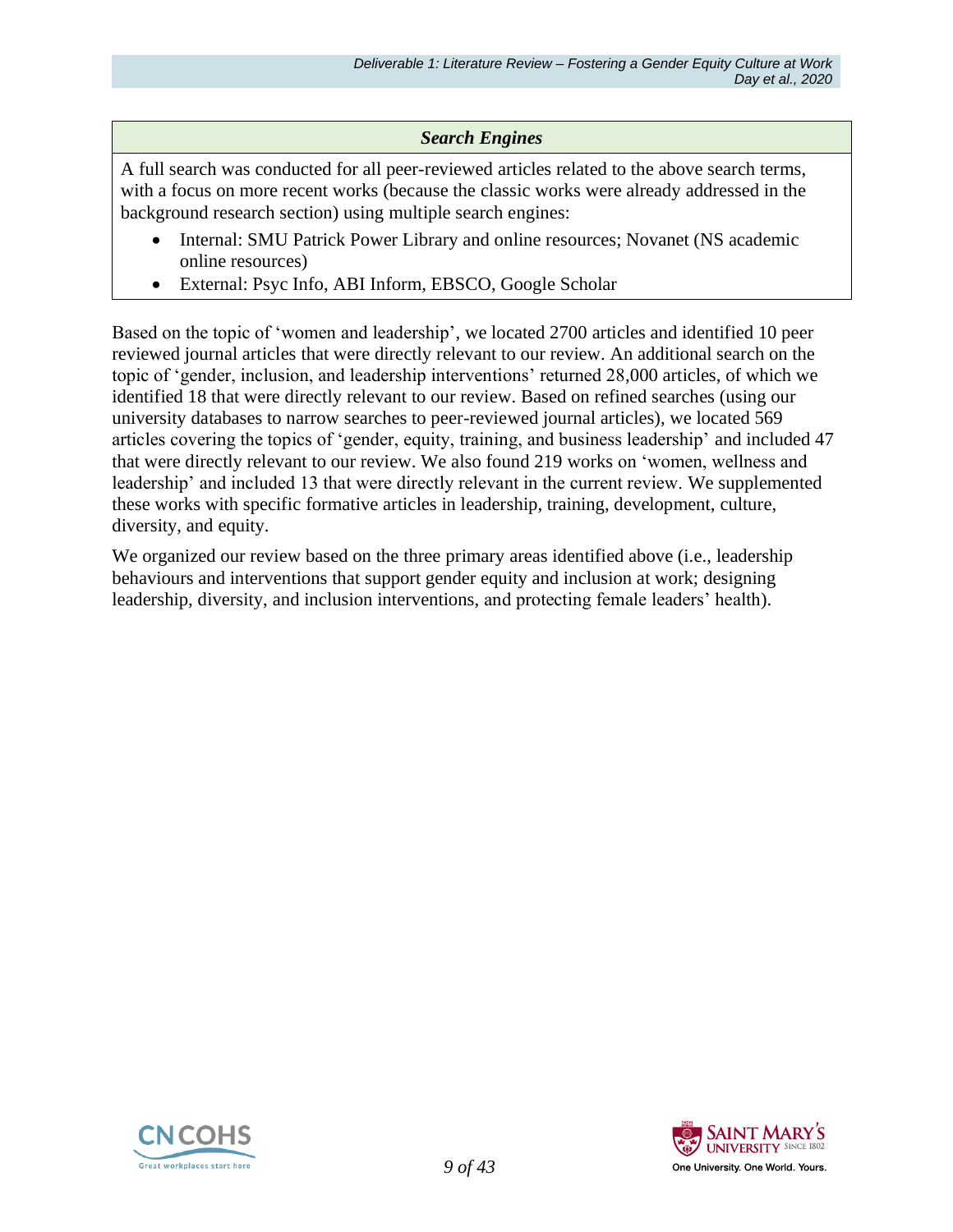## **Setting the Stage for Equity & Inclusive Workplaces: Women in Leadership Roles**

*"Men continue to dominate the upper echelons of organizations and retain the most powerful positions, leaving women consistently underrepresented or completely absent from senior leadership teams" (Madsen, Townsend, & Scribner, 2020, p. 239).*

*"Sure [Fred Astaire] was great, but don't forget that Ginger Rogers did everything he did... backwards and in high heels" (Frank and Ernest cartoon, by Bob Thaves, 1982).* 

The issue of increasing women in leadership roles has been a predominant topic of workplace equity for decades. Canada was rated as the top country for embracing diversity when benchmarked against 15 other OECD nations (Conference Board of Canada, 2013). However, gender inequality in Canadian organizations still exists: Women make up only 34.6% of all managers, and only 28.9% of senior managers. And the picture is even bleaker at the C-Suite level, where only 9.4% of 540 positions are held by women in Canada's 100 largest publicly traded firms (Catalyst, 2018).

A recent Conference Board of Canada (2011) study found that "between 1987 and 2009, the proportion of women in middle management - a category that includes directors and managers rose by about 4 percent. At that rate, it will take approximately 151 years before the proportion of men and women at the management level are equal." (p. 2). McKinsey's (2018) research over the past decade also documents a very slow pace of change. Equally disconcerting is the fact that half of men and one third of women surveyed in 2017 indicated that the "status quo" is sufficient (Devillard, Hunt, & Yee, 2018). This culture and acceptance of non-inclusive workplaces is an additional stumbling block to gender equality in leadership, and it is a psychosocial stressor for women at work.

Moreover, when (or if) women reach these leadership roles, they are expected to do everything male leaders do while navigating a labyrinth of obstacles and carrying a backpack of sex role stereotypes and societal expectations (e.g., Eagly & Carli, 2007; Eagly & Heilman, 2016). Although female leaders are in a similar dance as their male counterparts, they face additional challenges of bias and stereotypes and different leadership benchmarks that negatively impact on their *perceived* ability to lead, as well as their *perceived* effectiveness. For example, sex-role stereotypes of men (e.g., being agentic, hard driving) are synonymous with leadership. However, sex-role stereotypes of women (e.g., sensitive, emotional, being communal/caring, etc.) are not associated with the stereotype of 'leader'. The persistence of these biases has been repeatedly demonstrated (e.g., Catalyst 2005; Eagly, Nater, Miller, Kaufmann, & Sczesny, 2019). Overall, the heavier burdens on female leaders appear to be taking their toll: Recent findings suggest that women are leaving the leadership pipeline due to the mounting pressure that they experience as they climb the ranks (McKinsey, 2016). These challenges impact women's participation in leadership roles in Canada, with no clear resolution in the short term.

All of these issues – the slow rate of change, the extra challenges women face, the general acceptance of non-inclusive workplaces, and a lack of senior leadership skill and motivation to create inclusive ones – are key impediments to gender equity and inclusion in organizational



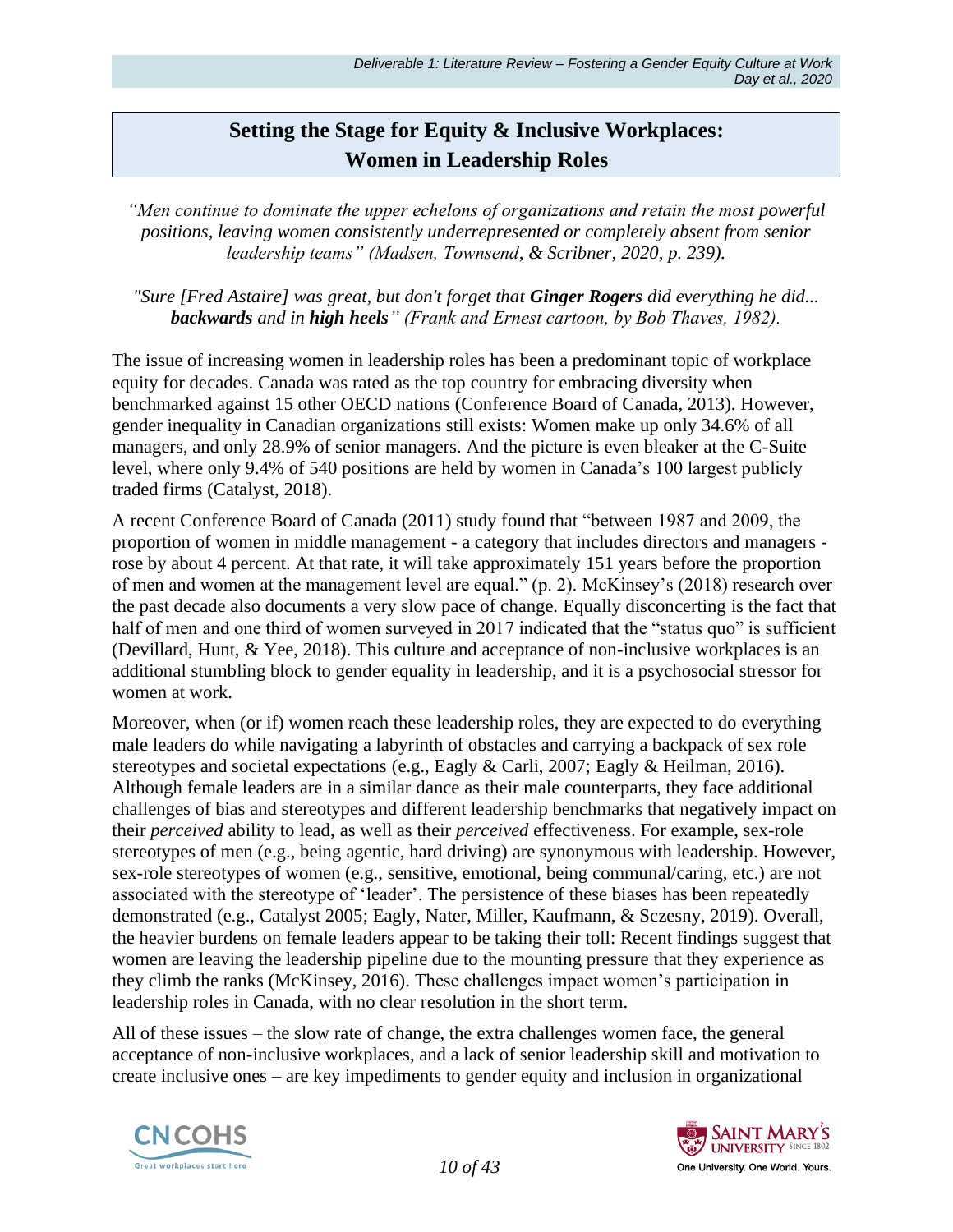leadership roles. That is, in order to move toward more equitable and inclusive workplace cultures, not only do we need to increase the rate of change and numbers of women in leadership positions, but we also have to create specific workplace training for both men and women at the individual (e.g., skills training) and team (e.g., interventions to create acceptance of inclusive culture) levels.

We (and other scholars) have addressed the issue of how sex/gender can bias the selection and promotion of female leaders (e.g., Loughlin, Arnold, & Bell-Crawford, 2011). Therefore, we argue that the direction of future research should be based on the premise that it is no longer sufficient, or valid, to assume that the answer is to change women: In order to have true equity and inclusion, not only must we support female leaders, but we also must change the contexts in which they work (Arnold & Loughlin, 2019). Achieving gender equity and inclusion not only requires access to effective and supportive development opportunities for female leaders, it also requires leadership and gender equity/inclusion training for senior leaders (typically men), and it requires this training to be linked to broad organizational training in bias and stereotypes associated with leadership to facilitate effective and inclusive workplace cultures.

#### **The Current Review: Leveraging Leadership, Inclusion, and Self-Care Training**

In the current review, we address these challenges that female leaders face (and challenges to changing the system) by summarizing the recent scholarly literature on what this training could entail (Training Content), who should be trained (Target of Training), and how to measure 'success' outcomes (Training Measurement). We integrate the multidimensional perspective of leadership development literature (e.g., Day & O'Connor, 2003) to help us understand how to move forward with leadership development to create gender equity and inclusive workplaces. The basic premises to take this multidimensional approach are that leadership development can (and should) be directed not only at leaders, but also at other individuals in the workplace, dyads, groups, and/or the overall organization. Second, development involves enhancing and leveraging the human-, social-, and system-related resources to improve leadership competencies, performance, and overall success; Day & O'Connor, 2003).

The basic message of this perspective is that "scientists and practitioners should expand the lens of leadership beyond the traditional, personal, individual-leader approaches that have been emphasized historically in leadership development" (Day & O'Connor, 2003, p. 18). This perspective may provide a foundation to leverage support for female leaders while developing inclusive workplace cultures.

Therefore, we integrate the previous works on gender and leadership, multidimensional perspective of leadership, leader self-care, and organizational culture to take a three-pronged approach toward fostering inclusive workplaces by: (1) investigating the leadership behaviours and practices needed to support women in leadership roles, while (2) examining the training factors that not only support female leaders, but also facilitate the development of positive, inclusive cultures at work, and (3) examining how to support female leader's health while women navigate the labyrinth of current organizational cultures that are lacking in equity and inclusion in their leadership ranks. This multi-pronged approach is necessary because we need to better understand how to support female leaders both in the short-term (inclusive leadership and self-care training) and long-term (training leaders in ally behaviours and all organizational members in bias reduction in leadership selection and promotion decisions).



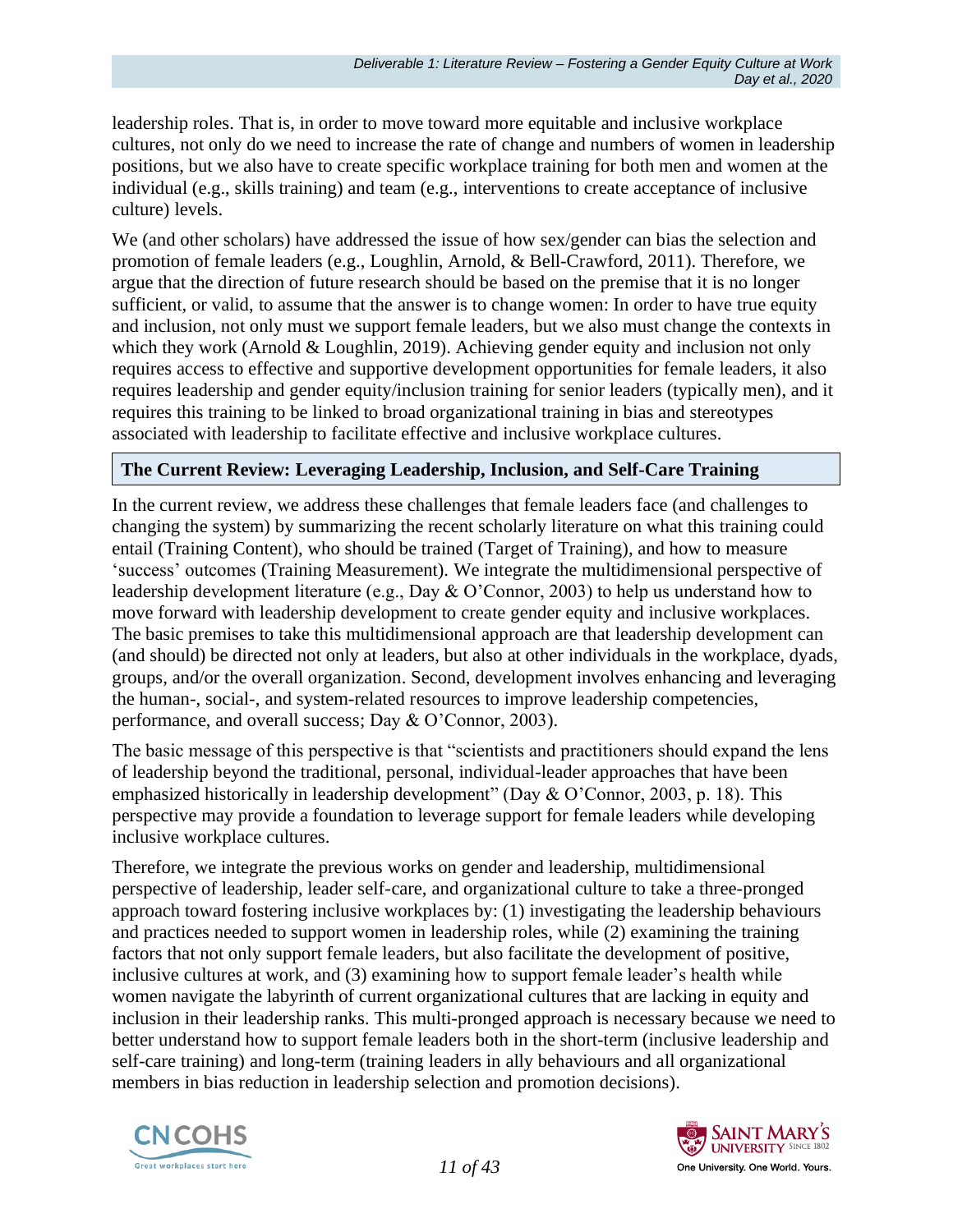More specifically, in addition to more traditional transformational leadership training, we also focus on leadership behaviours that can reduce such biases in the workplace (e.g., ally behaviours), as well as on using training in diversity and inclusion –for both leaders and teams – to augment these leadership behaviours to create more gender equitable and inclusive cultures in the workplace. Finally, we also investigate how to train female leaders in the active self-care necessary to mitigate the exhaustion that comes from leading organizations that currently lack diversity and inclusion at the senior levels (see Figure 1 for a conceptual overview of the focus of the review).

### *FIGURE 1:*

*Conceptual Overview of the Research Questions and Key Factors of Fostering Equity & Inclusive Workplaces by Supporting Women in Leadership Positions.*



*Developed from: training, leadership, wellbeing, behaviour change literatures (e.g., Kirkpatrick's model of training, 1993; the Multidimensional Perspective of Development, Day & O'Connor, 2003)* 

### **Research Questions**

To address each of the goals of this review, we organize the primary section of the review around the three predominant questions:

*Question 1: (a) What leadership behaviours and interventions support gender equity and inclusion in the workplace, and (b) how can we measure their impact?*

*Question 2: How should leadership and gender equity and inclusion interventions be designed and for whom?*

*Question 3: How do we protect the health of women currently in leadership roles?*



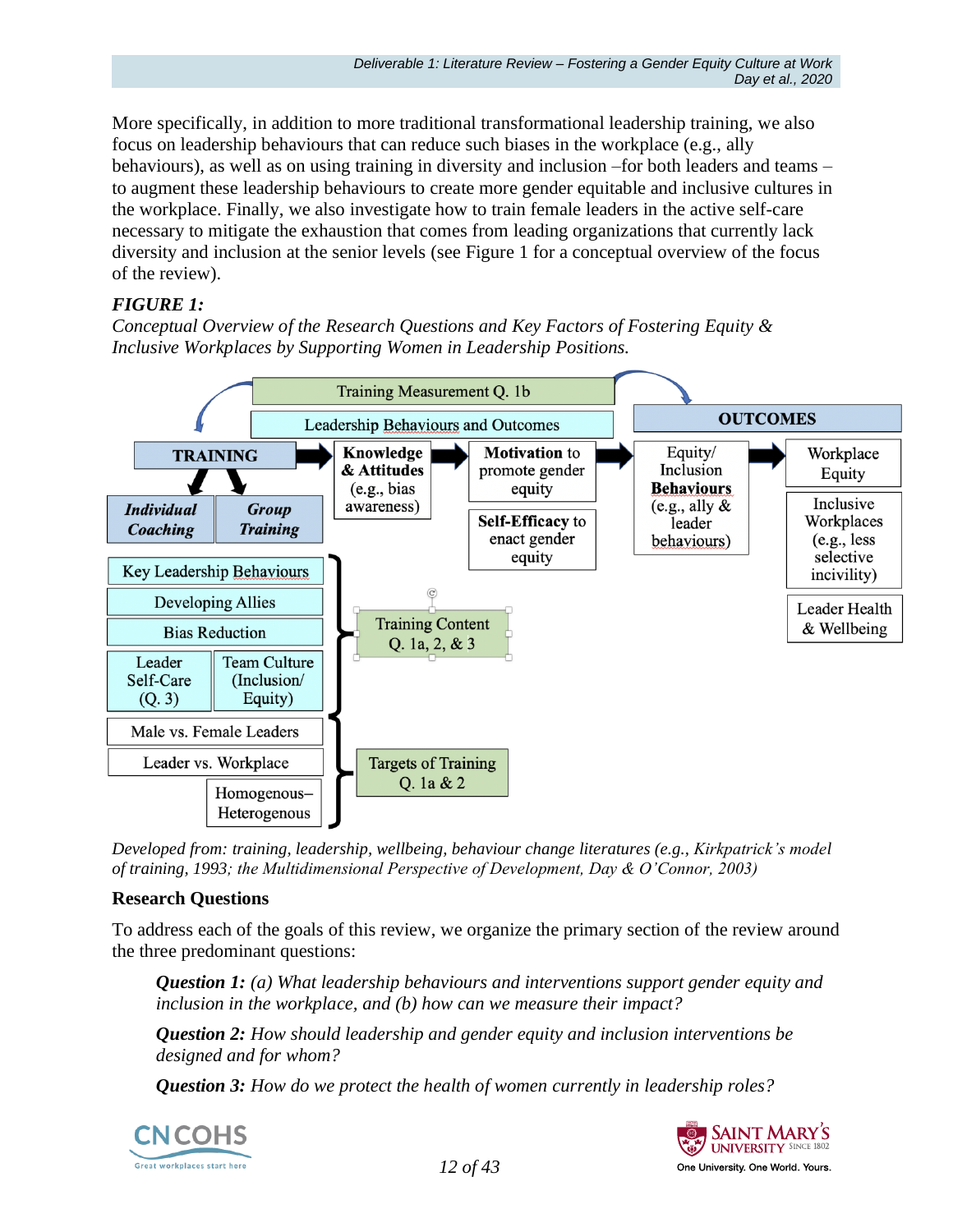# **Question 1:**

# **(a) What leadership behaviours and interventions support gender equity and inclusion in the workplace, and (b) how can we measure their impact?**

Although there is a generally agreed upon definition of leadership (i.e., influencing and supporting workers to accomplish job tasks toward a common goal; e.g., Kelloway & Barling, 2010; Yukl, 2006), there is less knowledge and agreement about *which* leadership behaviours are most likely to promote gender equity and inclusion in the workplace. Despite this lack of agreement, some research suggests that certain leadership models may be better than others at supporting specific equity-related initiatives. For example, although research has consistently indicated that transformational leadership is related to higher wellbeing across a variety of employees (e.g., Arnold, 2017; Bono, Foldes, Vinson, & Muros, 2007), Sims, Carter, and Moore De Peralta (2020) found that servant leadership appeared to be most the most effective model to increase mentoring and inclusion. Other work has demonstrated that transformational leadership is linked to improved diversity climate at work (McCallaghan, Jackson, & Heyns, 2019).

It also appears that context may be an important moderator of effectiveness in terms of leadership models that promote diversity (Loughlin & Arnold, 2018). That is, similar to results regarding safety-specific transformational leadership (Barling, Loughlin, & Kelloway, 2002), we may need to tailor existing frameworks of leadership development to understand, develop, and strengthen gender inclusive work cultures. To date, there has been little or no research in the training literature on using leadership to foster gender diversity and inclusion. However, we use the extant literatures in the separate areas to identify directions for future research.

Therefore, in addressing this first research question, our review will briefly note general leadership behaviours that have been well-established in the literature (e.g., transformational leadership behaviours), and instead, it will focus on the content and contextual factors of training that support gender diversity and inclusion.

That is, we first examine the **training content** in terms of:

- 1. supporting effective leadership behaviours;
- 2. reducing sex-role stereotypes and bias; and
- 3. developing ally behaviours.

By identifying several caveats related to these content issues of interventions, we then focus on:

- 4. the target of training (i.e., involving the entire team and organization) and
- 5. mitigating the potential backlash against both the training initiatives and female leaders.

### **Q. 1a: Training Content**

The obvious starting point when examining training that may foster gender equity and create an inclusive workplace is to understand what training content is most effective. Our review of the literature suggests that change in the representation of women throughout organizational leadership ranks can be supported through educating and training the wider organizational community in bias reduction; developing male allies; and developing female leaders. Therefore, we focus less on the literature about developing key traditional leadership behaviours, to focus



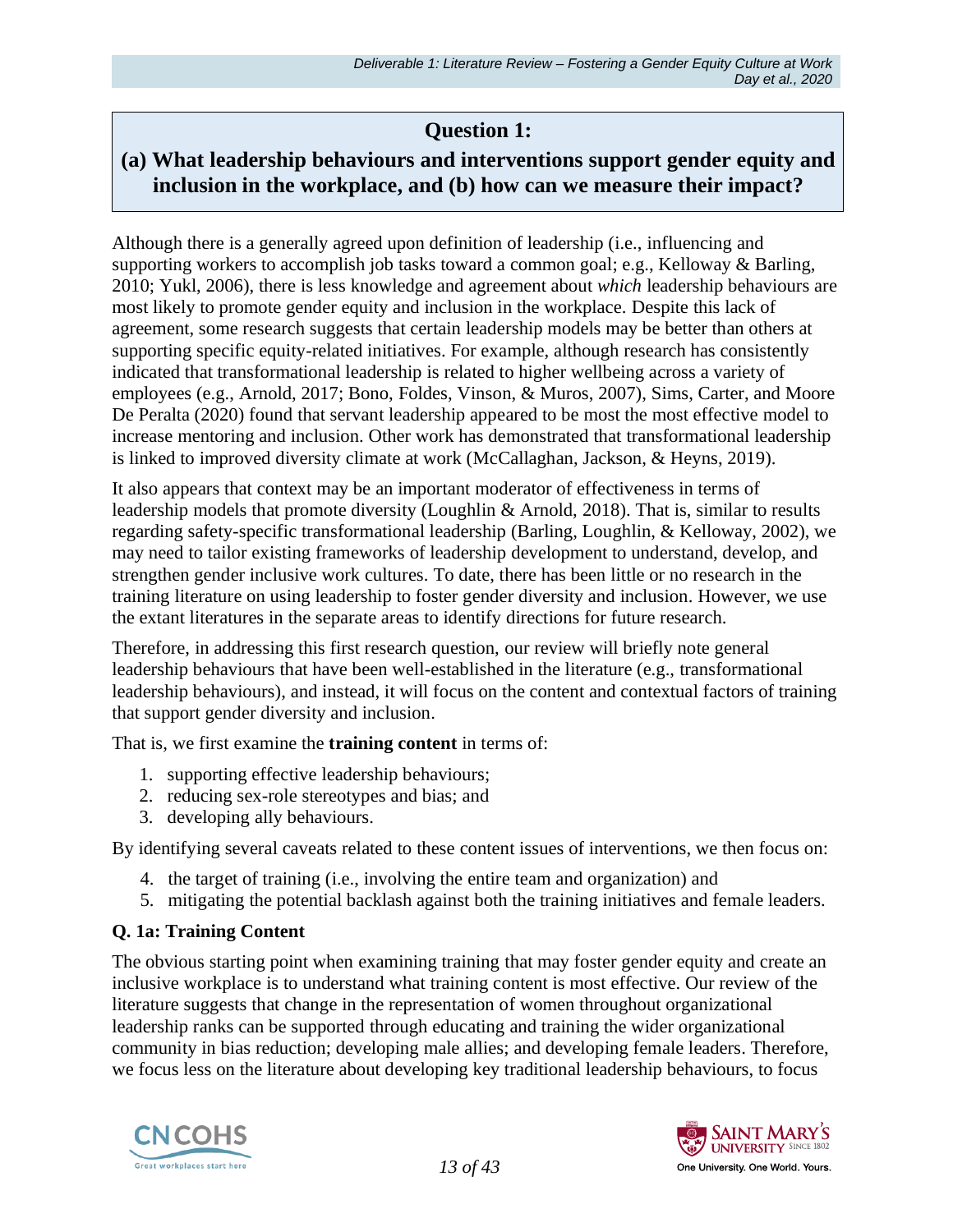more on two other areas that are important for training success: the impact of sex role stereotypes on perceptions of leadership behaviours (both in terms of selecting for, and developing, these behaviours), and the ally behaviours that promote women in leadership.

#### *1. Supporting Effective Leadership Behaviours*

Transformational leadership is one of the most widely studied leadership models (Lowe & Gardner, 2000), and there are multiple studies and meta-analyses showing that transformational leadership behaviours are positively related to performance outcomes (e.g., Dumdum, Lowe, & Avolio, 2013; Hoch, Bommer, Dulebohn, & Wu 2009; Wang, Oh, Courtright, & Colbert, 2011). Not surprisingly, meta-analyses have demonstrated that effective leadership (including relational leadership) is positively associated with job wellbeing (e.g., Kaluza et al., 2020; Kelloway, Turner, Barling, & Loughlin, 2012; Kuoppala et al., 2008), Given the vast amount of work in this area, it also isn't surprising that there has been a lot of work on developing transformation leadership behaviours (e.g., Kelloway & Barling, 2010; Kelloway, Barling, & Helleur, 2000; see page 21 of this report for more information on transformational leadership training).

However, much less is known about how these behaviours may be used to support female leaders, improve gender equity in the workplace, and foster more inclusive workplaces. There has been much speculation that transformational leadership is related to healthier workplaces (Day, Penny, & Hartling, 2019; Jimenaz, Winkler, & Dunkl, 2017; Nielsen, 2014; Penny, 2019). Moreover, transformational leadership has been used to implement and maintain diversity management systems (Aguirre Jr & Martinez, 2006; Brown, Brown, & Nandedkar, 2019). Given the potential to support female leaders and develop inclusive workplaces, future research must address this issue.

Given that transformational leadership is considered one of the most effective forms of leadership (and related to organizational performance) and given that women have been rated as being more transformational than men as leaders (Eagly & Carli, 2007; Eagly et al., 2003), we would expect that women would be seen as more effective leaders. Ironically, that is not the case. One reason may be due to the prevalence of gender-based stereotypes as to what makes a competent leader.

### *2. Reducing Sex-Role Stereotypes and Bias*

A critical component of leadership training and bias reduction is separating gender stereotypes from actual leadership skills and behaviours in the overall organizational community. Many organizations still embrace masculine leadership cultures, where women feel they must embody masculine leadership characteristics in order to fit in to the system (AAUW, 2016). Therefore, one key, yet often overlooked, area to support female leaders is in bias reduction initiatives.

Successful training components to reduce gender bias include gender bias awareness education and bias literacy (learning about types of stereotype-based gender bias such as expectancy bias and occupational role congruity), and training to increase self-efficacy for overcoming gender bias (AAUW, 2016; Carnes et al., 2015; McCarty Kilian et al., 2005).

Bias reduction can take two different approaches: (1) addressing bias in HR functions, such as recruitment, selection, and training opportunities, and (2) addressing bias in group and organizational culture. First, when looking at selection decisions in large companies, some simple leadership interventions can likely provide large dividends in terms of promoting gender



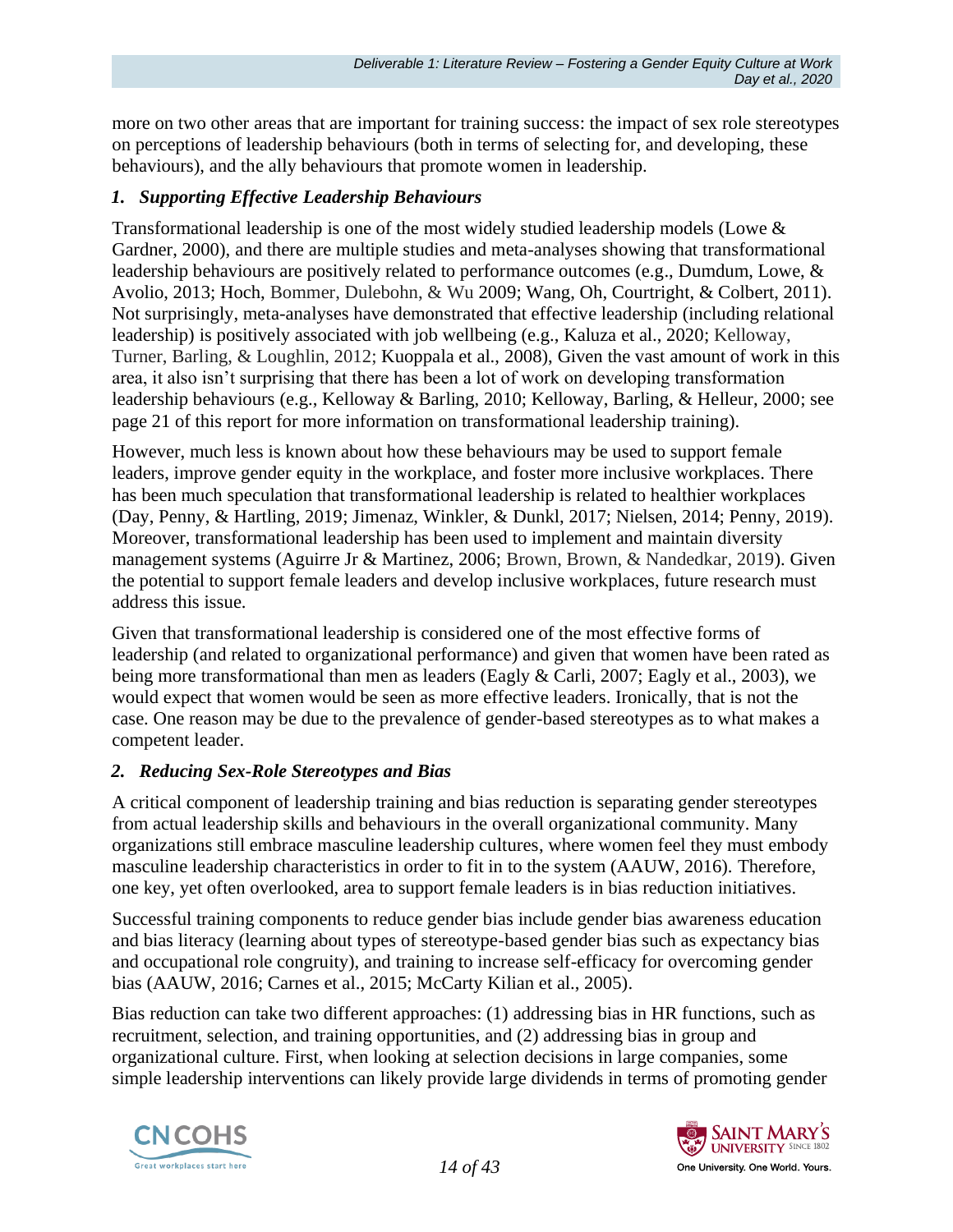equity. For example, managers in charge of hiring appear to be less inclined to make biased hiring decisions when they hire in 'batches' rather than on an individual basis (Chang, Kirgios, Rai, & Milkman, 2020). The implication is that 'isolated choice effects' (whereby groups constructed via an aggregation of isolated selection decisions are less diverse than groups selected in collections) can be avoided by simply hiring multiple individuals at once (Chang et al., 2020). Knowing that organizations are likely to construct more gender-diverse groups when making 'sets' of hiring and selection decisions is very practical and actionable knowledge for large organizations.

However, this suggestion may not be feasible for the many leaders who work in smaller organizations. Given that 98% of companies fall into the small business category in Canada (Government of Canada, 2019a), this type of intervention will have limited generalizability. Therefore, when looking for evidence-based leadership interventions/models that will promote gender equity and inclusion across workplaces of various sizes, contexts, and industries, the situation becomes more complicated, and there is little agreement in the literature on many of these issues.

The second approach—addressing workplace biases—has received mixed support. Carnes et al. (2015) conducted a gender-bias-habit-reducing intervention, which consisted of a 2.5-hour interactive group workshop. The intervention included an introduction about stereotype-based gender bias in decision making and judgement, followed by three modules: (1) the origins of bias as a habit; (2) bias literacy, which involved describing and labeling different types of stereotypebased gender bias; and (3) behavioural strategies to overcome gender bias. Additionally, the intervention included two strategies that are counterproductive to preventing stereotype-based bias (e.g., stereotype suppression). The intervention was found to increase personal awareness, internal motivation, perception of benefits, and self-efficacy to engage in gender-equitypromoting behaviours. Furthermore, for both men and women, the intervention resulted in sustained heightened self-efficacy beliefs three months post-intervention and when at least 25% of a department's faculty participated in the intervention, intentions to promote gender equity increased three months post-intervention (Carnes et al., 2015).

Training in counter-stereotypical thinking is another successful intervention to reduce gender bias among the larger organizational community. According to gender role development theories, beginning in childhood, observing same-sex role models leads people to internalize gender stereotypical aspirations and behaviours, which may be one reason why women are underrepresented in top leadership positions (Olsson & Martiny, 2018). In response to this theory, interventions involving observing, learning about, or interacting with *counterstereotypical role models* can be a successful tool to reduce gender bias. It is suggested that observing gender-incongruent role models can reduce gender stereotyping and stimulate genderatypical aspirations and behaviours (Olsson & Martiny, 2018).

In addition to increasing women's leadership aspirations and improving perceptions about women in leadership positions, counter-stereotypical thinking interventions also can reduce the bias associated with stereotypically female leadership styles (e.g., a communal style). For example, in the context of uncertainty (e.g., economic instability), Randsley de Moura et al. (2018) found that role-incongruent female leaders (i.e., women who apply a more stereotypically male leadership style) were rated as more effective than role-congruent female leaders. However, after implementing an intervention on counter-stereotypical thinking (which consisted of a lab-



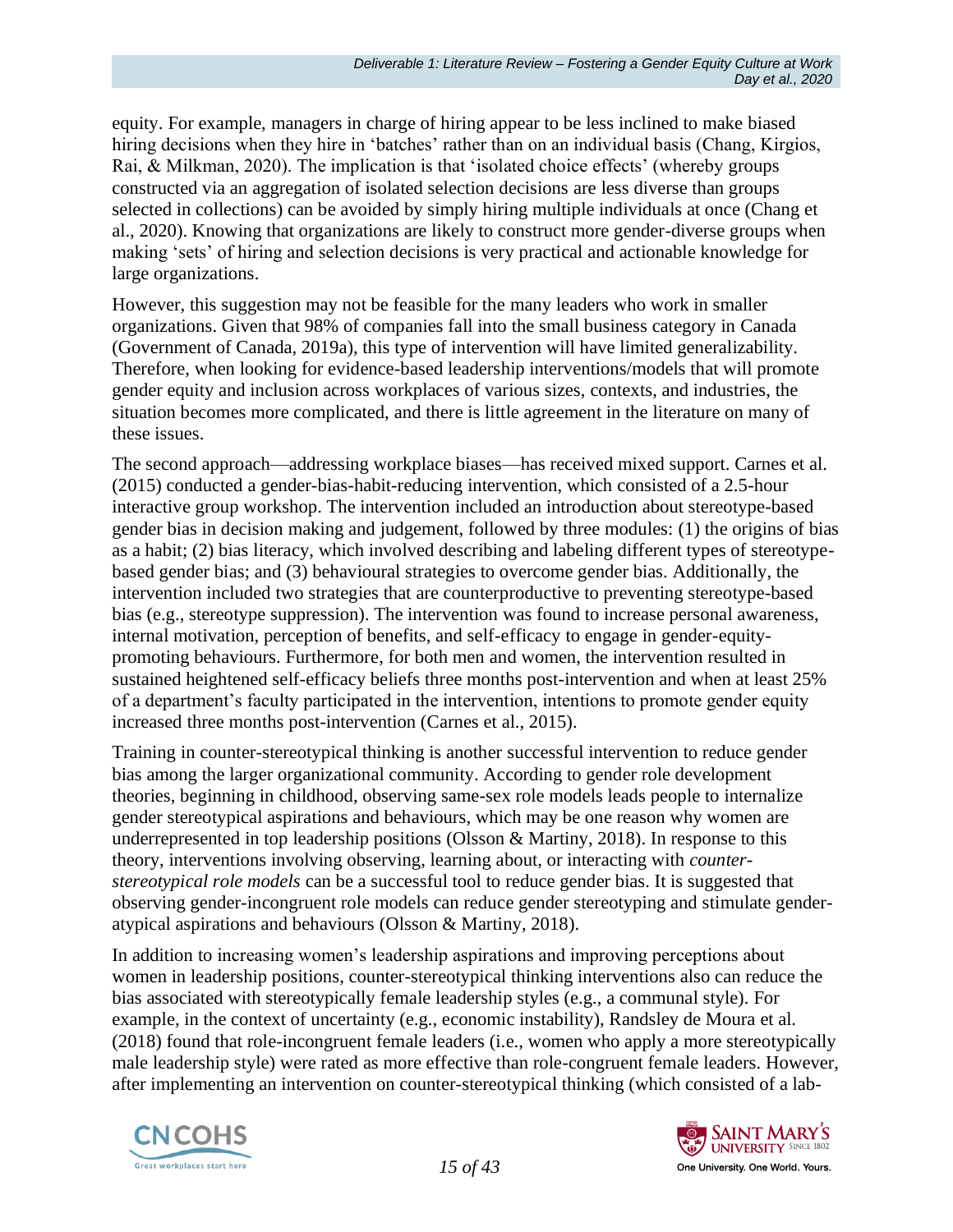based task where participants were asked to describe a target that had either a counter-stereotypic or a stereotypic gender occupation and then to rate the leadership style of a new female CEO who was described as having either a stereotypically masculine or feminine leadership style), role congruent and role incongruent women were rated as equally effective leaders (Randsley de Moura et al., 2018). This finding suggests that counter-stereotypical thinking interventions may be valuable for improving perceptions of women as leaders, without requiring women to adopt stereotypically male leadership styles.

Although brief exposure to counter-stereotypical role models and counter-stereotypical thinking through interventions can change stereotypical beliefs about women, these results often are temporary. Thus, it is ultimately essential that women are better represented in leadership positions throughout organizations in order to successfully increase women's leadership aspirations and perceptions about women as leaders in the long term (Olsson & Martiny, 2018). Until women are adequately represented in leadership positions, training other members of the organization, rather than focusing solely on training women, should increase positive perceptions of female leaders and support more gender equitable and inclusive workplace cultures.

#### *3. Developing Ally Behaviours*

Closely related to the arguments around bias reduction is the issue of who should be the target of training. That is, when it comes to increasing positive perceptions of female leaders and creating a more inclusive gender equitable culture within organizational contexts, training that supports women (skill development; self-care; etc.) is integral. However, it is not only women who need to be the targets of such programs (AAUW, 2016; Carnes et al., 2015; McCarty Kilian et al., 2005). Rather than requiring women to fit in and engage in unauthentic leadership in order to progress in their careers, making changes in the organization so that 'masculine leadership styles' are not seen as the 'only leadership styles' is essential (Burkinshaw & White, 2017).

Within the literatures on leadership development and gender equity, there is increasing recognition that we often target the wrong people in the workplace for behavioural change (i.e., women), when it is men (particularly white men; Quast, 2012) who actually have the power to create change in leadership ranks (see Arnold & Loughlin, 2019, for a fuller discussion of this topic). Consequently, researchers are now recognizing that diversity efforts must also focus on men (Cheng, Ng, Trump-Steele, Corrington, & Hebl, 2018). Although scholarly research on male allies in the workplace is still in its early stages (Madsen et al., 2020), there are several themes that are beginning to emerge that can impact training and equity outcomes.

Senior leaders (typically men) can engage in specific behaviours to create gender equity (and possibly inclusion) on multiple fronts. For example, Cheng, Ng, Trump-Steele, Corrington, and Hebl (2018) found that male allies could improve gender equity at work by: (1) reducing pay inequity – male leaders can work with women to better navigate negotiations, equalize salaries, and implement transparent pay policies; (2) supporting advancement – male allies can invite women to join their networks; (3) providing recognition – male allies can encourage women to apply for awards and make sure there is more than one woman in the selection pool (which increases the probability of women succeeding); (4) ensuring fair distribution of workloads (whereby women are not disproportionately doing 'service' work); and (5) providing equal access to professional opportunities (e.g., in academia, men are typically invited to give more talks, especially if no women are on the speaker selection committee).



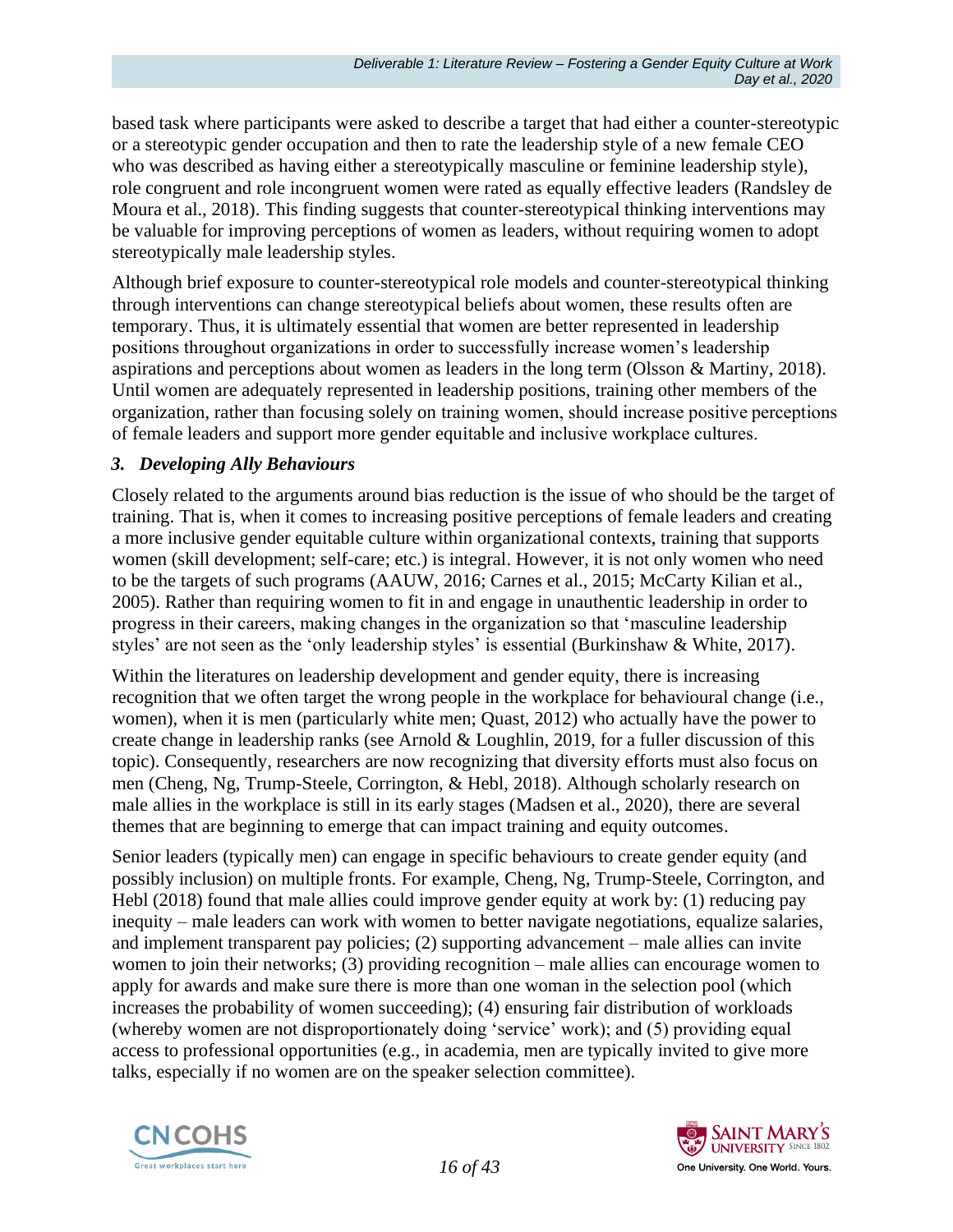Madsen et al. (2020) conducted one of the largest studies on the topic of 'male allies' to date, analysing qualitative responses from around 250 men and women surveyed through Chambers of Commerce and other organizations in a U.S. state to identify strategies that male allies could utilize to advance women in the workplace. Top responses included: fostering developmental relationships; human resource processes that promote equity (e.g., deliberately including women in selection pools); leadership development; recognition (both public and private); treating women as equals (e.g., not assuming women will have work-family challenges if they take a promotion); and challenging sexist behaviour. Although some differences existed between the perceptions of men and women surveyed in terms of the most critical ally behaviours, there was considerable agreement on these interventions in general (Madsen et al., 2020). Interestingly, given these results, future research may want to examine whether senior women can also act as allies in this regard.

Mentorship can be a successful tool in women's leader development programs. However, Gipson et al. (2017) suggested that organizations should establish formal mentorship programs that match women leaders with senior leaders of both genders to prevent the bias that can occur when only men are included as mentors. Sponsorship programs are also considered a more advanced level of leader development that aims to increase career advancement directly by enhancing the visibility and credibility of new leaders by matching them with a more senior leader who will advocate for the junior leader's progression (Athanasopoulou et al., 2018; Gottlieb & Travis, 2018; Helms et al., 2016). Sponsors for women often are senior male leaders in the organization (Gottlieb & Travis, 2018), likely because of the lack of women senior leaders available. Training sponsors in how to advance women's leadership careers through endorsement for promotions and leadership opportunities and engaging in ally behaviours may be an effective step to increase positive perceptions of female leaders and to create a more inclusive gender equitable culture within organizational contexts.

#### **Training Caveats**

Closely related to the issue of ally behaviours is the more general issue of who should be the target of any training to support equity and inclusive leadership/culture. The most obvious answer –leaders– is not necessarily the only answer. That is, one of the major caveats when proceeding with equity and inclusion training, includes the necessity of having men (and the larger organizational community) on board to support gender equity and inclusion in the workplace, and ensuring that they have adequate training in order to provide this support (i.e., Target of Training). Another major caution in the literature is that the workforce must be engaged in gender-equity/inclusion training in a way that does not create backlash (i.e., Backlash Mitigation).

### *4. Target of Training*

One of the key issues when developing any type of workplace initiative is to ensure engagement of the larger workplace community in discussions about an inclusive culture, and male and female sex-role stereotypes. For example, male leaders are more likely to buy into employment equity policies and education if they have something to gain from the initiatives. In their findings on how to improve gender education in medicine and to engage more faculty members in the topic, Risberg, Johansson, and Hamberg (2011) found that broadening the discussion was key to successful training. They found that in order for medical faculty to engage in discussions about



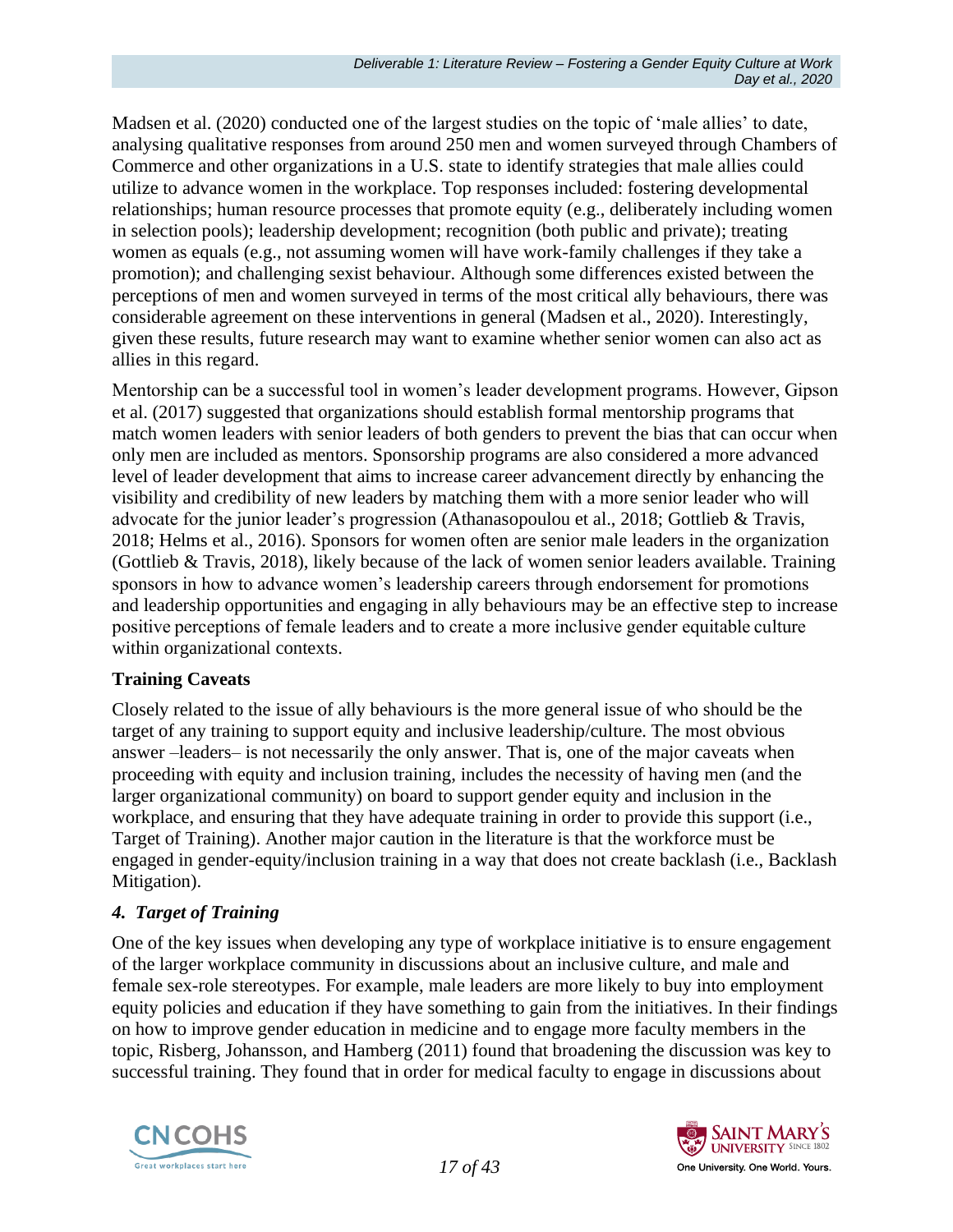gender and inclusion, it was imperative not to blame men, but to include a discussion around the gender roles that both men and women embrace in society. It was important to include literature and examples of aspects of gender and gender bias in men's as well as women's lives, and also to make it clear that current gender and leader stereotypes/expectations restrict both men and women. Furthermore, the gender of the instructor mattered. Male teachers were taken more seriously than female teachers when teaching about gender (Risberg et al., 2011).

Risberg et al. (2011) identified several other intervention elements that were important to help engage the larger work community (in this case male physicians). Calling attention to the perception of 'male bashing' and discussing ways to avoid it can help to keep people interested in the topic and create a more supportive, inclusive training environment. Focusing on the negative consequences of sex role stereotypes in both men and women's lives and focusing on structural rather than individual aspects of power helps to keep people open to this topic.

#### *5. Mitigating Backlash*

Leaders need to ensure men are at the table in promoting gender equity. Anicha, Bilen-Green, and Green (2020) noted that "after two decades of determined and well-funded gender equity efforts at nearly 200 Universities in the U.S., higher education continues to be a profoundly gendered institution" (p. 2). Therefore, they argued that men must be at the table and willing to acknowledge their privilege. Programs cited by these authors include the 'Advocates and Allies Initiative' (Anicha, Bilen-Green, & Burnett, 2018) and Men Advocating Real Change, designed by Catalyst (Prime, Foust-Cummings, Salib, & Moss-Racusin, 2012). Both training programs focus on giving men data on the lack of equity in society and in their own workplaces, how they may be contributing to the problem, and how to become part of the solution. However, these researchers also acknowledge that pointing out to men how they benefit from sexism often results in backlash, which leads to a second theme that appears to be emerging in the literature.

Leaders need to ensure that intervention programs mitigate against backlash. In their review of the diversity training literature, Bezrukova, Jehn, and Spell (2012) found that diversity and inclusion interventions focussed on increasing knowledge, versus demanding behavioural change and challenging someone's existing belief system, created the least backlash. Hideg and Wilson (2020) argued that backlash occurs because reminders of past injustices against women heighten men's defensiveness, by threatening their social identity (e.g., undermining their self-image as competent, and feeling blamed for being perpetrators of past injustice). This process undermines their support for workplace policies promoting women. Hideg and Wilson's (2020) empirical research demonstrated that if men are to 'buy in' to equity policies, threats to their social identity must be mitigated. They found that this can be accomplished by focussing on how far we have come in remedying past injustice against women. In this case, men were less likely to deny the existence of current gender discrimination compared to men who did not receive such mitigating information about the improvement of women's rights. In addition, lower denial of gender discrimination was related to men's enhanced support for a contemporary gender-based employment equity policies. Their findings suggest that without alleviating the "social identity threat to the traditionally advantaged group" we will not be able to move forward (Hideg  $\&$ Wilson, 2020, p. 11). Men also need opportunities to affirm their social identity by highlighting positive values embodied by their group.



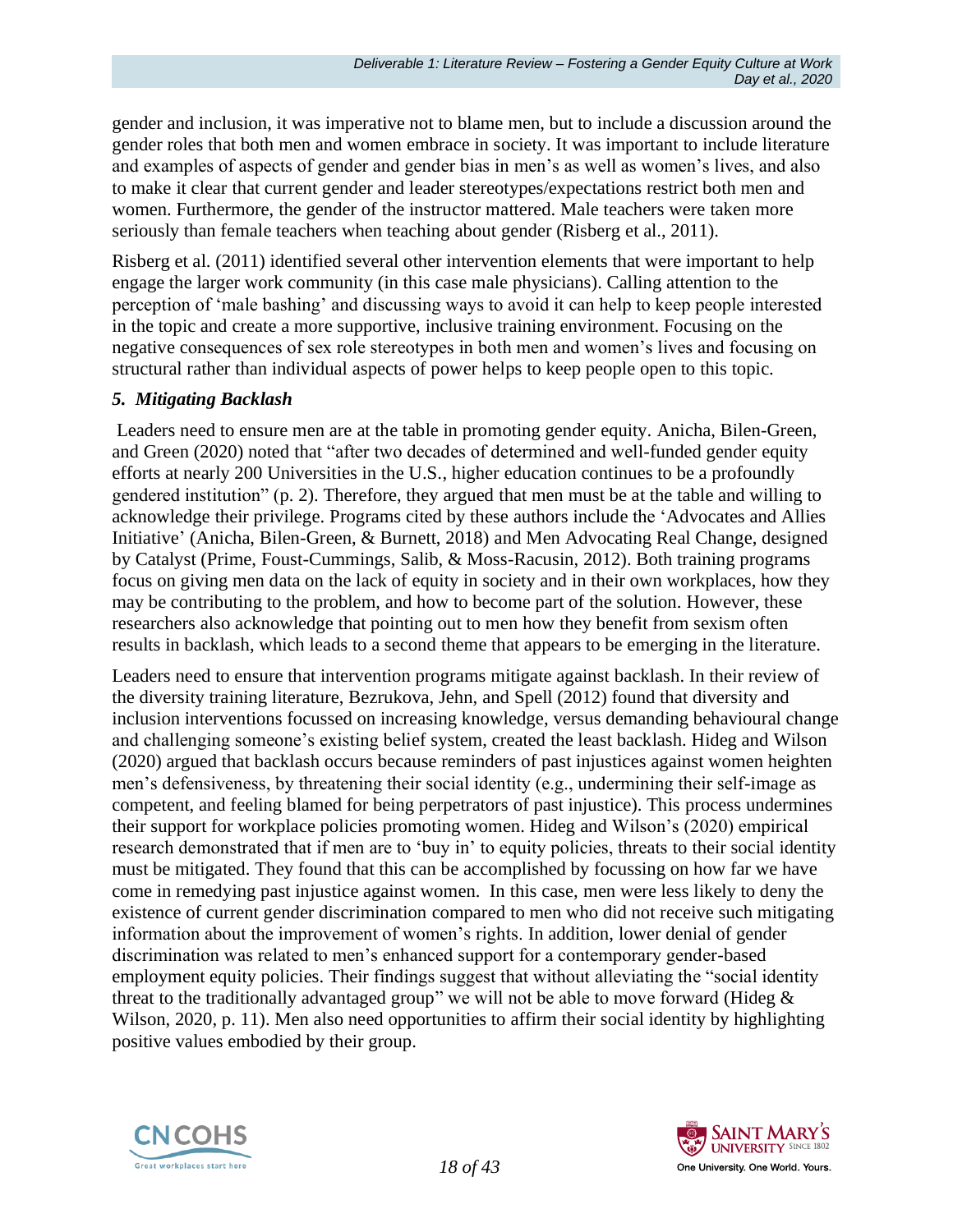At this point, it is important to note that even organizational initiatives that come from a place of good intentions can end up having detrimental effects (e.g., Hebl & King, 2019). Some unintentional and unexpected negative outcomes can include promoting gender stereotyping and reducing personal accountability for addressing bias (Hebl & King, 2019). One aspect that has been found to decrease the possibility of backlash is focusing training on a variety of diversity dimensions versus being more specific (e.g., including race, gender, and age versus focusing only on race; Bezrukova et al., 2012), as well as programs focused on increasing trainees' motivation and engagement to increase diversity (versus a command-and-control approach to policing 'bad' behaviour), increasing contact with minorities, and creating conditions that instill 'social accountability' through use of task forces and diversity managers tend to create less backlash (e.g., Dobbin & Kalev, 2016).

### **Q. 1b: How do we Best Measure the Impact of Leadership Behaviours and Training?**

Determining what leadership behaviours increase support for equitable and gender inclusive workplaces (see Hideg & Wilson, 2020) and address the extant caveats are the key first steps in designing training interventions. The next step is identifying out how best to measure their impact on workplace gender diversity and inclusion. That is, we not only need to ensure we encourage the appropriate leadership behaviours, but we also have to ensure we have valid measures of these behaviours and organizational outcomes.

*a. Measuring Ally Behaviours.* For example, the extent to which Cheng et al.'s (2018) male ally behaviours lead to support for employment equity policies could be measured (e.g., do leaders promote pay equity, support advancement, provide recognition, and ensure fair workloads and opportunities). Madsen et al. (2020) identified strategies that male allies can use to advance women in the workplace in terms of: the extent to which allies nurture developmental relationships (e.g., through mentoring/coaching); human resource processes (e.g., ensuring female representation in selection pools); leadership development of female leaders; public and private recognition; treating women as equals (e.g., not assuming family will stand in their way); and challenging sexist behaviours (men can have a particular impact in influencing other men). However, no measures currently exist to assess these factors. Therefore, they will have to be operationalized and scales to measure these behaviours and their impact on outcomes will need to be developed.

*b. Proximal vs. Distal Outcomes.* Given that quantitative change will take time, Bezrukova et al. (2012) argued that "to overcome limitations in measuring outcomes, we suggest that researchers focus more on developing assessment instruments based on implicit measures of attitudes and behaviors (e.g., the Implicit Association Test…The Instructor Cultural Competence Questionnaire (ICCQ)…a Q-sort activity to identify types of preferred behaviors or critical incident analysis of what trainees would do in a given situation" (p. 211). These measures all can be used to assess participants' attitudes and intentions with regard to diversity. To evaluate whether interventions are successful in increasing positive perceptions of female leaders and creating more inclusive gender equitable cultures within organizations, several methods have been employed in recent studies. Training outcomes such as implicit bias, bias awareness, motivation to promote gender equity, self-efficacy to enact gender equity, outcome expectations from promoting gender equity, and action to promote gender equity may be valuable sources of information (Carnes et al., 2015).



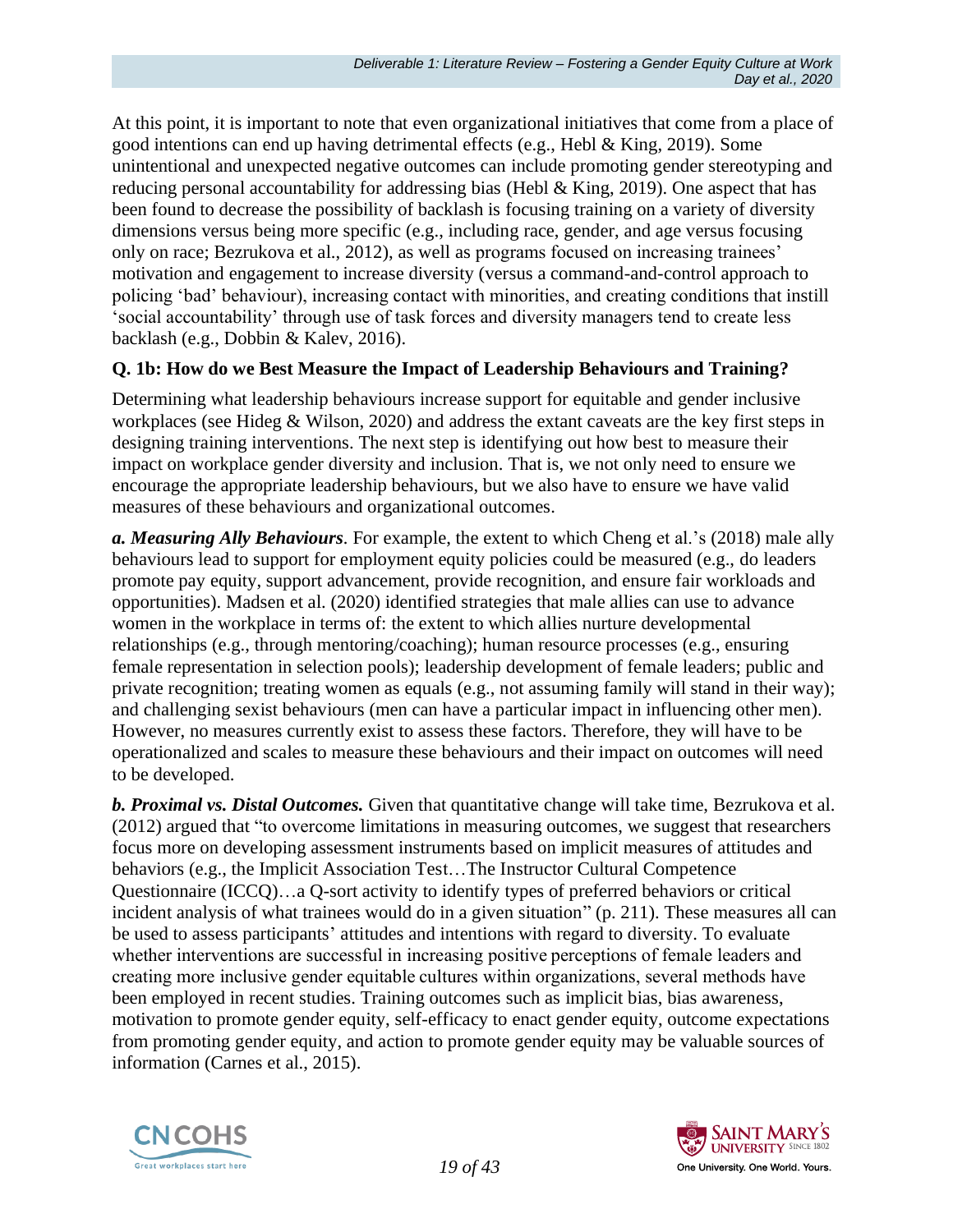One significant challenge in accurately measuring the behaviours most likely to impact gender equity and inclusion is that most sexism today appears to be covert. For example, Cortina, Kabat-Farr, Leskinen, Huerta, and Magley (2013) argue that 'selective incivility' (e.g., targeting women) is the most likely mechanism for modern discrimination in organizations, whereby modern sexists (and racists) publicly endorse egalitarian values and only discriminate when the biased nature of their behavior is not obvious, or when a negative response can be attributed to something other than gender or race. Consequently, it also is worthwhile to measure less obvious behaviours, such as perceptions of selective incivility toward women, in predicting how genderinclusive a workplace culture is perceived to be.

*c. Raters and Feedback.* To evaluate perceptions of female leaders, 360-degree feedback reports and peer coaching can be beneficial both to collect leader performance ratings and also to evaluate the success of interventions to improve leadership skills (Van Oosten et al., 2017). However, it is also important to raise awareness of potential biases toward female leaders during review, promotion, and selection processes in order for women to receive accurate developmental feedback (Gloor, Morf, Paustian-Underdahl, & Backes-Gellner, 2020). Gipson et al. (2017) recommended the utility of multi-rater feedback to improve self-awareness of leaders, noting the potential bias that can occur due to biased perceptions of what "good" leader performance looks like. It is important, however, for leaders to receive developmental feedback in order to improve, thus training women in how to spot and disregard contradictory feedback and educating other raters on how to avoid bias in ratings may be a valuable tool for leadership interventions in order to improve positive perceptions of female leaders (Gipson et al., 2017).

In addition, there is more research focused on how supervisors' leadership styles affect employees than on how leaders themselves are affected by enacting specific leadership styles (e.g., Arnold, 2017; Lin et al., 2019). The evaluation of the planned intervention focusing on leader self-care will be a unique contribution to the leadership training literature. Leaders who are in better health can lead more effectively (e.g., Byrne et al., 2014). Therefore, evaluating training that has the potential to influence leader well-being is key to incorporating leader development for a healthy organization (e.g., Day et al., 2019). Investigating this question through a gendered lens is important, because women face additional barriers to leadership compared to men (Arnold & Loughlin, 2019). These barriers have an increased probability of affecting female leaders' health.



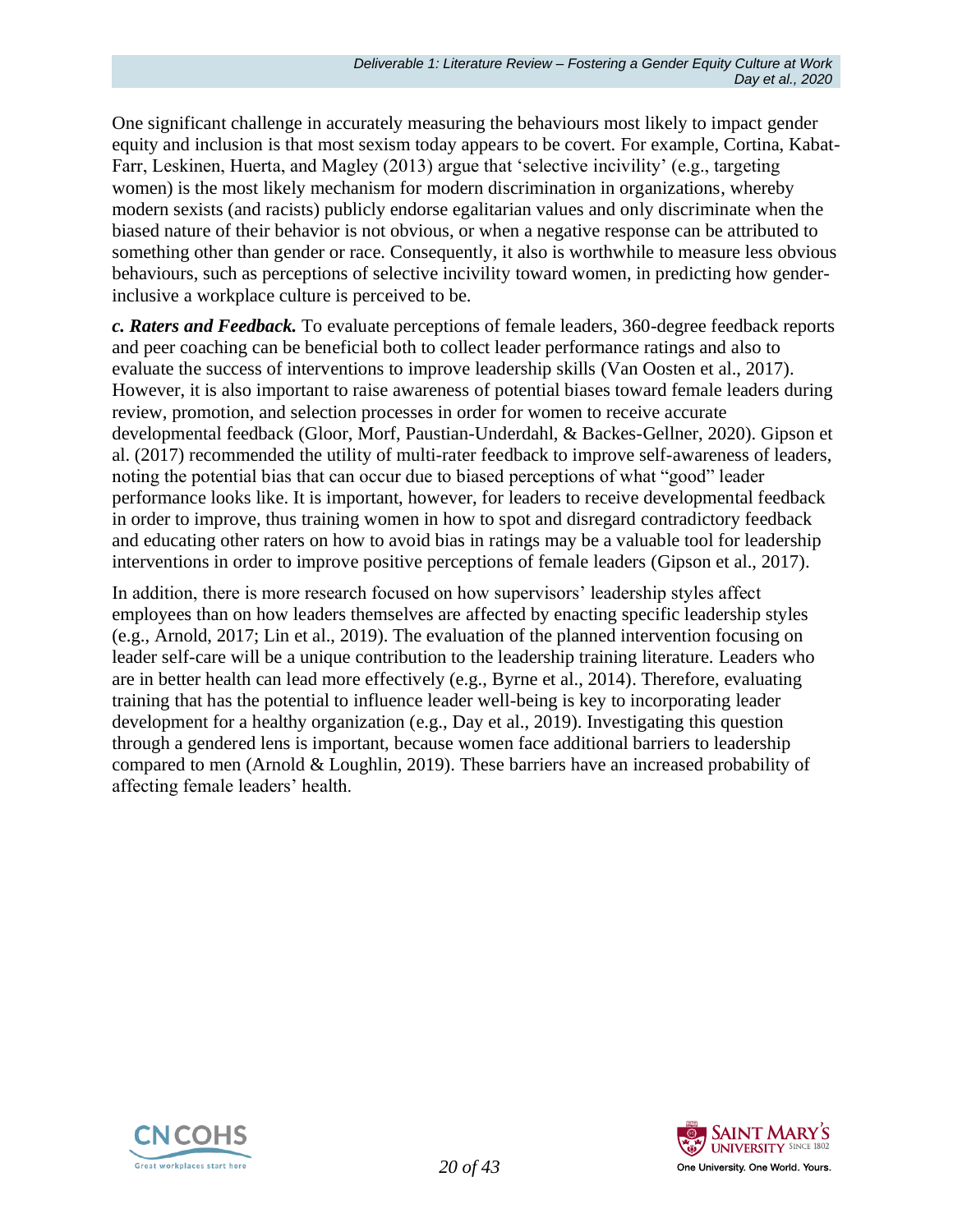## **Question 2: How should leadership and gender equity and inclusion interventions be designed and for whom?**

In designing interventions to impact gender diversity and inclusion in organizational leadership, we have alluded to several problems above, and we are confronted with numerous decisions. For example, how should people be trained (e.g.,  $1-1$  coaching vs. group training)?; Who should be trained (men and women separately or in mixed groups)?; How will this training fit into the larger system? Important features of intervention design discussed in the literature include the delivery, length/timing, and composition of participants. The most common forms of leadership interventions described in the literature include group training, individual coaching, and mentoring. Group training has been described as a successful method for reducing organizational gender bias (Carnes et al., 2015) and for leadership development (Van Oosten et al., 2017). At the individual level, executive coaching can be a valuable tool in leader development, especially for women, as it can be individualized to ensure the developmental plan targets individual strengths and weaknesses, while also taking into account the leader's personal life and how that can affect their career trajectory (Gipson et al., 2017). Some studies have suggested the utility of having all female facilitators in leadership interventions for women (e.g., Van Oosten et al., 2017). However, it is somewhat ironic that when it comes to diversity and inclusion training, male facilitators seem to carry more weight (Risberg et al., 2011). The length and timing of interventions varies throughout the recent literature, ranging from a 2.5-hour interactive workshop (e.g., Carnes et al., 2015) to seven days of experiential learning over a three-month intervention (e.g.Van Oosten et al., 2017). Furthermore, diversity training may only be valuable if part of a larger system of change with clear accountability.

In general, the evidence is clear that leadership development interventions are effective. The form that leadership training takes can be workshops (i.e., group training), individual coaching, or a combination of both (e.g., Kelloway & Barling, 2010). For example, Barling, Weber, and Kelloway (1996) reported an experimental study where bank branch managers were randomly assigned to training and wait list control conditions. The training group received a one-day workshop on transformational leadership and then follow-up individual sessions in which the leader received feedback on their leadership and engaged in a goal-setting activity related to improving their leadership. They found that three months post-training, direct reports of leaders in the training group reported perceived increases in the transformational leadership behaviours of the managers, increased organizational commitment, and the branches with trained managers had better financial performance than the branches in the control group.

Kelloway et al. (2000) investigated whether group workshops or individual coaching was more effective for leadership development. Using a similar experimental study design, they found that either workshops or coaching was effective in terms of increasing follower perceptions of increased transformational leadership; however, the effects of combining both did not further improve outcomes. In a study combining various types of content in five days of training, Dvir et al. (2002) found that in comparison to a control group, a group of infantry soldiers who participated in five days of training were more knowledgeable about, and perceived by followers to be, more transformational in their leadership. Leadership training programs have also been created to focus on safety-specific transformational leadership and to compare the effectiveness



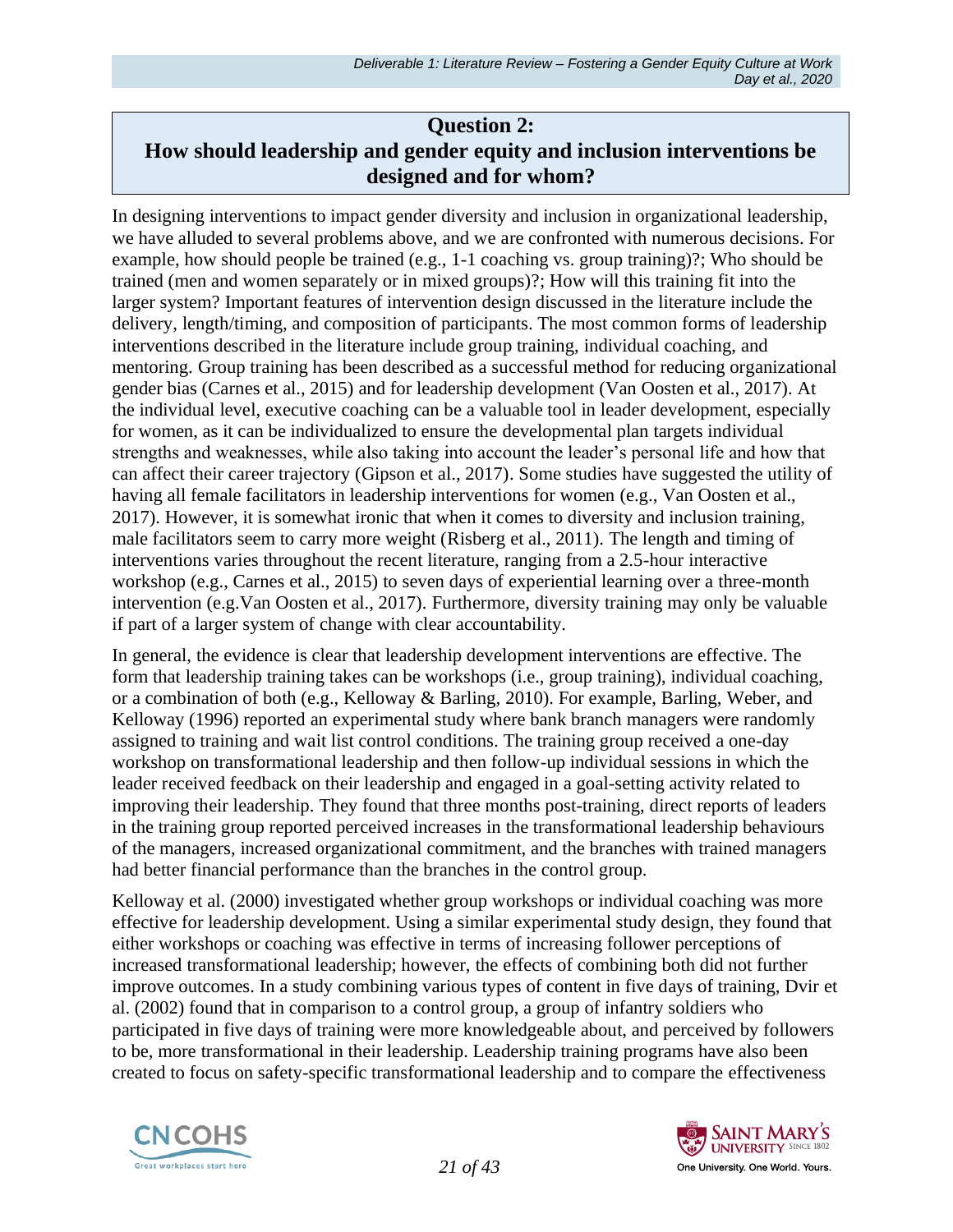of this type of leadership training with 'regular' transformational leadership training. These studies report improved safety outcomes when the training relates to specifically to safety (e.g., Mullen & Kelloway, 2009).

Although the above studies focused on the efficacy of transformational leadership training, there are other types of leadership training that might be considered. Clarke and Taylor (2018) found that a training intervention focused on both transformational and active transactional leadership was effective in increasing perceptions of safety climate. Parry and Sinha (2005) showed that training increased transformational and contingent reward leadership behaviours and decreased passive behaviours.

Overall, published studies reporting leadership training interventions describe a variety of approaches (e.g., Kelloway & Barling, 2010), even within the same sector (e.g., Cleary et al., 2020). There is significant variation in the length (hours to multiple days) and type of training (group and individual level) provided. It appears quite common to incorporate a goal setting activity as part of the training (e.g., Parry & Sinha, 2005), regardless of length or whether the training is group or individually focused. Despite the variability, many different types of training interventions in the published literature have shown some effectiveness in terms of various outcomes. The most common outcomes relate to direct report perceptions of the leaders' behaviour or style and direct reports' attitudes (e.g., organizational commitment).

It should be noted here that the literature demonstrates these effects despite the fact that these types of leadership interventions are "notoriously difficult to evaluate" (Kelloway & Barling, 2010, p. 273). Many researchers are calling for more intervention research in order to evaluate the outcomes of leadership training. Moreover, these studies all refer to general leadership training, and not leader training related to equity, diversity, and inclusion. Given the dearth of leadership intervention studies investigating how leader training impacts leaders' ability to support equity, diversity, and inclusion, and given the current environment related to diversity and inclusion (e.g., #MeToo; Black Lives Matter), the question of the design of training is very timely and relevant to pursue, and as such, it is the primary focus of our research project.

### **1. How should leadership and diversity/inclusion interventions be designed?**

To help determine what diversity programs have the most effect on tangible outcomes like the numbers of women and minorities in management roles, Dobbin, Kalev and Kelly (2007) examined 31 years of data from the U.S. Government's Equal Employment Opportunity Commission's (EEOC) Equal Employment Opportunity survey (EEO-1). In combination with this data, they surveyed over 829 of the companies in the EEO dataset, asking companies to report on the types of diversity programs they had employed:

The diversity management programs that companies reported using fell into six categories: 1) Diversity training, defined as educating people about members of other groups to reduce stereotyping; 2) Diversity evaluation programs, offering feedback on manager diversity efforts; 3) Network programs, addressing whether women or minorities have the social resources needed to succeed (i.e., networking events); 4) Mentor programs, putting aspiring managers in contact with people who can help them, through advice and finding them jobs, to move up; 5) Creating a Diversity taskforce; and 6) Creating Diversity Management positions, making new programs the responsibility of a specific person (or committee).



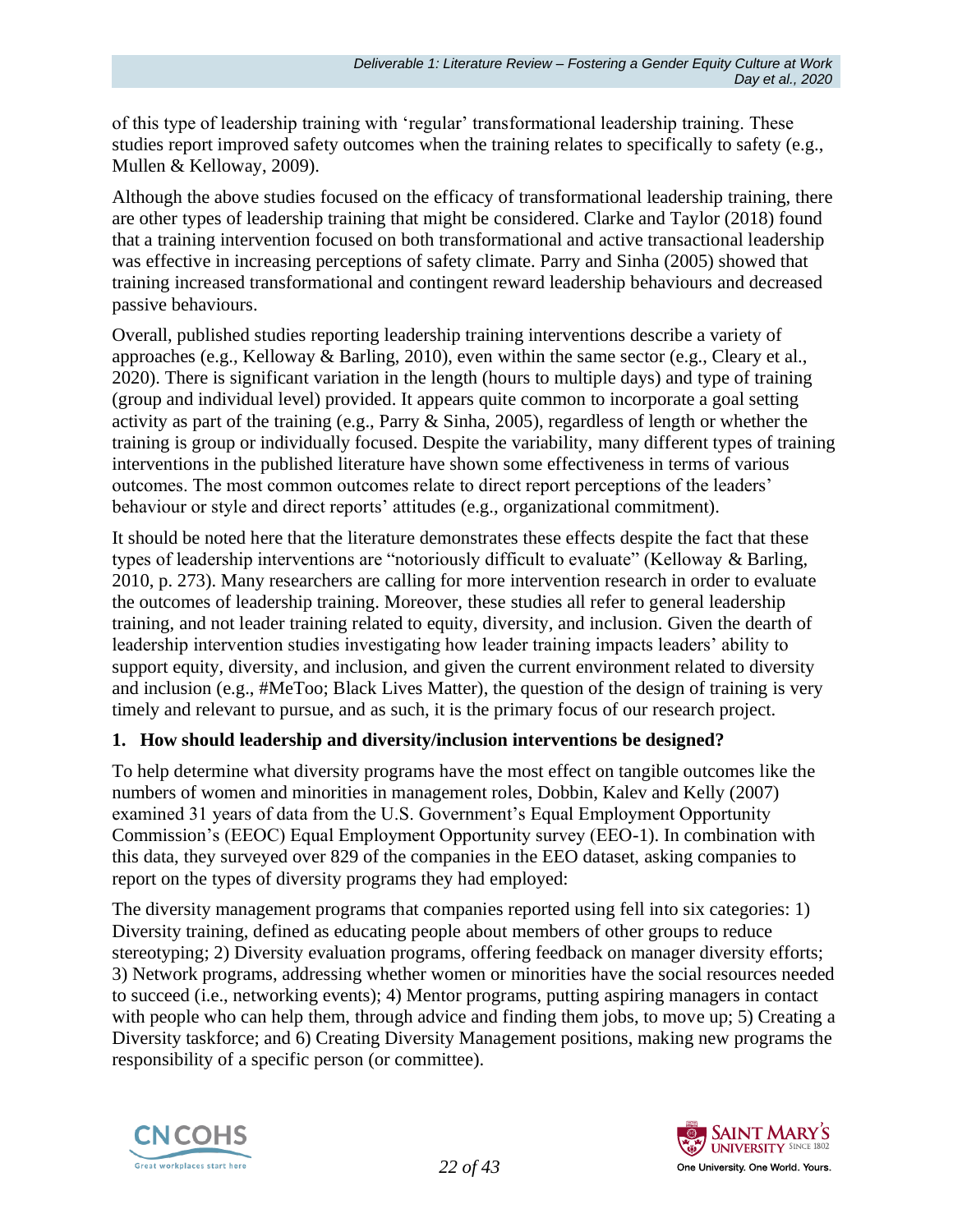Dobbin et al. (2007) argued that although diversity training has become very popular, it may actually be one of the least effective programs compared to other interventions. Diversity training along with diversity evaluations and network programs showed negligible to no improvement (as measured by percentage of subsequent change in the proportion of managers from each group), whereas mentorship programs, diversity taskforces, and appointing diversity managers resulted in measurable and significant changes in the percentage of women and minorities in management (Dobbin et al., 2007).

These types of diversity interventions (i.e., mentorship, diversity taskforces, diversity managers) are probably effective in increasing the representation of women and minorities for a few reasons. First, these types of programs incorporate a sense of responsibility and accountability for results. Without *accountability*, it is difficult to get results. Second, a grassroots approach (i.e., committee/taskforce) enables employees to take part and increase their commitment to the results. In addition, these types of committees can interpret statistics with the local context in mind in order to identify the most effective intervention points. Finally, programs focusing on mentoring deal with systemic issues such as access to information and networks, instead of focusing on changing individual attitudes. Dobbin et al. (2007) stated that both taskforces and diversity managers can provide:

*"specific solutions to the company's problems in finding, hiring, keeping, and promoting women and minorities. Taskforces have the added advantage of eliciting buy-in, they focus the attention of department heads from across the firm who sit together with a collective mission" (p.27).*

Thus, diversity and inclusion training may impact measurable attitudinal, behavioural, and outcome changes only if it is endorsed from above by senior leaders and reflected throughout the organization. This finding was echoed by Bezrukova et al. (2012), who argued that top management must signal that diversity training is a priority and "not just window-dressing." This support may be conveyed by senior management by prioritizing diversity objectives, having supportive policies, and providing resources (e.g., diversity manager). Therefore, if we are to see quantifiable change, diversity training must be embedded in other diversity programs and supported by senior management. This signaling of support may predict training outcomes, such as managerial diversity (Bezrukova et al., 2012).

In addressing the shortcomings of diversity training, Fujimoto and Härtel (2017) developed a 'organizational diversity-learning framework', suggesting that diversity and inclusion must be embedded in the entire system with minority group members part of the decision-making process throughout. This approach requires heterogeneous teams with equal opportunities to speak and the power to influence decisions. They argued that by "inviting minority perspectives into the organizational decision-making process, top managers can explicitly send a message to minority groups that their perspectives matter and that their contributions are highly valued by the organization" (p. 1120). These researchers remind us that inclusion goes beyond representation to actual involvement in decision-making. Fujimoto and Härtel's (2017) organizational diversitylearning framework has not been empirically tested, nor is it readily apparent that such an approach can be superimposed on/in an organization not yet open to broader (e.g., nonhierarchical decision making) changes. Nonetheless, it does highlight the hidden complexity, futility, and ineffectiveness of some diversity and inclusion training. In his longitudinal study of organizational change surrounding equity and inclusion initiatives, van den Brink (2020),



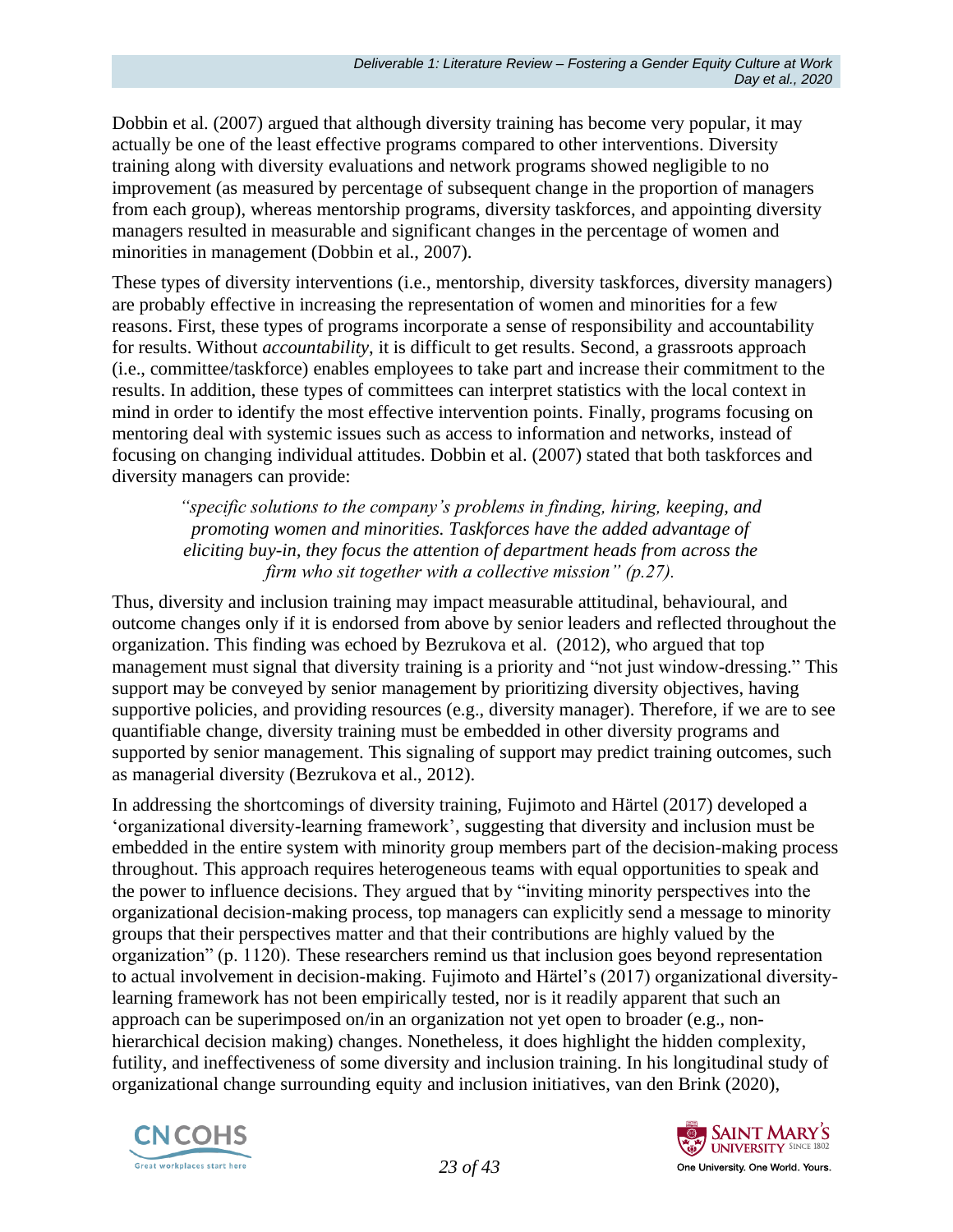reminds us that although training may be provided, the long-term impact of equity and inclusion initiatives may be lost unless a more integrated, prolonged and systemic program of equity and inclusion is implemented. These suggestions echo back to Day and O'Connor's (2003) multidimensional perspective of leadership, emphasizing the integrated nature of systemic development (i.e., human-, social-, and system-related resources) to improve leadership competencies, performance, and overall success.

#### **2. Who should leadership and diversity/inclusion interventions be designed for?**

As we first noted in responding to our research question about leadership behaviours, a key issue to be addressed in designing interventions is *who should be trained*? That is, should the organization provide training only to senior managers and decision makers, or to middle managers, or to all managers and staff? Another critical, yet unanswered, question is whether different groups require different information. Furthermore, should these groups be combined for training (in heterogeneous trainee groups) or trained separately (in homogeneous groups)? In terms of gender equity and inclusion training, should men and women should be in the room together, or is it more beneficial to have separate training? Is individual, tailored training more effective?

The published literature is fairly silent on many of these questions, although a few papers address the issue. For example, Catalysts' 2012 report entitled 'Calling All White Men: Can Training Help Create Inclusive Workplaces?' suggested that inclusivity training should target white men as potential allies and or advocates for women. However, Hebl and King (2019) pointed out the irony in segregating individuals according to one or two characteristics (e.g., senior managers, sex or race) only to then train these individuals to appreciate the individuality and uniqueness of others.

There also may be contextual factors to consider when making decisions about the composition of training groups. According to work on racial diversity, when individuals have had more diversity training experience, they can benefit from being trained with similar employees (Bezrukova et al., 2012). Such participant similarity presumably creates conditions where participants can learn new skills by increasing the comfort that trainees have to engage with the training. In contrast, within the realm of higher education, it has been suggested that a mixed group enables sharing of information and experience with one another, and this can be a powerful learning experience. From their qualitative study of business undergraduates, Crocitto, Walsh, Murphy, and Keefe, (2018) concluded that heterogeneity allowed greater opportunities for sharing diverse perspectives and experiences.

Roberson, Kulik, and Pepper (2003) argued that the composition of trainee groups is an important determinant of diversity training effectiveness, yet Bezrukova, Spell, Perry, and Jehn (2016) found that age, sex, and race of participants did not moderate the overall effect size, suggesting that training group composition may not impact effectiveness as much as we might think. Consequently, although training homogeneous groups may be necessary (e.g., senior level managers for the credibility and efficacy of diversity and inclusion training initiatives; or female leaders to target their leadership development or self-care), creating heterogeneous groups of trainees (e.g., various management levels, race, gender, age, etc.) may be most effective for training in diversity and inclusion initiatives (e.g., for reducing bias, separating sex role stereotypes and perceptions of leadership, and engaging with counter-stereotypical role models).



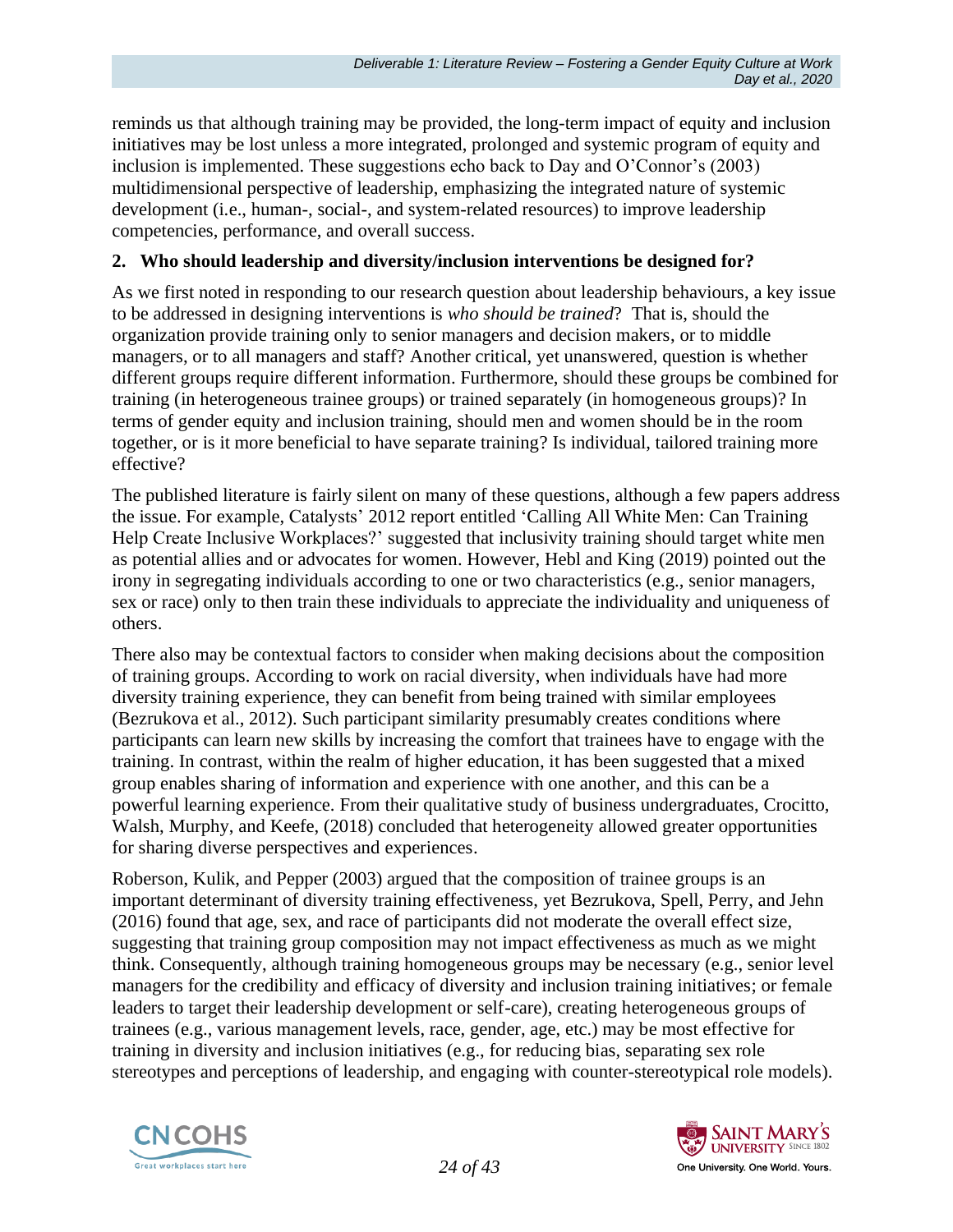## **Question 3: How do we protect the health of women currently in leadership roles?**

In addition to leader development, protecting leader health as they move into and occupy leadership roles is a key piece to the gender equity puzzle. Special consideration should be given to developing female leaders, both in terms of how training should address development (i.e., developing leadership skills, leader identity, and self-acceptance as leaders) and in terms of protecting leaders' health throughout the process of becoming leaders and holding leadership positions. For example, recent research has found that transformational leadership training may come at a cost for leader's own health (Hartling & Day, 2018; Szu-Han, Scott, & Matta, in press). How can we still support leaders' functioning and individual health, while still developing effective leaders? Not surprising, there has been little research on how we can support leader health, and even less that looks at it from a gendered lens.

Moreover, some research suggests that women need more social support in the workplace than men to protect their health, which may be due to the unique workplace stressors that female managers experience such as being a 'token' person, who is highly visible with disproportionate performance pressure, in addition to sex role stereotypes that don't support women in leadership roles. Consequently, it is argued that women experience greater health-related benefits than men from higher levels of workplace social support (Gadinger, Fischer, Schneider, Terris, Krückeberg, Yamamoto, Frank, & Kromm, 2009). Therefore, these authors argued that "[i]ncreasing social support for female managers may help to overcome gender inequalities in management positions" (p. 531). In contrast, other authors argue that more senior women actually need less social support than men in the workplace because they seem to be more resilient in terms of their physical health (Juster, Moskowitz, Lavoie, & D'Antono, 2013). This result may be due to women having to work harder to overcome obstacles to reach similar positions to men. It also is possible that women may simply give up attempting to find social support at work as time goes on (due to family obligations or failed previous attempts). Alternatively, they may need it less due to their innate or increasingly developed personal coping skills and resources.

Interestingly, Trzcinski and Holst (2010) found that whereas there was a "clear hierarchy" for men in terms of how status within the labour market was associated with subjective life satisfaction (p. 16), yet this was not the case for women. That is, there was no statistically significant association between labour market status and life satisfaction for women. Women appear to be "forced to choose between an orientation towards professional success and an orientation towards family" (p.19). Likely due to various costs associated with attaining increasingly higher (social status) positions, women need evidence (that if successful) the pursuit of such goals will lead to increased subjective well-being compared to other alternatives. For both men and women, the costs of promotions include greater investment in formal education and longer work hours. However, for women there are also opportunity costs; delaying or foregoing childbearing and/or marriage; bearing the main responsibilities for household duties and childrearing (increasing total workload). Therefore, these authors argue that in addition to changes in policies (e.g., increasing the number of positions available to women via quotas) and social norms (e.g., normalizing women in higher status jobs), incentives in the workplace need to



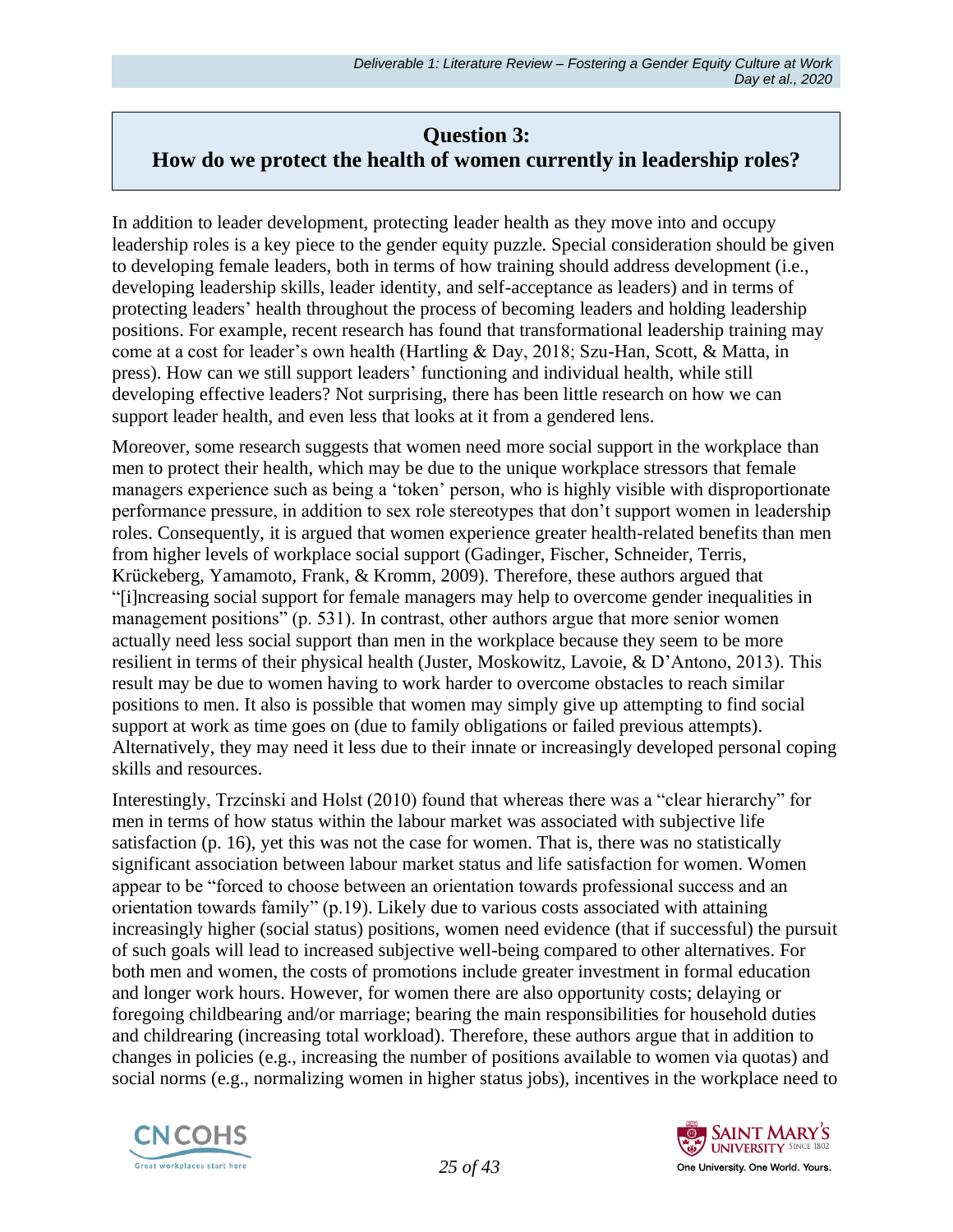change (e.g., increasing non-pecuniary rewards). Such changes would enable women to "have the same chances as men to fulfill multiple sets of values and orientations" (p. 19).

Consequently, Trzcinski and Holst (2010) argued that non-monetary incentives may need to be explored as a means to increase the number of women 'in the pipeline' for more senior management positions. Perrakis and Martinez (2012) were quite prescriptive in how incentives should be provided to women with children (as they negotiate personal and professional goals). They suggested three specific approaches: (1) encourage a flexible work schedule for working mothers that allows them to complete tasks outside the office; (2) consider single working mothers' responsibilities; perhaps schedule work events at more convenient times and/or communicate that children are welcome to attend (if appropriate); and (3) mentor working mothers and encourage them to pursue leadership roles. As more working mothers are represented in junior leadership positions, more working mothers will begin to aspire to such roles and see such goals as reasonable and feasible. Brockmann, Koch, Diederich, Edling (2018) came to similar conclusions in exploring the happiness of both male and female managers, finding lower self-reported life satisfaction for women compared to men across all managerial positions. Thus, to maintain equivalent levels of happiness (to men), women may need to be compensated more for each hour of time. This increase in compensation can be either take the form of higher incomes (an average increase of around 10%) or more spare time. Brockmann et al. advocated for "a new mix of carrots and sticks in order to boost female representation in leadership positions" (p. 755). However, it is unclear whether such increases would simply bring women toward parity with men (given widespread pay inequities) or surpass the compensation of men.

Further evidence of a need to provide additional incentives for women may be found in research by Ellinas, Fouad, and Byars-Winston (2018). Examining the predictors of women's intent to leave, and aspirations to leadership and advancement in academic medicine (i.e., women's decision to leave, linger, or lean-in), Ellinas et al. found that women faculty "may not be leaning into promotion and leadership roles because of increased role conflict, work–life concerns, and organizational factors" (p. 324). Perhaps unsurprisingly, for both men and women "perceived positive views of organizational support and commitment were associated with promotion seeking and persistence" (p. 324). The need to address role strain is perhaps most evident when considering possible personal and organizational outcomes of those who face role strain. Ellinas et al. found that "role strain was positively correlated with desire for promotion and leadership, and with intent to leave" (p.324). Consequently, work–family conflicts need to be addressed to remove barriers and retain female faculty seeking leadership positions.

Phillips and Grandy (2018) acknowledged that many women leaders confront a 'labyrinth' (Eagly & Carli, 2007) of gender-organization-system challenges, which can lead to stress, health problems, and intentions to leave managerial careers. However, leadership development programs rarely consider gender and women's experiences of learning leadership. Although both men and women in management experience high workloads and stress, women face additional and unique challenges, such as: discrimination, gendered assumptions/sex-role stereotypes contributing to a double bind. Consequently, Phillips and Grandy suggested that leadership development programs need to be designed specifically for women, and one key component of these programs should be the inclusion of mindfulness practices. They define mindfulness practices as yoga and or meditation. Although Phillips and Grandy overtly address the 'fix the



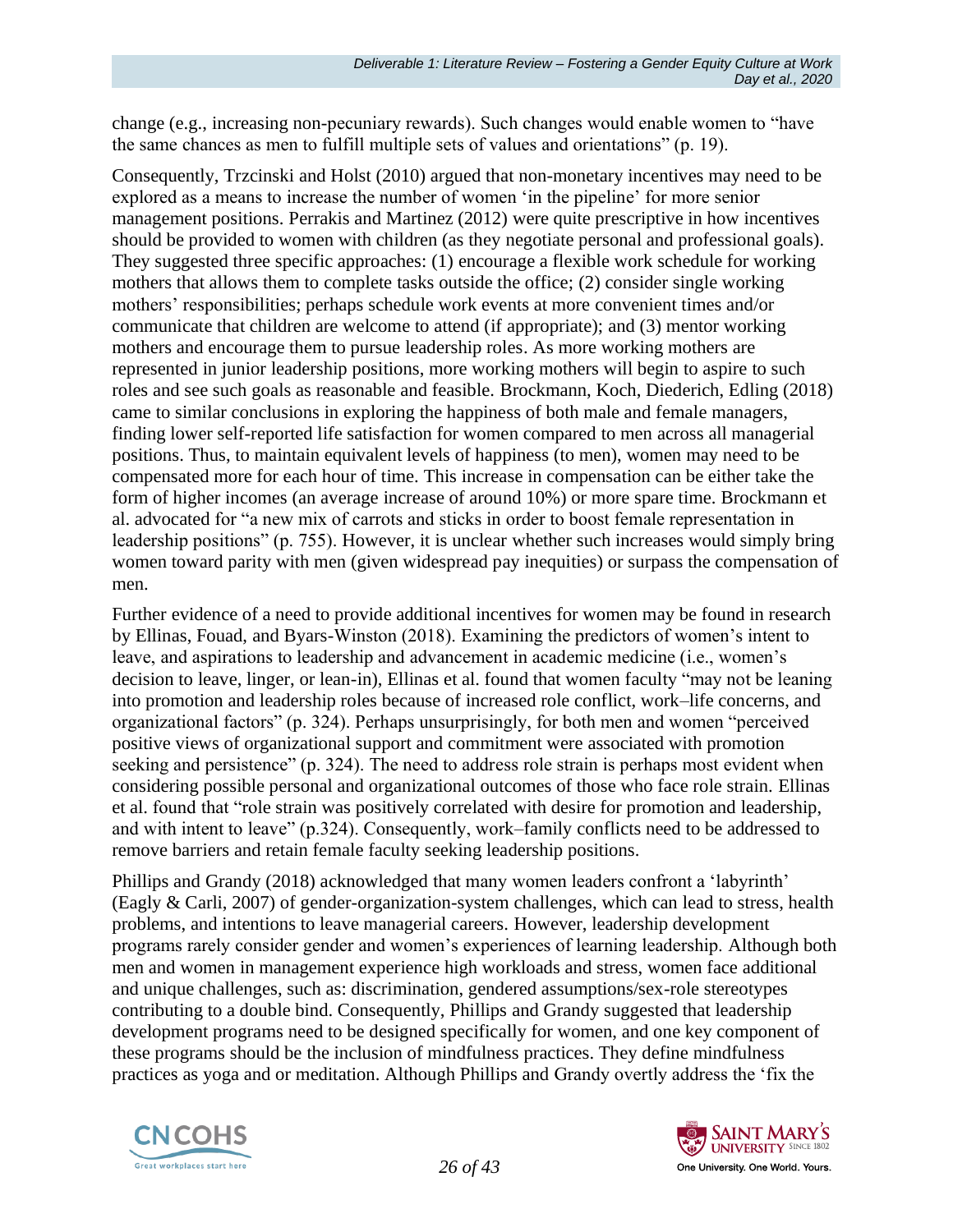women' optics of their approach to women's leadership development, they also note that, "women are more likely to engage in mindfulness practices and experience greater benefits" (p.367).

It is unclear and unaddressed by Phillips and Grandy (2018) if they are recommending that mindfulness training be given to all genders simultaneously (i.e., heterogeneous trainee groups) and if so, whether this training protocol would still mitigate negative health and well-being outcomes for women in a mixed format. Addressing resiliency among women leaders in South Africa, Pillay (2020) also argued that mindfulness can serve as an important internal resource to increase resiliency. Pillay suggested that the creation of organisational climates that facilitate the development of positive affect and mindfulness, and leadership support programmes for women that provide opportunities to cultivate positive affect and mindfulness. Although the conclusions appear well intentioned, when such mindfulness is aimed at women in particular, there may be perceptions that such programs are simply attempting to 'fix women'. Furthermore, this framing of resiliency as a psychological attribute, overlooks others research that suggests personal resiliency is also a proxy for social support (Ungar, 2018). That is, people and the support systems around women may be as, or more, important than training women to be resilient.

Interestingly, in exploring the interplay of job level, gender, and coping strategies for occupational stress, Torkelson and Muhonen (2004) found that men and women at the managerial level use essentially the same coping strategies, whereas at a non-managerial level more 'traditionally-conceived' coping patterns were found. At a non-managerial level, men used 'planning' as a problem-focused strategy, and alcohol or drugs as another coping strategy, more frequently than women. Whereas women used 'seeking instrumental and emotional support' and a 'focus on and venting of emotions', as their social support-related strategies, more frequently than men. At the managerial level, men and women both employed planning, seeking support, and focussing on venting emotions, as coping strategies. Torkelson and Muhonen (2004) argued that "at a non-managerial level the women and the men are socialized into traditional coping patterns…whereas at a managerial level both women and men are socialized into thinking in terms of instrumentality and have access to many resources" (p. 273).

As was the case when examining the leadership behaviours that are most likely to lead to equity and inclusion at work, the limited literature in this area is anything but conclusive. However, some patterns do seem to be emerging:

- 1. Women deal with unique stressors in the workplace compared to men (e.g., Arnold & Loughlin, 2019).
- 2. Women in leadership are still dealing with disproportionate stressors at home compared to men (Perrakis and Martinez, 2012).
- 3. Across managerial positions, women seem to be experiencing lower satisfaction than men, and some women may be leaving leadership pipelines because of role conflict (Ellinas, Fouad, and Byars-Winston (2018).
- 4. Organizations may need to offer women additional training and development, and workplace incentives, to keep them in leadership positions while also raising families, when the 'trades-offs' can become too great (Brockmann, Koch, Diederich, Edling (2018).



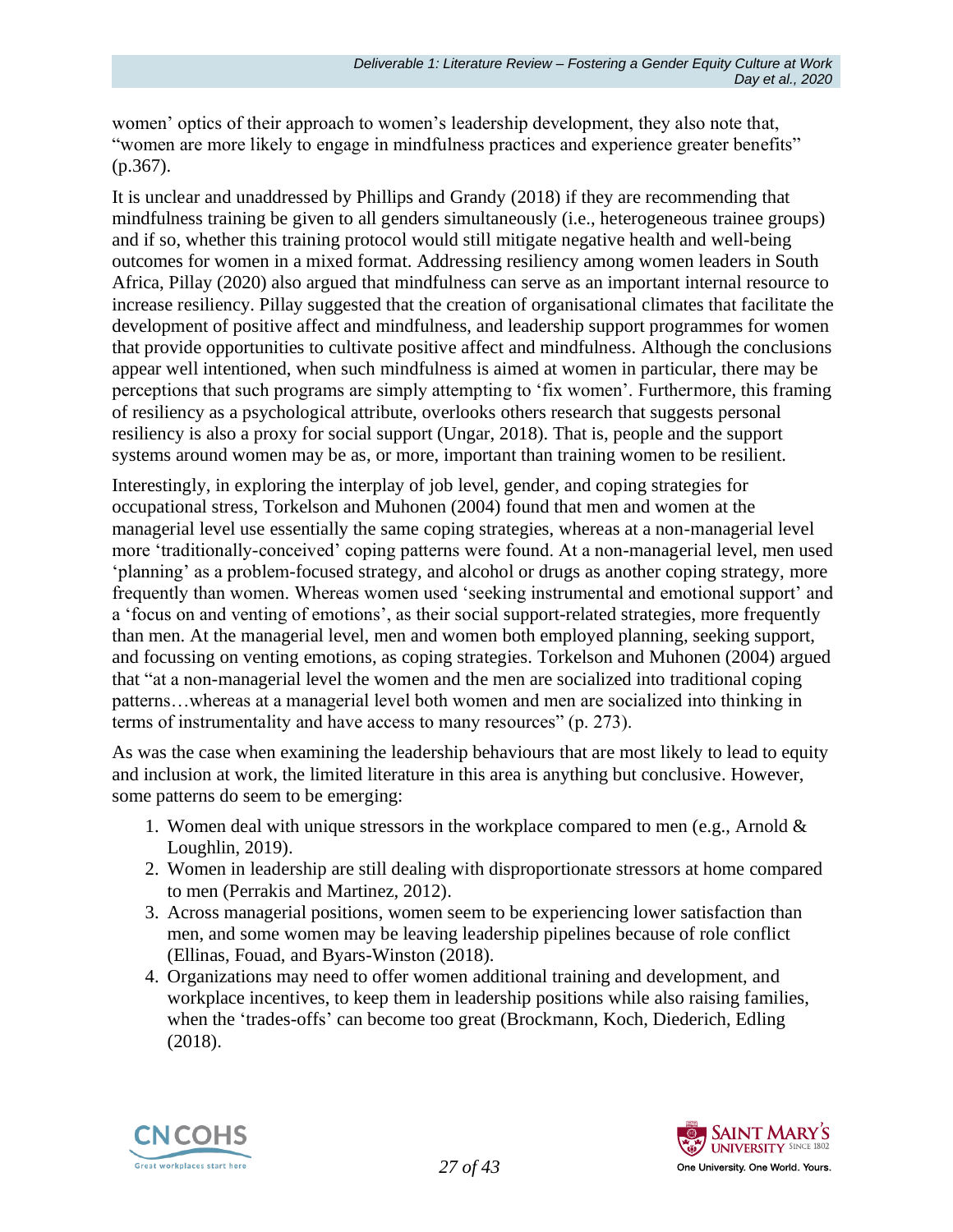#### **Developing Female Leader Identity**

To address the issue of developing female leaders, another issue to consider is that of leader identity. Athanasopoulou et al. (2018) recommended that because women are less likely to be considered for leadership positions by others, to begin the process of becoming a leader and to be recognized by others as a leader, they must first see themselves this way (i.e., develop a leader identity) and take active ownership of their progression as a leader. Similarly, Ely, Ibarra, and Kolb (2011) argued that before a woman can advocate for her value as a leader, she must see herself as a leader.

Female leaders (more so than males) may need to engage in self-development and find a style of leadership that fits them best because leadership is synonymous with male sex-role stereotypes (Athanasopoulou et al., 2018). Rather than engaging only in stereotypically male leadership practices, which can sometimes harm women more than it can help them (due to backlash), Athanasopoulou et al. (2018) recommended successful female leaders embrace gynandrous leadership, where they put their feminine leadership practices first, and blend them with other leadership skills and behaviours that work well for them (including stereotypically male practices). The ultimate goal is for women to translate leadership into a form that feels authentic. Women may feel that it is inauthentic to enact stereotypically female leadership characteristics in some situations and stereotypically male characteristics in other situations, even though each can be effective. However, successful women in leadership roles have described the benefit of blending these two roles into a style that feels authentic and effective (Athanasopoulou et al., 2018).

Leader training that increases women's self-acceptance as leaders and ultimately increases their self-advocacy in leadership positions may be integral to developing an inclusive workplace. This content may also include topics such as bias, barriers, and skill development (Van Oosten et al., 2017). As an example, Van Oosten et al. (2017) developed a successful leadership program for women in the male-dominated science, technology, engineering, and math (STEM) fields. The program covered topics such as gender diversity in organizations, implicit bias, leadership skills, self-efficacy, negotiation, and peer coaching. These training components were described by trainees to have increased their confidence in their leadership abilities, which empowered them to question unfair workplace experiences and to articulate their own value, which may have ultimately contributed to a more inclusive and gender equitable culture (Van Oosten et al., 2017). Additionally, throughout the program, the individual, relational, organizational, and sociocultural factors that may impact women's effectiveness and success as leaders were explored (Van Oosten et al., 2017).



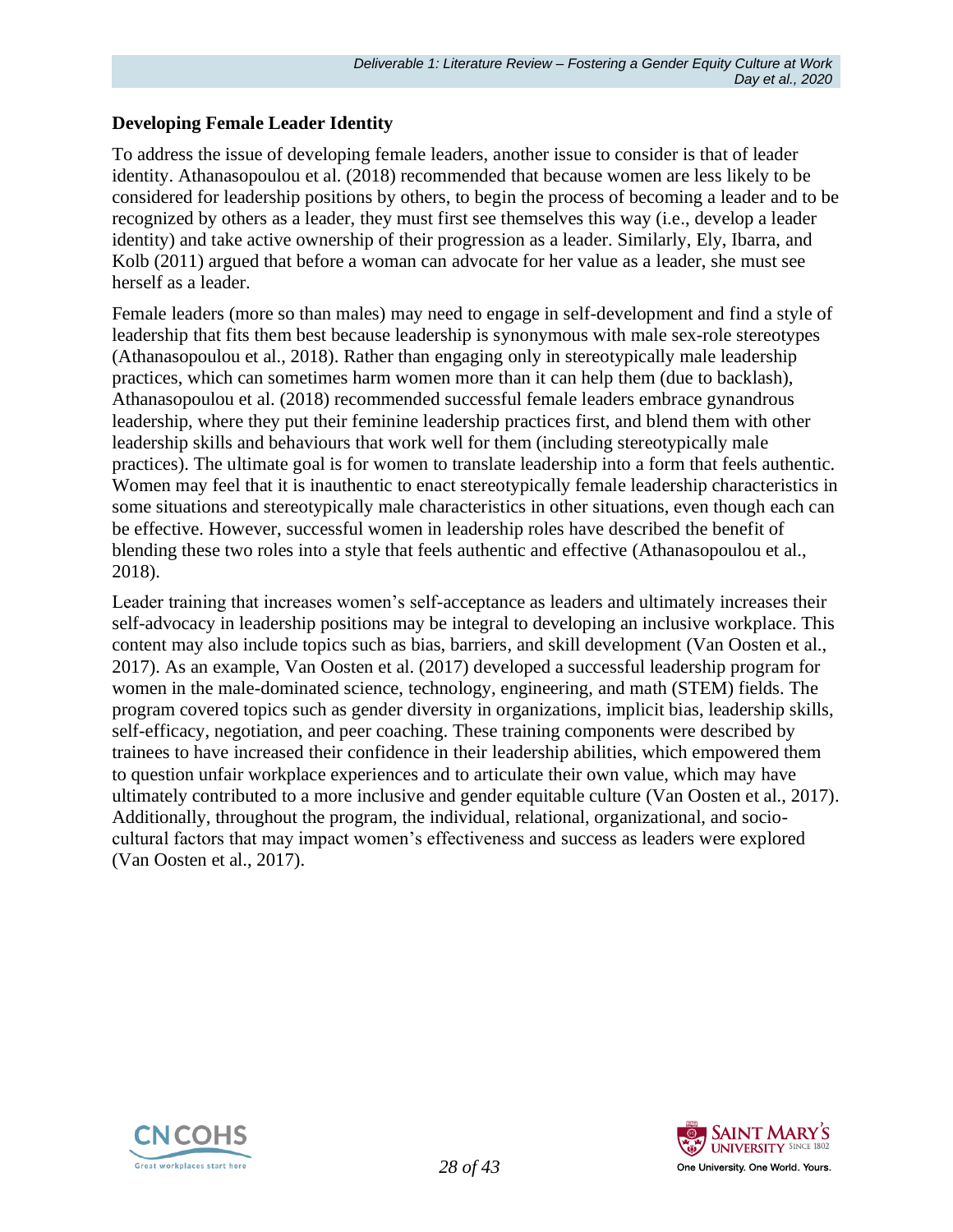### **Summary**

Supporting leaders and changing the culture of work to one that values all gender identities are both critical factors not only in creating an inclusive workplace, and also in promoting the healthy functioning of all workers and leaders. Research has consistently demonstrated that leadership is important to organizational functioning, and that effective leadership is associated with the health and wellbeing of workers. However, there is much less known about the leadership behaviours and training that may support female leaders, gender equity, and inclusive workplaces. Therefore, we need to move forward in creating an agenda for leveraging leadership to fostering gender equity at work. Because this process is not a quick fix (and may be viewed as a more 'distal' outcome, we also recognize the importance of promoting self-care of female leaders to support their health and wellbeing in their leadership roles.

We addressed three main questions in this review, identifying the leadership behaviours and interventions that support a gender-inclusive workplace (and how best to measure these behaviours and their outcomes), the design of leadership interventions that effectively create inclusive and gender equitable cultures, and finally how to protect the health of female leaders while in these roles.

There are several key messages from this review:

- 1. Assuming that women should be the primary focus of training to increase equity and inclusion in the workplace is not justified.
- 2. Assuming that women have to change to take on masculine traits to be effective leaders is misguided. We need environments (including group cultures) that embrace a diversity of effective leadership qualities.
- 3. Applying a multidimensional perspective of leadership development to developing female leaders and fostering an inclusive workplace culture can be effective.
- 4. Developing ally behaviours in both male and female leaders may be an effective and novel training perspective to support gender equity.
- 5. The training mechanisms to support this change and support inclusive cultures (as well as mitigate against backlash) must be better understood.
- 6. Valid measurement of both proximal (attitudes and behaviours) and distal (health and workplace equity) is critical to understanding the training process and effectiveness.
- 7. Supporting leadership self-care may be one way to protect the health of female leaders while change efforts are underway.

Very little research has linked the leadership literature to the literature on gender diversity and inclusion, and currently no one model of leadership can be identified as superior in building equity and inclusion in the workplace. However, there appears to be particular leader behaviours that can foster positive outcomes in this regard. Leadership training that enables male (and possibly female) leaders in the workplace to engage in ally behaviours could prove very effective in promoting gender equity and inclusion over and above basic leadership training or coaching (again a topic that has not yet been studied in the literature). In order for this training/coaching to



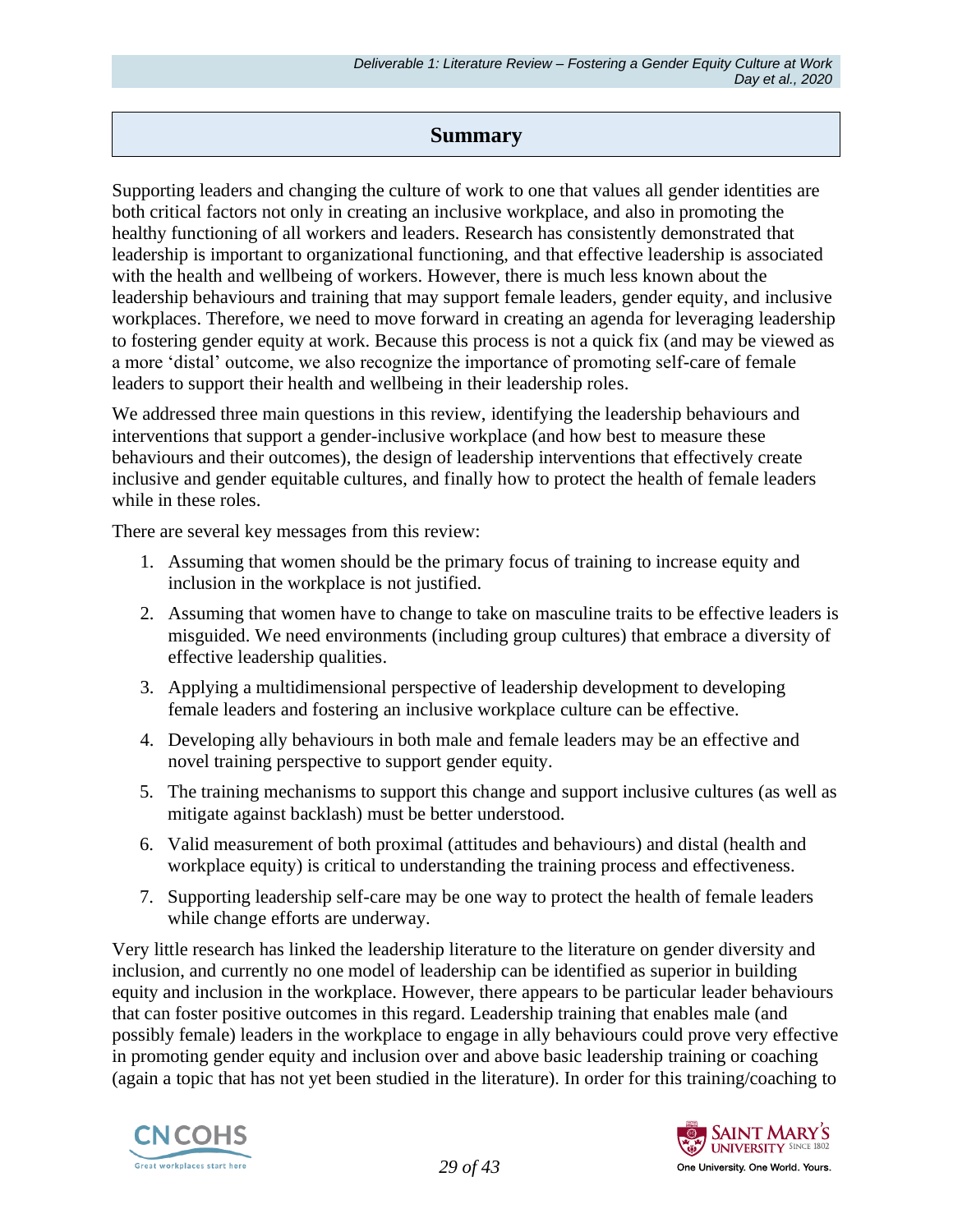be effective, leaders must first recognize what these ally behaviours are (e.g., how to promote pay equity, support advancement, provide recognition, ensure fair workloads and opportunities for women, support developmental relationships, and challenge sexist behaviours). Leaders must then have the efficacy to engage in these behaviours.

Sustainable change also must ensure that diversity and inclusion training does not create backlash from those currently in power (primarily male leaders). As we transition to more gender inclusive workplaces, it will also be critical to support female leaders already in the leadership pipeline. The issue of who to train is also important. In some cases, homogenous groups in the organization will be appropriate (e.g., training female leaders in how to develop strong leader identities for the purposes of self-advocacy and self-care) or training sponsors and mentors in how to support women in leadership. However, in other cases it will be necessary to engage heterogenous groups from the larger organizational community to create a climate for gender equity and inclusion (e.g., training all organizational members in bias reduction and links between stereotypes and leadership selection/promotion). In terms of measuring outcomes, changes in the representation of women at each level of management take time, so proximal outcomes from training/coaching must typically be sought (e.g., in terms of openness to equity and inclusion, etc.). It also will be important to consider more covert behaviours such as 'selective incivility' toward women if we are to create gender inclusive environments.

#### **Implications & Research Agenda**

Our review of the extant literature has raised as many questions as it has answered: The current research literature simply is not yet at a point where there are clear answers to many of the questions raised in this review, because leadership research typically does not include gender diversity and inclusion as an outcome. Therefore, there are some key avenues future research must examine:

- **Leadership Behaviours, Training Content, and Focal Group(s) of Training:**
	- **Ally Behaviours:** In addition to the more traditional successful leadership behaviours, developing ally behaviours is definitely a promising line of research in promoting diversity and inclusive workplaces. Creating leadership allies should be a focus with training of senior managers (while ensuring that backlash is not created), and future research should examine its effectiveness, including how to measure these behaviours and the efficacy of including female senior managers.
	- **Self-Care:** Protecting women's health in leadership roles and during leadership development is a key challenge. Training female leaders (e.g., mindfulness, resilience) may help bolster coping strategies, but the optics of this approach are problematic, such that we can't expect women to simply carry the burden of systemic stressors. Ways to integrate such self-care strategies for *all leaders* in more traditional leadership development programs is critical, such that finding ways to engage both male and female leaders will likely be the key to success (and least likely to create backlash).
- **Intervention Design:** Several aspects of the training design must be considered when implementing training.



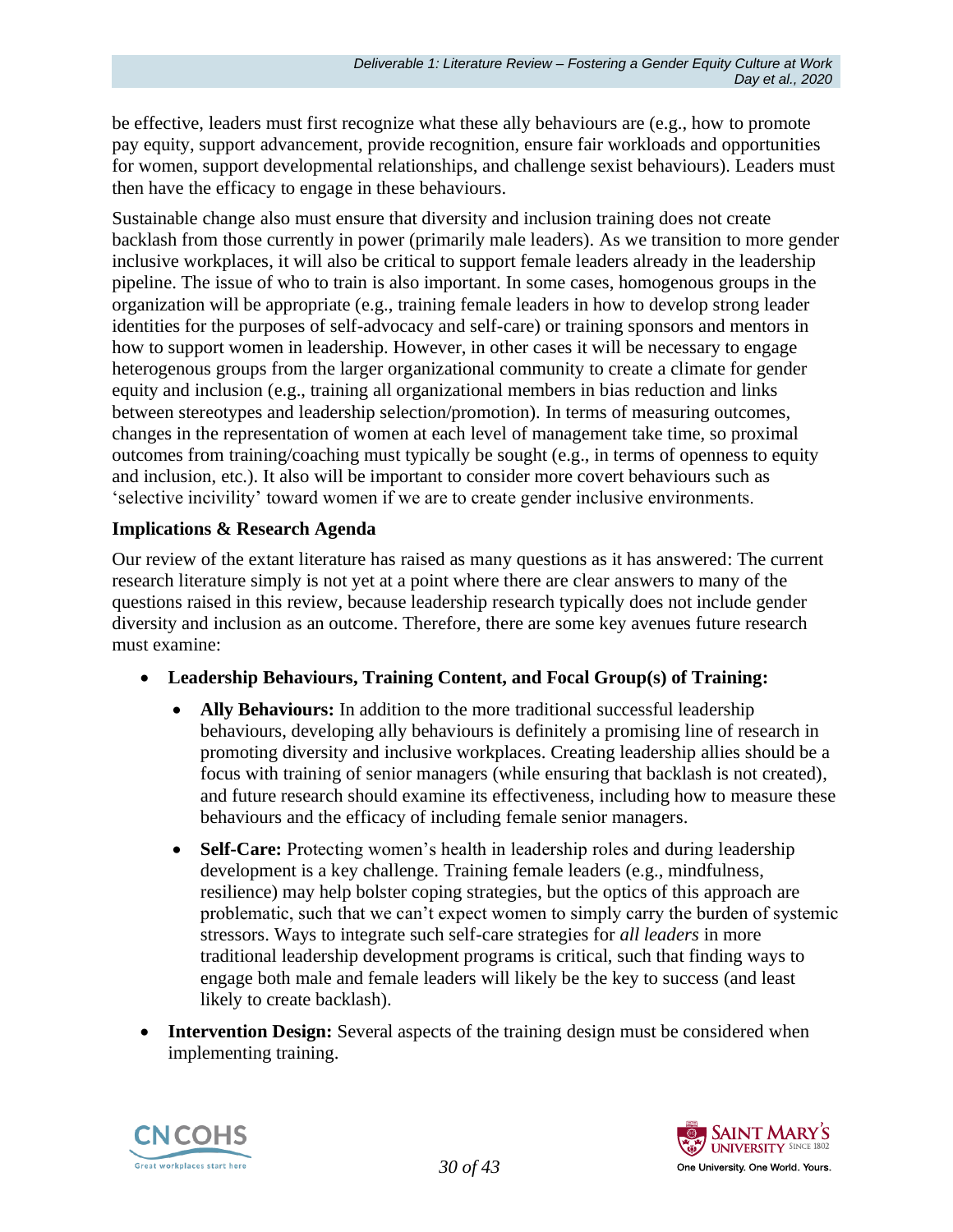- **Group vs. Individual Training:** Some training may best occur in homogeneous groups, heterogeneous groups, or with individualized, tailored coaching, depending on the group and the topic. For example, using homogenous groups and/or one-onone coaching may be more effective when developing women's leadership identities, allowing women to advocate for themselves, or developing deeper understanding of self-care for female leaders). Sponsors and mentors (e.g., who are being trained in how to engage in ally behaviours) also may benefit from training in homogeneous groups and/or one-on-one coaching. Other forms of training (e.g., work group culture and inclusion, leadership bias awareness or the role of sex role stereotypes in leadership selection, promotion, and retention) may best be done in mixed training groups and at all levels of organizations.
- **Timing of Training:** Research appears to support opportunities for implementing and practicing new behaviours, such that having ongoing training and supports (or at least more than one session of training) would be optimal.
- **Training Outcomes:** The 'criterion issue' is a key concern in looking at training success. That is, what behaviours and individual, group, and organizational outcomes are critical to assess as consequences of training? How do we best set up and measure the outcomes related to these interventions, both in terms of proximal and more distal outcomes? To some extent, many organizations are currently engaging in such programs. However, the quality and the valid content of these programs must be ensured (e.g., the design must mitigate backlash). Pilot studies may be useful to flesh out the best ways to engage people in this regard.

The current review has provided new insights into the potential methodologies and content for interventions to support female leaders and to create more equitable and inclusive workplaces. Creating inclusive leadership and high functioning teams are in the organization's best interest for numerous reasons, not only in terms of increasing the number of women in the pipeline for leadership roles and improved succession planning in organizations, but also in terms of creating positive and inclusive workplaces and supporting female leaders' health.

This review also may help to start to create practical implications for enabling organizations to better support and train leaders in creating more inclusive cultures that support women in the workplace, while still allowing them to care for their health. Some recent work suggests that small tangible steps to reduce these psychosocial stressors can make a difference (St-Hilaire, in press). We integrate this work with our own work on leadership interventions to create a foundation to build new knowledge and best practices around gender equity and inclusion in the workplace.



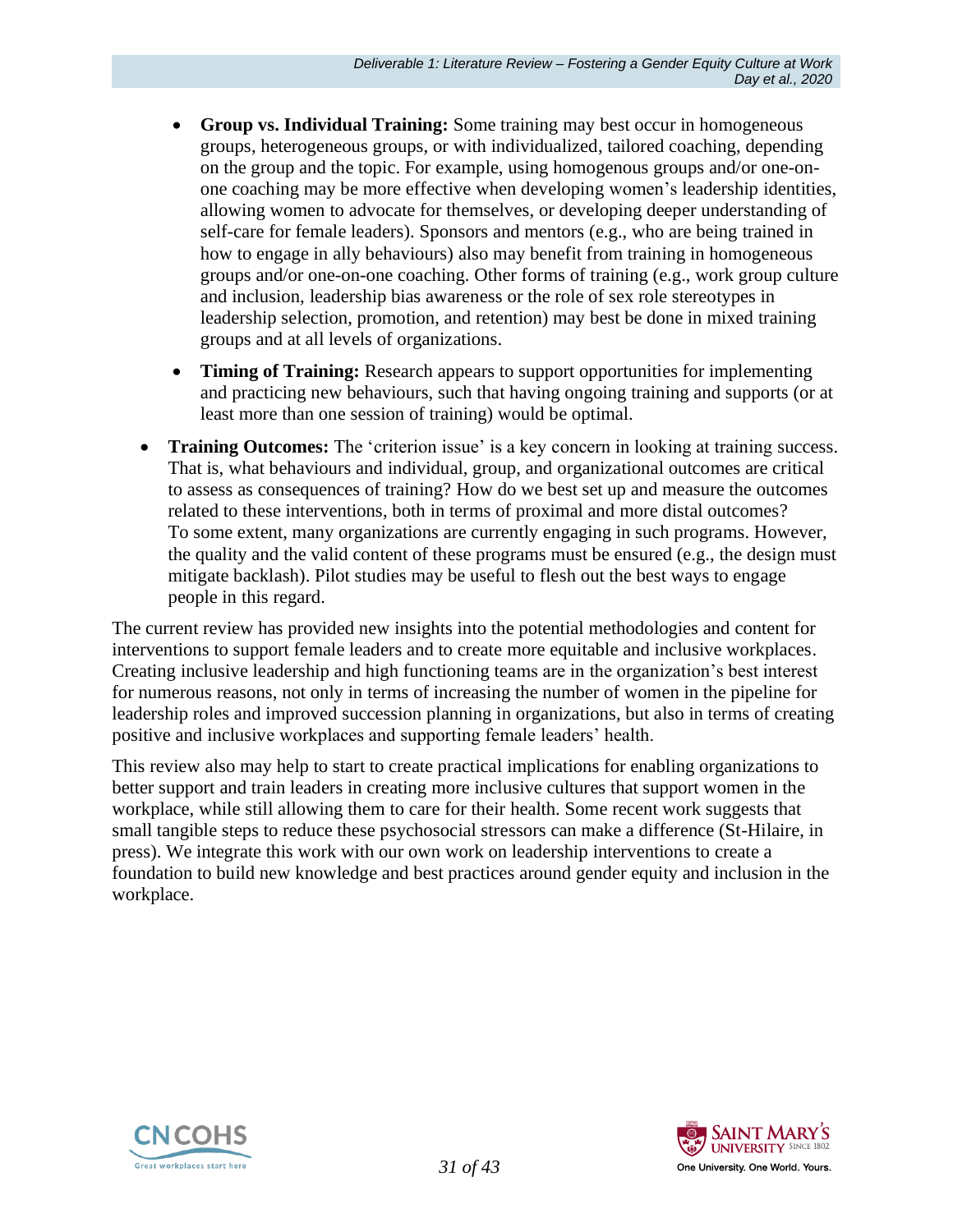#### **References**

- AAUW (2016). *Barriers and bias: The status of women in leadership*. The American Association of University Women.
- Aguirre, A.U, & Martinez, R.O. (2006). Diversity Leadership in Higher Education. *ASHE Higher Education Report*, *32*(3), 1-113.
- Anicha, C. L., Bilen-Green, C., & Green, R. (2020). A policy paradox: why gender equity is men's work. *Journal of Gender Studies*, 1-5.
- Anicha, C. L., Bilen-Green, C., & Burnett, A. (2018). Advocates & allies: The succession of a good idea or what's in a meme? *Studies in Social Justice, 12, 1,* 152–164. doi:10.26522/ssj.v12i1.1613.
- Arnold, K.A. (2017). Transformational leadership and employee psychological well-being: A review and directions for future research. *Journal of Occupational Health Psychology. 22*(3), 381-393. http://psycnet.apa.org/doi/10.1037/ocp0000062.
- Arnold, K. & Loughlin, C. (2019). Continuing the conversation; Questioning the who, what, & when of 'Leaning In'. *Academy of Management Perspectives* 33, 1, 94-109.
- Arvate, P. R., Galilea, G. W., & Todescat, I. (2018). The queen bee: A myth? The effect of toplevel female leadership on subordinate females. *The Leadership Quarterly*, *29*(5), 533– 548. https://doi.org/10.1016/j.leaqua.2018.03.002
- Athanasopoulou, A., Moss-Cowan, A., Smets, M., & Morris, T. (2018). Claiming the corner office: Female CEO careers and implications for leadership development. *Human Resource Management*, *57*(2), 617–639. https://doi.org/10.1002/hrm.21887



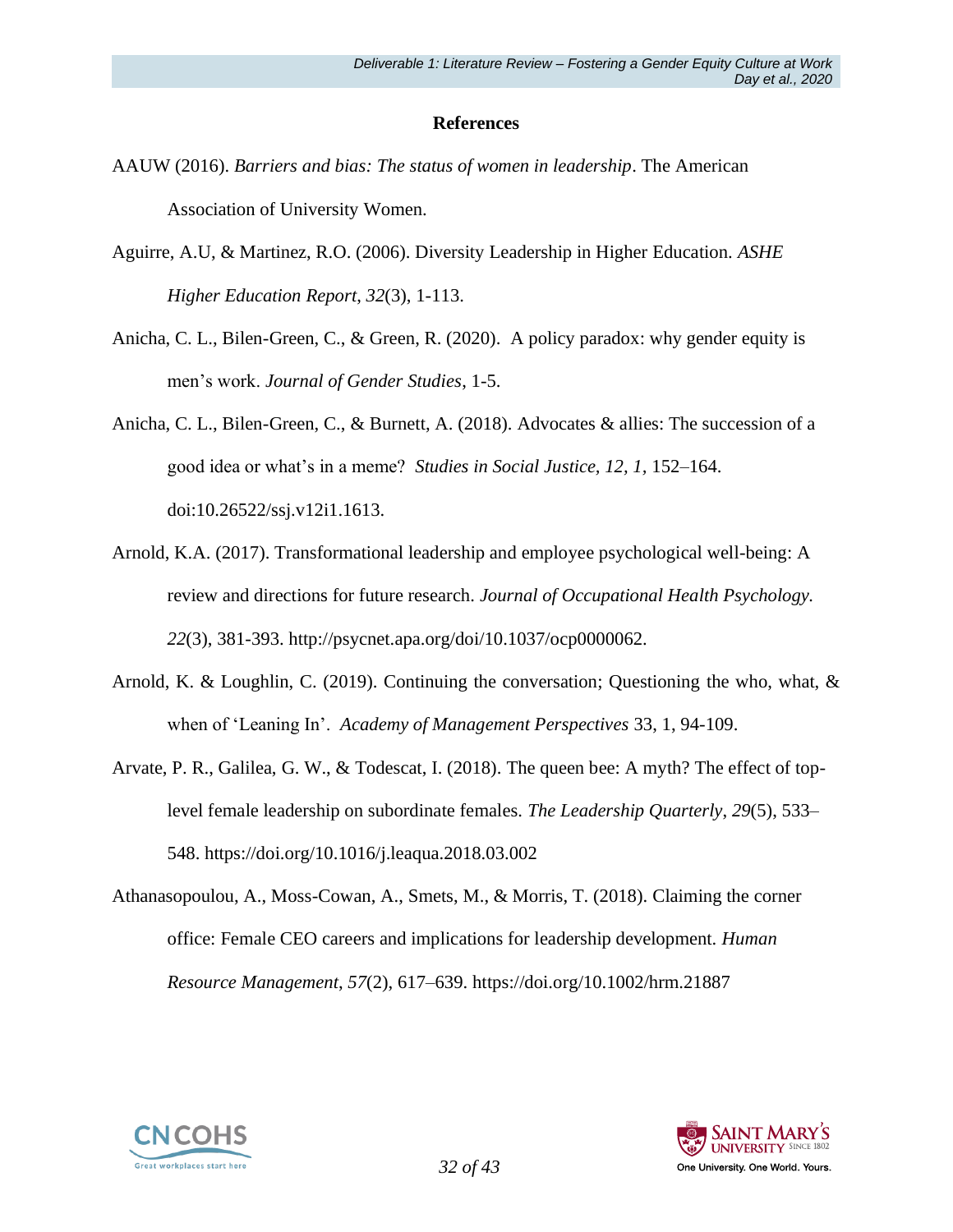- Avolio, B.J., Reichard, R.J., Hannah, S.T., Walumba, F.O. & Chan, A. (2009). A meta-analytic review of leadership impact research: Experimental and quasi-experimental studies. *The Leadership Quarterly, 20,* 764-784.
- Barling, J., Loughlin, C., & Kelloway, K. (2002). Development and test of a model linking safety-specific transformational leadership and occupational safety. *Journal of Applied Psychology*, *87*(3), 488-496.
- Barling, J., Weber, T., & Kelloway, E.K. (1996). Effects of transformational leadership training on attitudinal and financial outcomes. *Journal of Applied Psychology, 81*, 827-832.
- Bezrukova, K., Jehn, K. A., & Spell, C. S. (2012). Reviewing diversity training: Where we have been and where we should go. *Academy of Management Learning & Education*, *11*(2), 207-227.
- Bezrukova, K., Spell, C. S., Perry, J. L., & Jehn, K. A. (2016). A meta-analytical integration of over 40 years of research on diversity training evaluation [Electronic version]. Retrieved [Nov 2, 2020], from Cornell University, SHA School site: http://scholarship.sha.cornell.edu/articles/974
- Burkinshaw, P., & White, K. (2017). Fixing the women or fixing universities: Women in HE leadership. *Administrative Sciences*, *7*(3), 30. https://doi.org/10.3390/admsci7030030
- Brockmann, H., Koch, A. M., Diederich, A., & Edling, C. (2018). Why managerial women are less happy than managerial men. *Journal of happiness studies*, *19*(3), 755-779.
- Brown, M., Brown, R. S., & Nandedkar, A. (2019). Transformational Leadership Theory and Exploring the Perceptions of Diversity Management in Higher Education. *Journal of Higher Education Theory and Practice*, *19*(7).



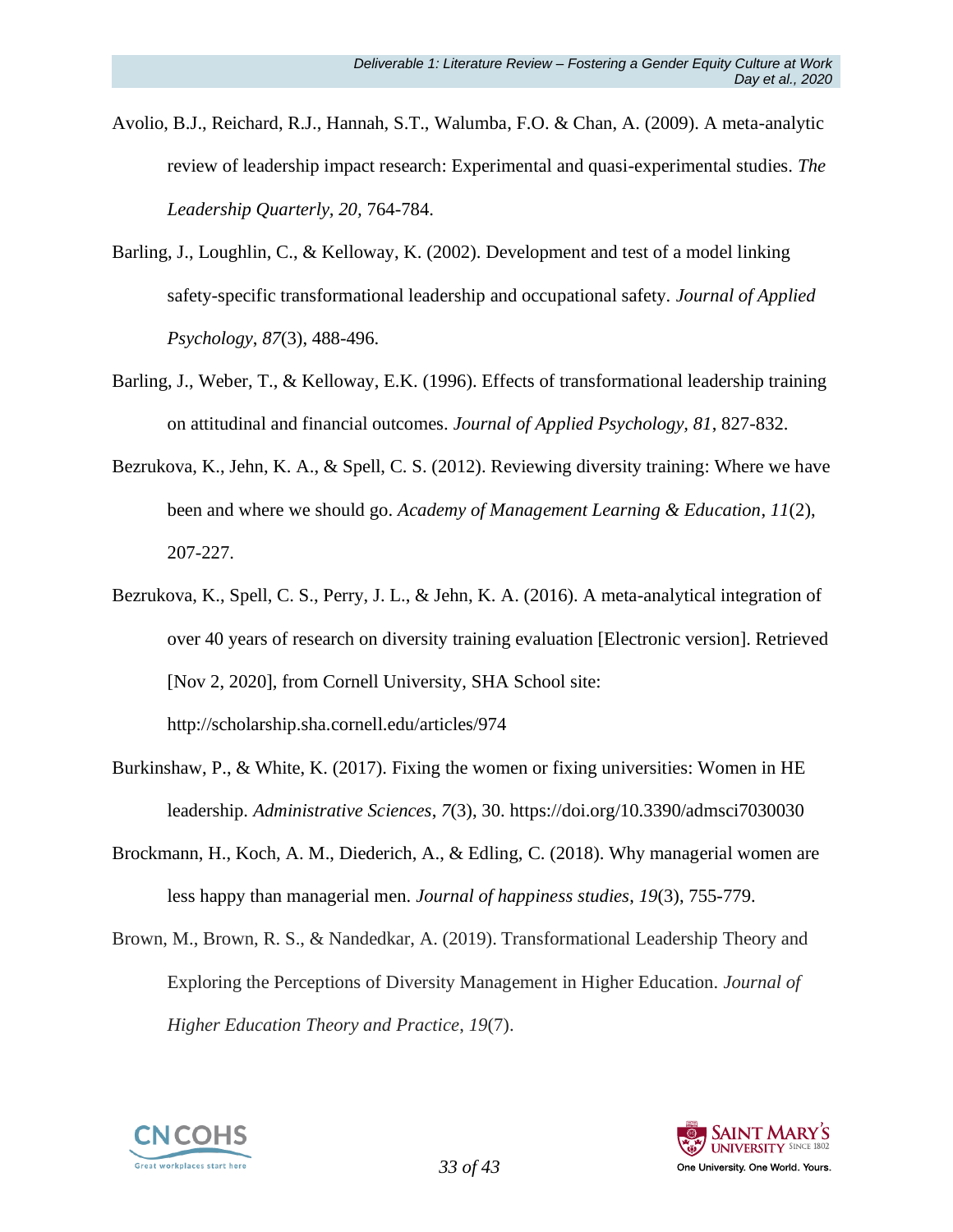Byrne, A., Dionisi, A. M., Barling, J., Akers, A., Robertson, J., Lys, R., Wylie, J., & Dupré, K. (2014). The depleted leader: The influence of leaders' diminished psychological resources on leadership behaviors. *The Leadership Quarterly, 25*, 2, 344-357. doi:10.1016/j.leaqua.2013.09.003

Carnes, M., Devine, P. G., Baier Manwell, L., Byars-Winston, A., Fine, E., Ford, C. E., Forscher, P., Isaac, C., Kaatz, A., Magua, W., Palta, M., & Sheridan, J. (2015). The effect of an intervention to break the gender bias habit for faculty at one institution: A cluster randomized, controlled trial. *Academic Medicine*, *90*(2), 221–230. <https://doi.org/10.1097/ACM.0000000000000552>

- Catalyst (2005). Women 'take care', men 'take charge'. Stereotyping of U.S. business leaders exposed. Catalyst Publications. Retrieved Nov 12, 2020 at: https://www.catalyst.org/wpcontent/uploads/2019/02/Women\_Take\_Care\_Men\_Take\_Charge\_Stereotyping\_of\_U.S. \_Business\_Leaders\_Exposed.pdf
- Catalyst (July 30, 2018). Quick Take: Women in Management Retrieved Feb 15, 2019 at: https://www.catalyst.org/knowledge/women-management
- Chang, E. H., Kirgios, E. L., Rai, A., & Milkman, K. L. (2020). The isolated choice effect and its implications for gender diversity in organizations. *Management Science*, 66, 6, 2752-61.
- Cheng, S., Ng, L., Trump-Steele, R. C., Corrington, A., & Hebl, M. (2018). Calling on male allies to promote gender equity in IO psychology. *Industrial and Organizational Psychology*, *11*(3), 389-398.
- Clarke, S. & Taylor, I. Reducing workplace accidents through the use of leadership interventions: A quasi-experimental field study. *Accident Analysis and Prevention, 121*, 314-320.



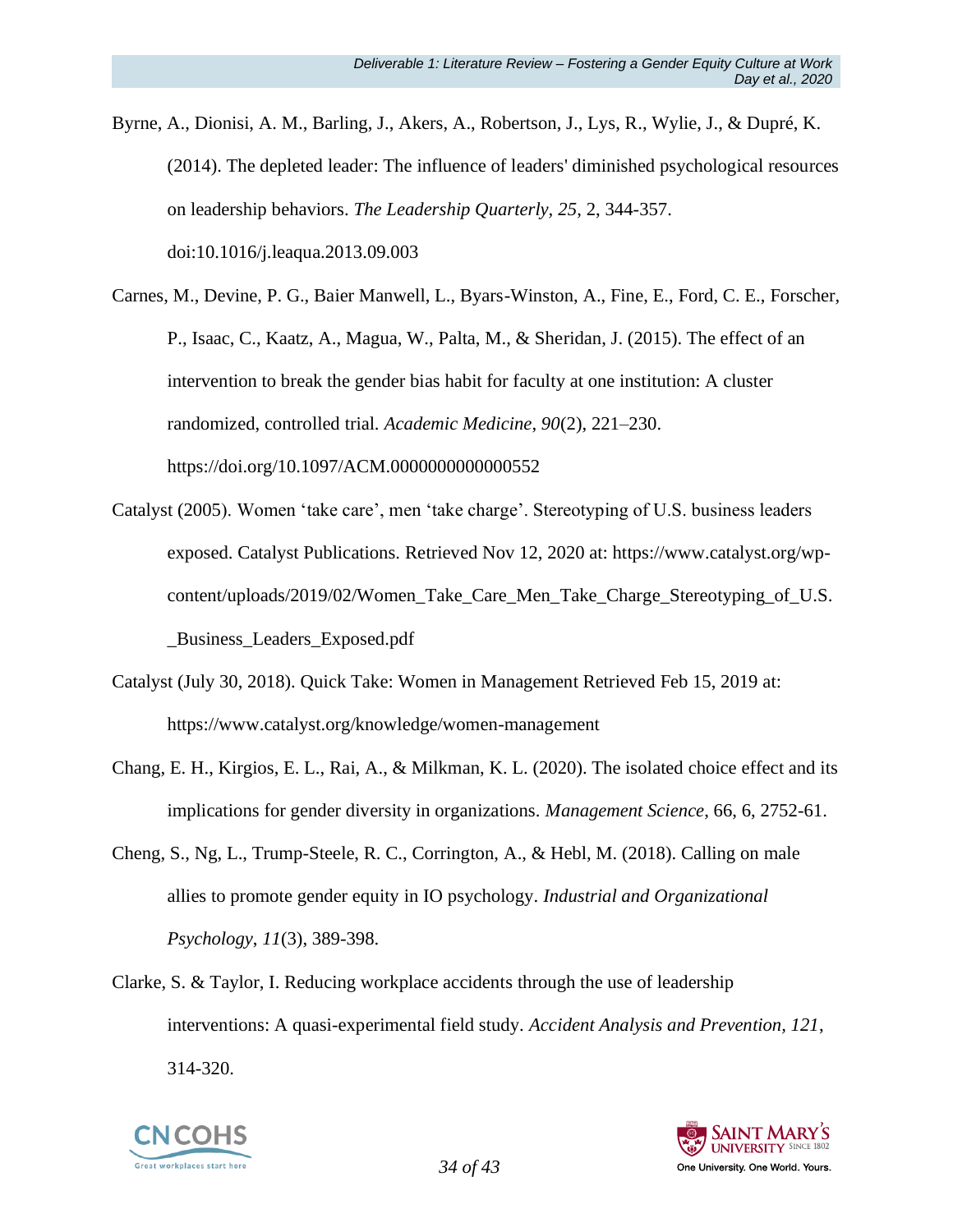- Cleary, M., Kornhaber, R., Thapa, D.K., West, S., Visentin, D. (2020). A systematic review of behavioural outcomes for leadership interventions among health professionals. *The Journal of Nursing Research, 28*, 1-25.
- Cortina, L. M., Kabat-Farr, D., Leskinen, E. A., Huerta, M., & Magley, V. J. (2013). Selective incivility as modern discrimination in organizations: Evidence and impact. *Journal of management*, *39*(6), 1579-1605.
- Crocitto, M. M., Walsh, L. D., Murphy, A., & Keefe, M. A. (2018). Diversity as a natural occurrence: an enrichment strategy of peer learning. *Interactive Learning Environments*, *26*(1), 61-74.
- Day, A., Penney, S.A. & Hartling, N. (2019). The psychology, potential pitfalls, and practice of leading healthy workplaces. *Organizational Dynamics, 48,* 75-84.
- Day, D. V., & O'Connor, P. M. (2003). Leadership development: Understanding the process. In S. E. Murphy, & R. E. Riggio (Eds). *The future of leadership development*, Lawrence Erlbaum Associates, Mahwah, NJ, 11-28.
- Dobbin, F., Kalev, A., & Kelly, E. (2007). Diversity management in corporate America. *Contexts*, *6*(4), 21-27.
- Dobbin, F. & Kalev, A. (2016). Why diversity programs fail: And what works better. *Harvard Business Review, July/August*. Retrieved from: [https://hbr.org/2016/07/why-diversity](https://hbr.org/2016/07/why-diversity-programs-fail)[programs-fail](https://hbr.org/2016/07/why-diversity-programs-fail)
- Dumdum, U. R., Lowe, K. B., & Avolio, B. J. (2002). A meta-analysis of transformational and transactional leadership correlates of effectiveness and satisfaction: An update and extension. In Bruce J. Avolio and Francis J. Yammarino (Eds.), *Transformational and charismatic leadership: The road ahead*. (pp 35-66). Oxford, UK: Elsevier Science.



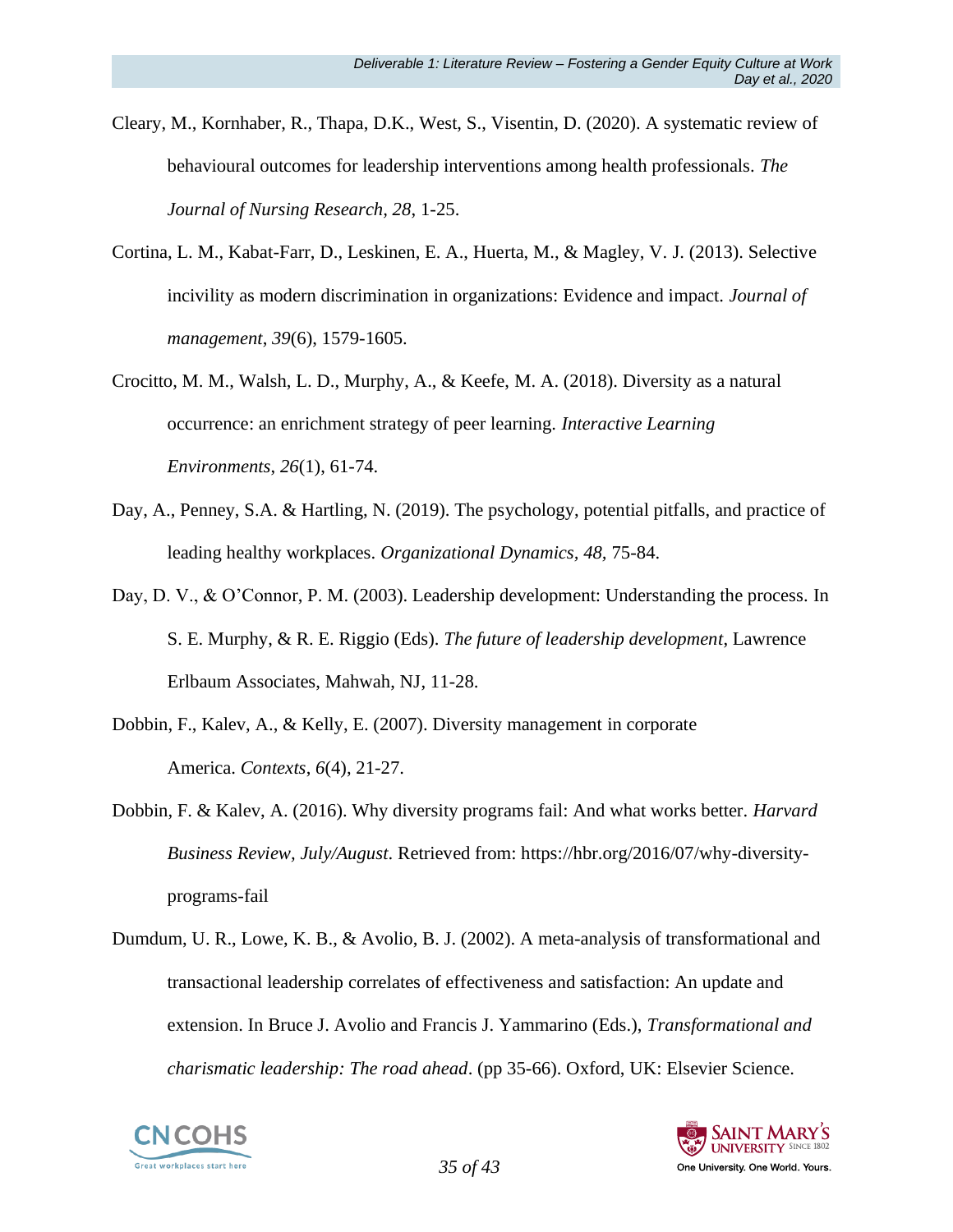- Dvir, T., Eden, D., Avolio, B.J., Shamir, B. (2002). Impact of transformational leadership on follower development and performance: A field experiment. *Academy of Management Journal, 45*, 735-744.
- Eagly, A.H. & Carli, L.L. (2007). Women and the labyrinth of leadership. *Harvard Business Review, September*, 63-71. Retrieved from: https://hbr.org/2007/09/women-and-thelabyrinth-of-leadership
- Eagly, A. H., & Heilman, M. E. (2016). Gender and leadership: Introduction to the special issue [Editorial]. *The Leadership Quarterly, 27*(3), 349 353. https://doi.org/10.1016/j.leaqua.2016.04.002
- Eagly, A.H., Johannesen-Schmidt, M.C. & van Engen, M.L. (2003). Transformational, transactional, and laissez-faire leadership styles: A meta-analysis comparing women and men. *Psychological Bulletin, 129*(4), 569-591. DOI: 10.1037/0033-2909.129.4.569
- Eagly, A.H., Nater, C., Miller, D.I., Kaufmann, M. & Sczesny, S. (2019). Gender stereotypes have changed: A cross temporal meta-analysis of U.S. public opinion polls from 1946 to 2018. *American Psychologist, 75*(3), 301-315. https://doi.apa.org/doi/10.1037/amp0000494
- Ellinas, E. H., Fouad, N., & Byars-Winston, A. (2018). Women and the decision to leave, linger, or lean in: Predictors of intent to leave and aspirations to leadership and advancement in academic medicine. *Journal of Women's Health*, *27*(3), 324-332.
- Ely, R. J. (2004). A field study of group diversity, participation in diversity education programs, and performance. *Journal of Organizational Behavior: The International Journal of Industrial, Occupational and Organizational Psychology and Behavior*, *25*(6), 755-780.



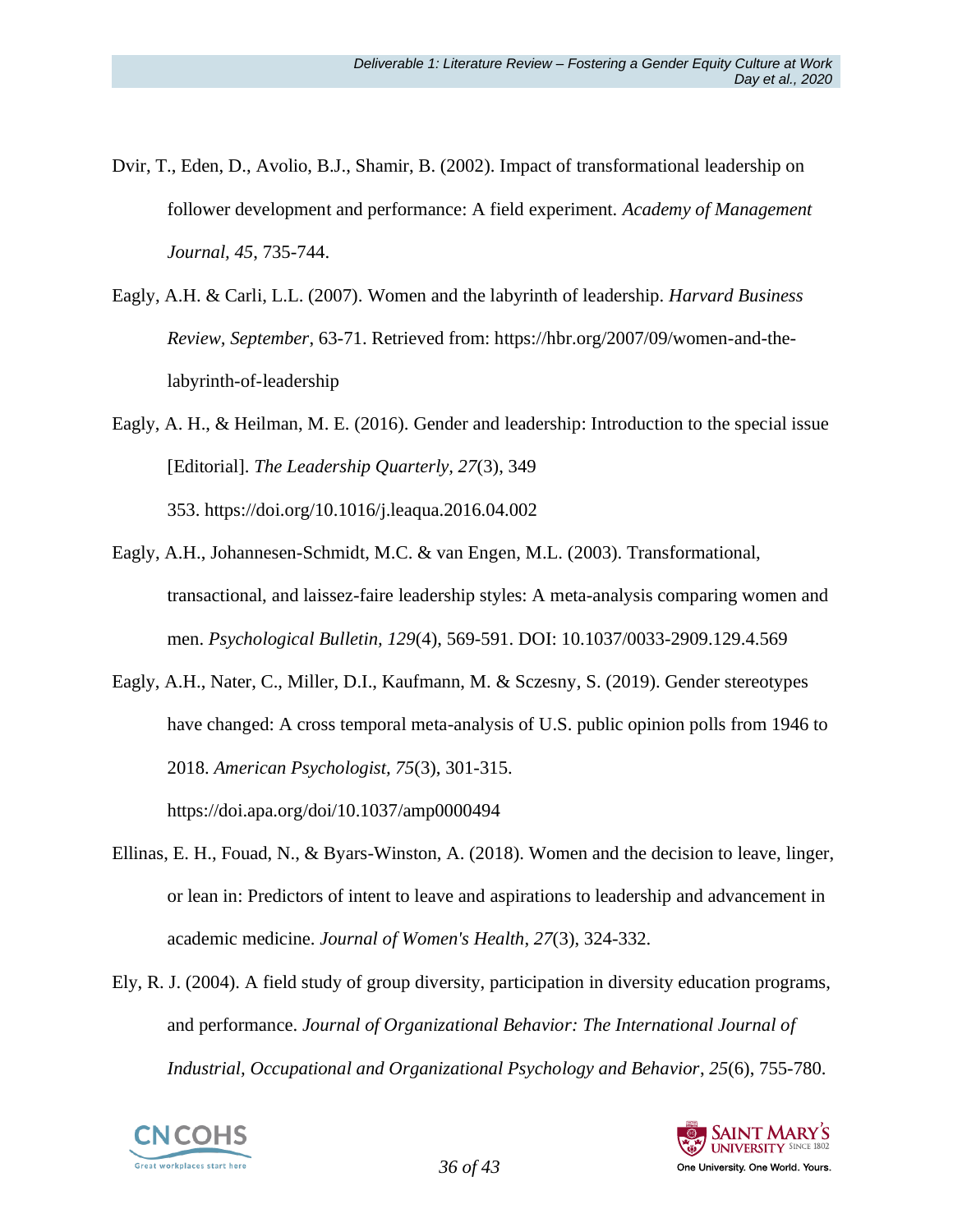- Ely, R.J., Ibarra, H., Kolb, D.M. (2011). Taking gender into account: Theory and Design for Women's Leadership Development Programs. *Academy of Management Learning and Education, 10*, 3, 474-493.
- Follett, M. P. (1927). Management as a profession. Chapter IV of *Business management as a profession*, edited by Henry C. Metcalf. A.W. Shaw Co.; Chicago, 73-87.

Fujimoto, Y., & Härtel, C. E. J. (2017). Organizational diversity learning framework: going beyond diversity training programs. *Personnel Review, 46*(6), 1120-1141. doi.org/10.1108/PR-09-2015-0254

- Gadinger, M. C., Fischer, J. E., Schneider, S., Terris, D. D., Krückeberg, K., Yamamoto, S., ... & Kromm, W. (2010). Gender moderates the health-effects of job strain in managers. *International archives of occupational and environmental health*, *83*(5), 531- 541.
- Gipson, A. N., Pfaff, D. L., Mendelsohn, D. B., Catenacci, L. T., & Burke, W. W. (2017). Women and leadership: Selection, development, leadership style, and performance. *The Journal of Applied Behavioral Science*, *53*(1), 32–65.

https://doi.org/10.1177/0021886316687247

- Gloor, J. L., Morf, M., Paustian-Underdahl, S., & Backes-Gellner, U. (2020). Fix the game, not the dame: Restoring equity in leadership evaluations*. Journal of Business Ethics, 161,*  497-511.<https://doi.org/10.1007/s10551-018-3861-y>
- Gotsis, G., & Grimani, K. (2017). The role of spiritual leadership in fostering inclusive workplaces. *Personnel Review*.



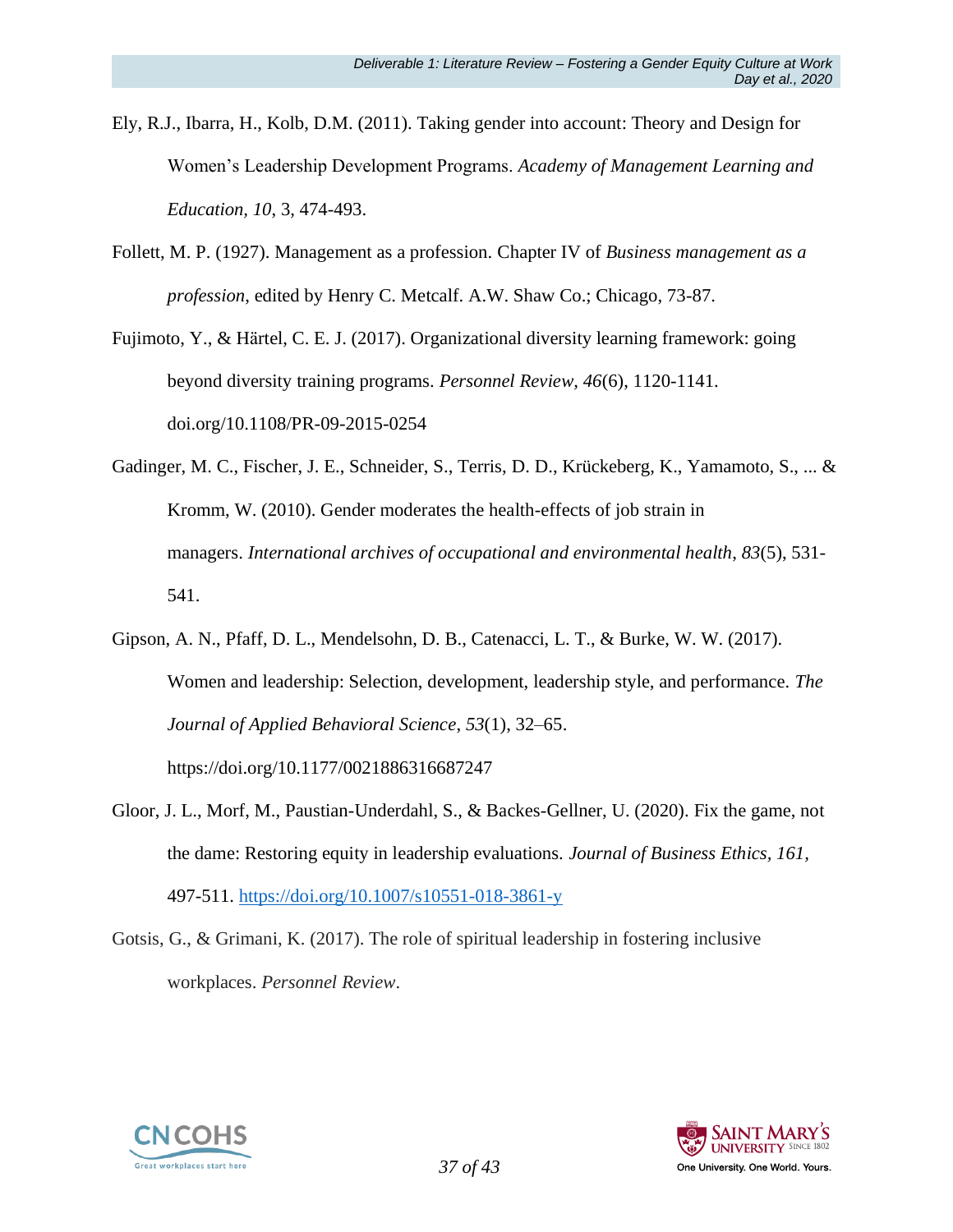Gottlieb, A. S., & Travis, E. L. (2018). Rationale and models for career advancement sponsorship in academic medicine: The time is here; the time is now. *Academic Medicine*, *93*(11), 1620–1623. https://doi.org/10.1097/ACM.0000000000002342

Government of Canada; Innovation, Science and Economic Development Canada Small Business Branch Research and Analysis Directorate (2019a) Key Small Business Statistics, November 2019 edition.

https://www.ic.gc.ca/eic/site/061.nsf/vwapj/KSBS\_Nov-

2019\_En\_Final\_5.pdf/\$file/KSBS\_Nov-2019\_En\_Final\_5.pdf

Government of Canada, Treasury Board of Canada Secretariat (2019b) Integrating Gender-Based Analysis Plus into Evaluation: A Primer.

https://www.canada.ca/en/treasury-board-secretariat/services/audit-evaluation/evaluationgovernment-canada/gba-primer.html

- Hebl, M., & King, E. B. (2019). Gender equity in the workplace: An introduction. *Archives of Scientific Psychology*, *7*(1), 1.
- Helms, M. M., Arfken, D. E., & Bellar, S. (2016). The importance of mentoring and sponsorship in women's career development. *S.A.M.Advanced Management Journal, 81*(3), 4-16.
- Hideg, I., & Wilson, A. E. (2020). History backfires: Reminders of past injustices against women undermine support for workplace policies promoting women. *Organizational Behavior and Human Decision Processes*, *156*, 176-189.
- Hoch, J. E., Bommer, W. H., Dulebohn, J. H., & Wu, D. (2018). Do ethical, authentic, and servant leadership explain variance above and beyond transformational leadership? A meta-analysis. *Journal of Management*, *44*(2), 501-529.



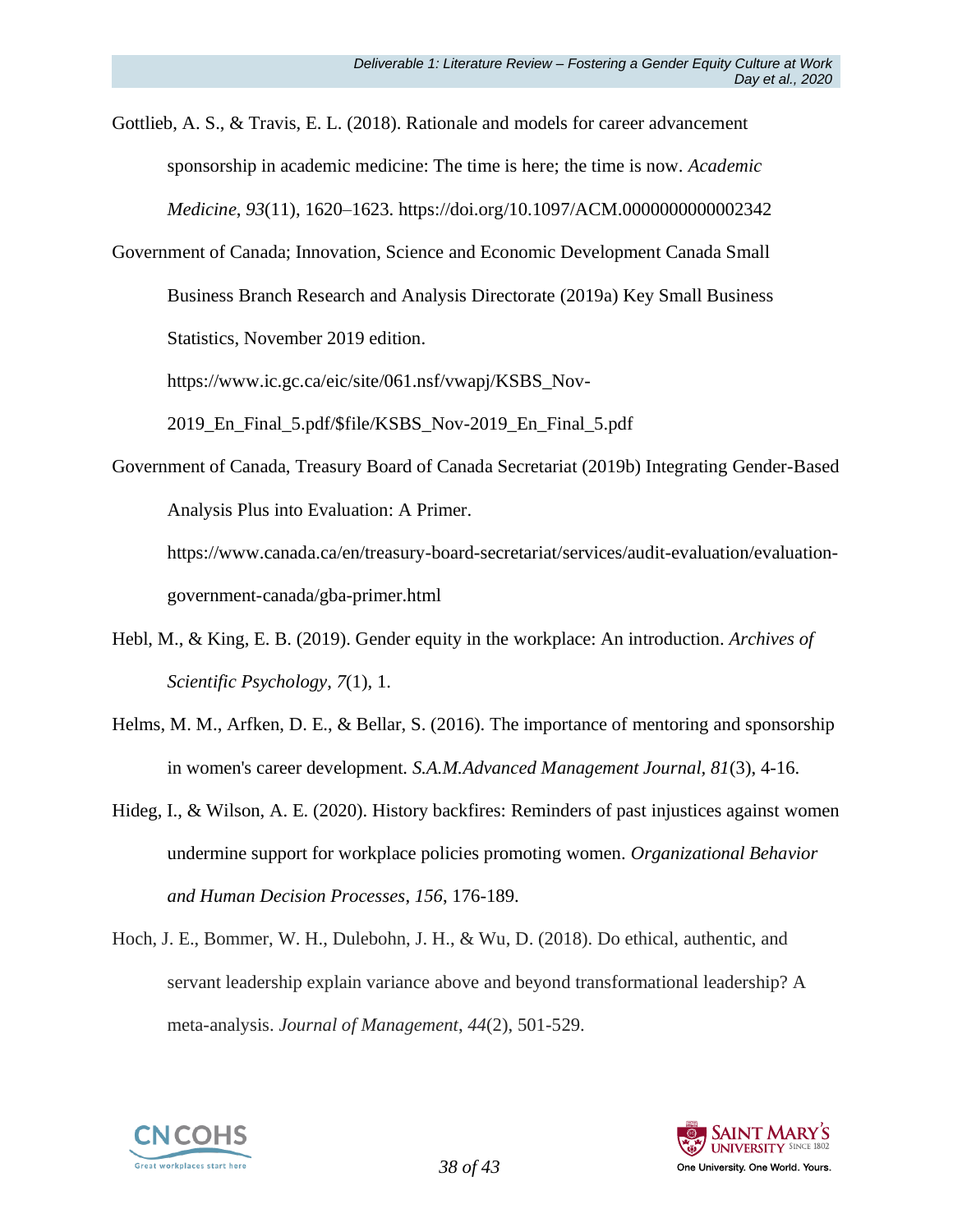- Juster, R. P., Moskowitz, D. S., Lavoie, J., & D'Antono, B. (2013). Sex-specific interaction effects of age, occupational status, and workplace stress on psychiatric symptoms and allostatic load among healthy Montreal workers. *Stress*, *16*(6), 616-629.
- Kelloway, E.K, & Barling, J. (2010). Leadership development as an intervention in occupational health psychology. *Work & Stress, 24*, 260-279.
- Kelloway, E.K., Barling, J. & Helleur, J. (2000). Enhancing transformational leadership: The roles of training and feedback. *The Leadership and Organizational Development Journal, 21*, 145-149.
- Kelloway, E. K., Turner, N., Barling, J., & Loughlin, C. (2012). Transformational leadership and employee psychological well-being: The mediating role of employee trust in leadership. *Work & Stress*, *26*(1), 39-55.

Kirkpatrick D.L. (1993). *How to train and develop supervisors.* NY: AMACOM.

- Lin, S.J., Scott, B.A., & Matta, F.K. (2019). The dark side of transformational leader behaviours for leaders themselves: A conservation of resources perspective. *Academy of Management Journal, 62*(5), 1556-1582.
- Loughlin, C. & Arnold, K. (2018). Diversity specific transformational leadership. Social Sciences and Humanities Research Counsel of Canada Grant #435-2018-1346.
- Loughlin, C., Arnold, K., & Bell-Crawford, J. (2011). Lost Opportunity: Is transformational leadership accurately recognized and rewarded in all managers. *Equality, Diversity & Inclusion; Special Issue on Gender, Management, & Leadership*. *31*(1), 43-64.
- Madsen, S. R., & Andrade, M. S. (2018). Unconscious gender bias: Implications for women's leadership development. *Journal of Leadership Studies*, *12*(1), 62–67. https://doi.org/10.1002/jls.21566



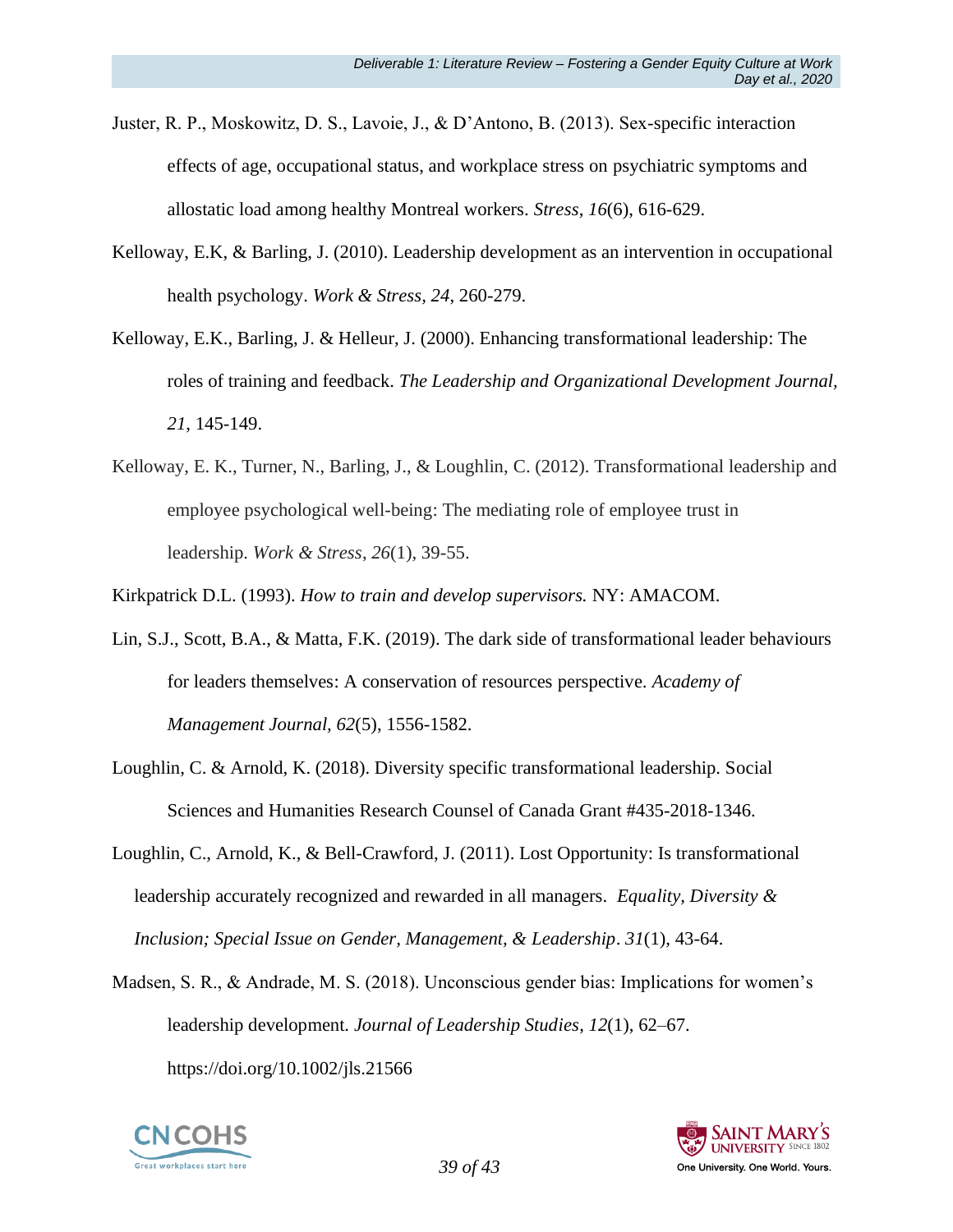- Madsen, S. R., Townsend, A., & Scribner, R. T. (2020). Strategies that male allies use to advance women in the workplace. *The Journal of Men's Studies*, *28*(3), 239-259.
- McCarty Kilian, C., Hukai, D., & Elizabeth McCarty, C. (2005). Building diversity in the pipeline to corporate leadership. *Journal of Management Development*, *24*(2), 155–168. <https://doi.org/10.1108/02621710510579518>
- Mor Barak, M. E. (2000). The inclusive workplace: An ecosystems approach to diversity management. *Social work*, *45*(4), 339-353.
- Mullen, J. & Kelloway, E.K. (2009). Safety leadership: A longitudinal study of the effects of transformational leadership on safety outcomes. *Journal of Occupational and Organizational Psychology, 82*, 253-272.
- Nielsen, K. (2014). Leadership and climate in a psychologically healthy workplace. In A. *Day, E.K. Kelloway, & J.J.Hurrell, Jr. (Eds.), Workplace Well-Being Building Positive & Psychologically Healthy Workplaces*, 226-244. John Wiley & Sons.
- Nielsen, K., Randall, R., Yarker, J., & Brenner, S. O. (2008). The effects of transformational leadership on followers' perceived work characteristics and psychological well-being: A longitudinal study. *Work & Stress*, *22*(1), 16-32.
- Olsson, M., & Martiny, S. E. (2018). Does exposure to counterstereotypical role models influence girls' and women's gender stereotypes and career choices? A review of social psychological research. *Frontiers in Psychology*, *9*, 2264. <https://doi.org/10.3389/fpsyg.2018.02264>
- Paglis, L. L., & Green, S. G. (2002). Leadership self-efficacy and managers' motivation for leading change. *Journal of Organizational Behavior: The International Journal of Industrial, Occupational and Organizational Psychology and Behavior*, *23*(2), 215-235.



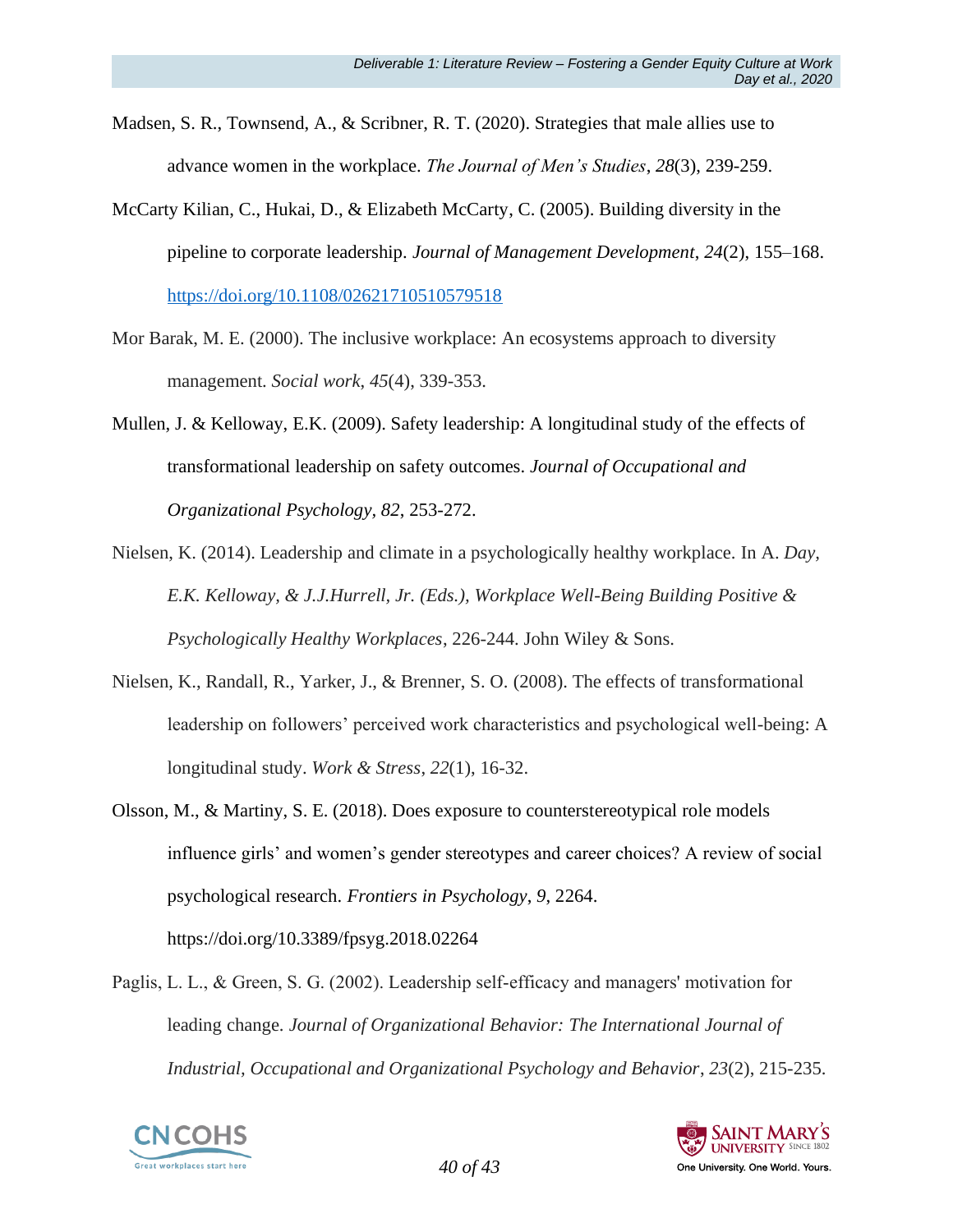Parry, K.W. & Sinha, P.N. (2005). Researching the trainability of transformational organizational leadership. *Human Resource Development International, 8*, 165-183.

- Perrakis, A., & Martinez, C. (2012). In pursuit of sustainable leadership: How female academic department chairs with children negotiate personal and professional roles. *Advances in Developing Human Resources*, *14*(2), 205-220.
- Phillips, T., & Grandy, G. (2018). Women leader/ship development: mindfulness and wellbeing. *Gender in Management: An International Journal*. *33*(5), 367-384
- Pillay, D. (2020). Positive affect and mindfulness as predictors of resilience amongst women leaders in higher education institutions. *SA Journal of Human Resource Management. 18*(10), a1260. https://doi. org/10.4102/sajhrm. v18i0.1260
- Prime, J., Foust-Cummings, H., Salib, E. R., & Moss-Racusin, C. A. (2012). Calling all white men!: Can training help create inclusive workplaces? *Research Reviews*. Retrieved from http://www.catalyst.org/knowledge/calling-all-white-mencan-training-help-createinclusive-workplaces.
- Quast, L. (2012) For A More Inclusive Workplace, Train Men First, Specifically White Male Managers. Forbes (Aug 27) Retrieved Nov 12, 2020 at: https://www.forbes.com/sites/lisaquast/2012/08/27/for-a-more-inclusive-workplace-trainmen-specifically-white-male-employees/?sh=7f023a8b2f33
- Randsley de Moura, G., Leicht, C., Leite, A. C., Crisp, R. J., & Gocłowska, M. A. (2018). Leadership diversity: Effects of counterstereotypical thinking on the support for women leaders under uncertainty. *Journal of Social Issues*, *74*(1), 165–183. https://doi.org/10.1111/josi.12262



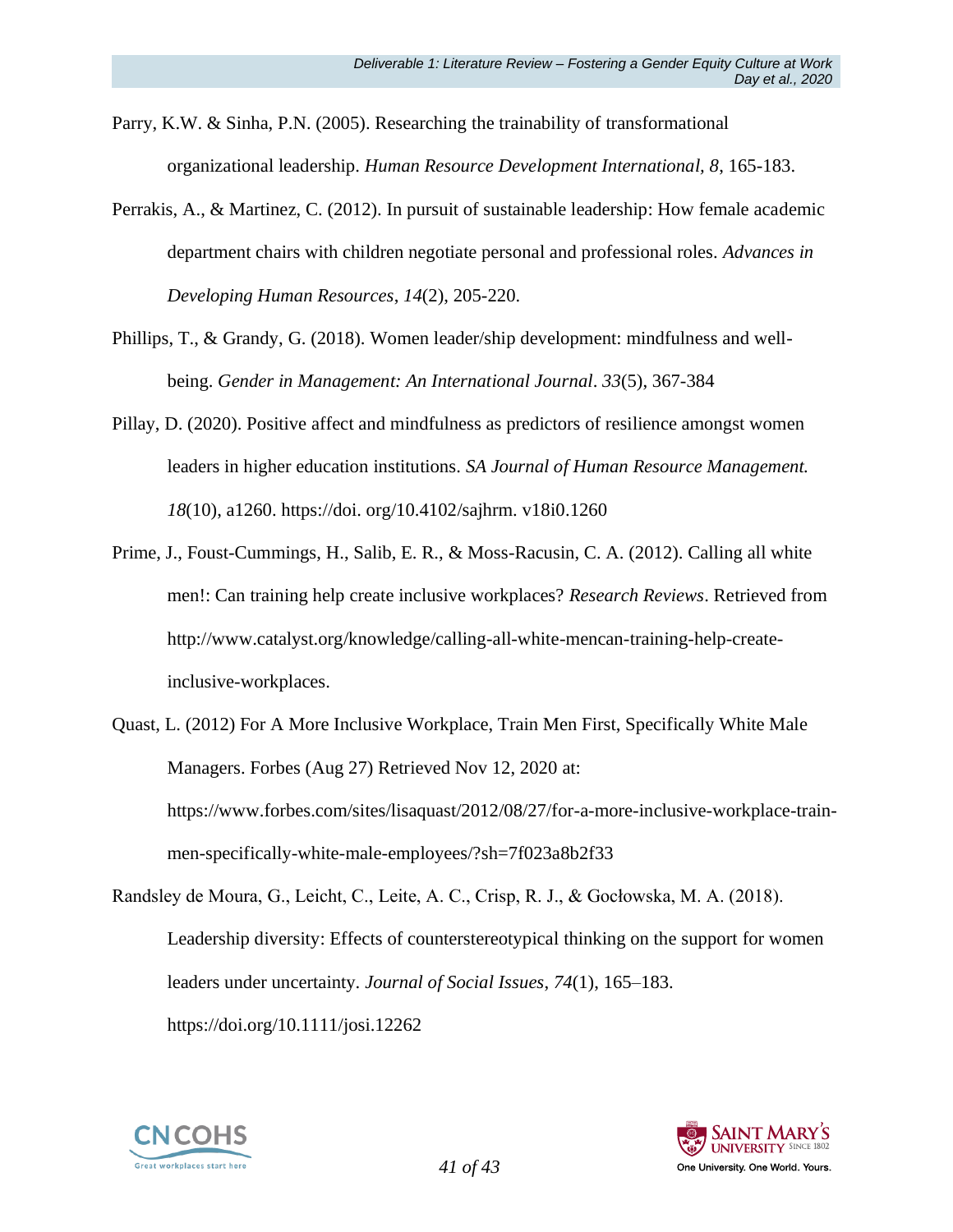- Risberg, G., Johansson, E. E., & Hamberg, K. (2011). 'Important… but of low status': male education leaders' views on gender in medicine. *Medical education*, *45*(6), 613-624.
- Roberson, L., Kulik, C. T., & Pepper, M. B. (2001). Designing effective diversity training: Influence of group composition and trainee experience. *Journal of Organizational Behavior: The International Journal of Industrial, Occupational and Organizational Psychology and Behavior*, *22*(8), 871-885.
- Roberson, L., Kulik, C. T., & Pepper, M. B. (2003). Using needs assessment to resolve controversies in diversity training design. *Group & Organization Management*, *28*(1), 148-174.
- Ryerson University Human Rights Services Annual Report "We Begin by Listening" https://www.ryerson.ca/content/dam/humanrights/reports/HRS\_AR\_2016\_2018.pdf p. 8.
- Saks, A. M. & Haccoun,R. R. (2019). *Managing Performance Through Training and Development (8th Ed.)*. Nelson Education; Toronto
- Schyns, B., & Schilling, J. (2013). How bad are the effects of bad leaders? A meta-analysis of destructive leadership and its outcomes. *The Leadership Quarterly*, *24*(1), 138-158.
- Sims, C., Carter, A., & Moore De Peralta, A. (2020). Do servant, transformational, transactional, and passive avoidant leadership styles influence mentoring competencies for faculty? A study of a gender equity leadership development program. *Human Resource Development Quarterly*. 1-21. https://doi.org/10.1002/hrdq.21408
- Torkelson, E., & Muhonen, T. (2004). The role of gender and job level in coping with occupational stress. *Work & Stress*, *18*(3), 267-274.
- Trzcinski, E., & Holst, E. (2012). Gender differences in subjective well-being in and out of management positions. *Social Indicators Research*, *107*(3), 449-463.